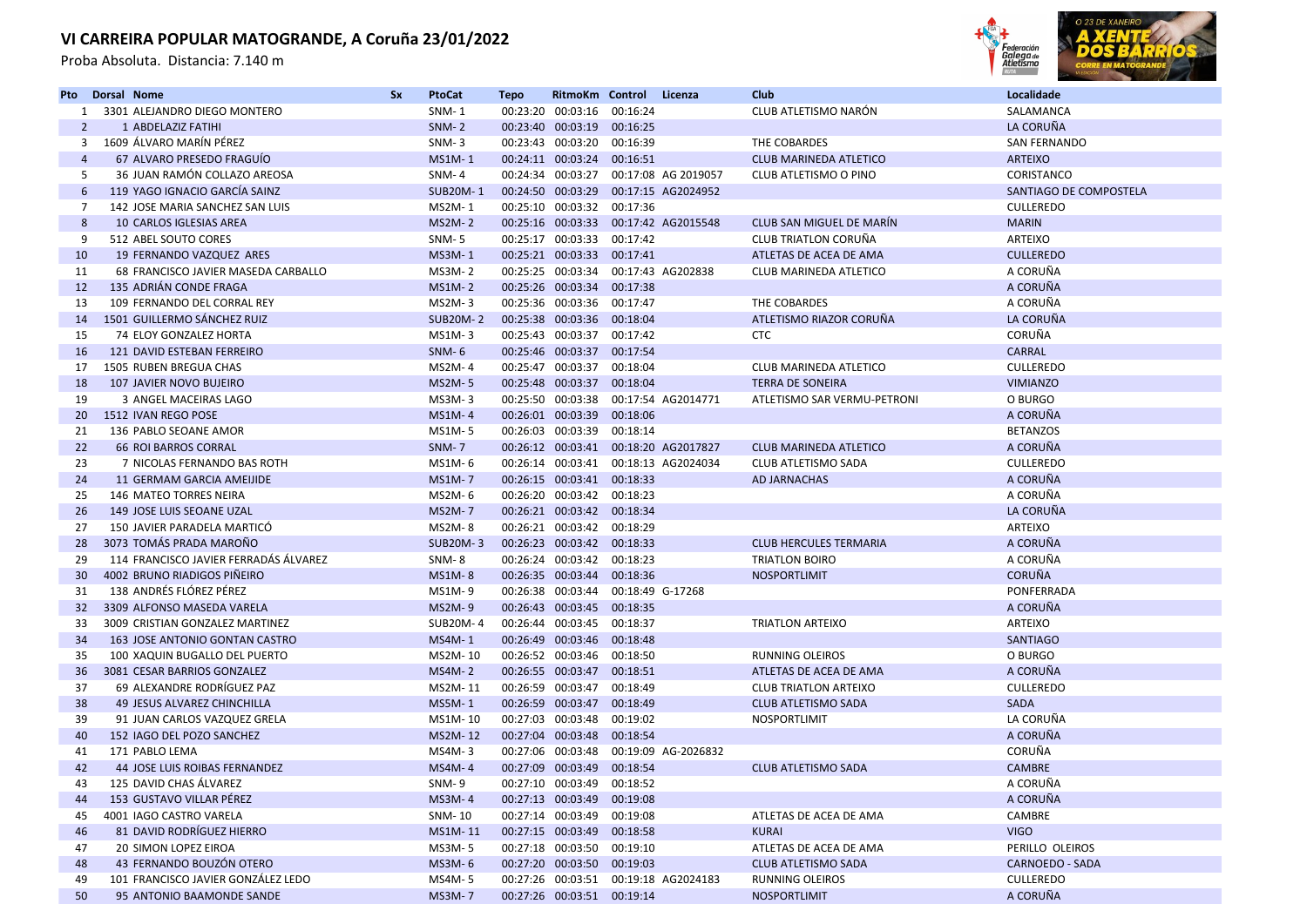| 51  | 508 IVAN MAROÑO PASACALIN                     | SUB20M-5                 | 00:27:28 00:03:51 00:19:09 |                                         | CLUB HERCULES TERMARIA            | A CORUÑA               |
|-----|-----------------------------------------------|--------------------------|----------------------------|-----------------------------------------|-----------------------------------|------------------------|
| 52  | <b>1654 CARLOS RIVAS BARCALA</b>              | <b>SNM-11</b>            | 00:27:38 00:03:53 00:19:06 |                                         |                                   | A ESTRADA              |
| 53  | 113 RUBÉN SÁNCHEZ VÁZQUEZ                     | MS1M-12                  | 00:27:43 00:03:53 00:19:30 |                                         | <b>TRIATLON ARTEIXO</b>           | <b>OLEIROS</b>         |
| 54  | 3012 DANIEL POLO PÉREZ                        | <b>SNM-12</b>            | 00:27:44 00:03:53 00:19:24 |                                         |                                   | A CORUÑA               |
| 55  | 1703 CARLOS ALVAREZ                           | MS3M-8                   | 00:27:44 00:03:53 00:19:31 |                                         | NOSPORTLIMIT                      | CORUÑA                 |
| 56  | 102 JOSE LUIS RIO SILVA                       | <b>MS5M-2</b>            |                            | 00:27:46 00:03:54 00:19:33 AG 2021591   | <b>RUNNING OLEIROS</b>            | <b>OLEIROS</b>         |
| 57  | 151 JOSÉ MARÍA ORDÓÑEZ MERELAS                | MS2M-13                  | 00:27:47 00:03:54 00:19:31 |                                         |                                   | A CORUÑA               |
| 58  | 3002 JESUS MARIA ALVAREZ RODRIGUEZ            | MS3M-9                   | 00:27:47 00:03:54 00:19:20 |                                         | ATLETISMO CORUÑA COMARCA          | A CORUÑA               |
| 59  | 23 JESUS ASTRAY CASTRO                        | MS4M-6                   | 00:27:49 00:03:54 00:19:27 |                                         | ATLETAS DE ACEA DE AMA            | A CORUÑA               |
| 60  | 21 IVAN VARELA BARREIRO                       | MS3M-10                  | 00:27:50 00:03:54          | 00:19:30                                | ATLETAS DE ACEA DE AMA            | <b>CULLEREDO</b>       |
| 61  | 22 EDUARDO REY QUINTELA                       | MS4M-7                   |                            | 00:27:50 00:03:54 00:19:23 AG2018642    | ATLETAS DE ACEA DE AMA            | <b>CULLEREDO</b>       |
| 62  | <b>155 FRAN RAMOS</b>                         | MS3M-11                  | 00:27:50 00:03:54          | 00:19:29                                |                                   | A CORUÑA               |
| 63  | 3305 DANIEL DÍAZ JUEGUEN                      | SNM-13                   | 00:27:55 00:03:55 00:19:30 |                                         |                                   | <b>ILLA DE AROUSA</b>  |
| 64  | 3389 JORGE GARCÍA ARROYO                      | <b>SNM-14</b>            | 00:27:56 00:03:55 00:19:41 |                                         |                                   | A CORUÑA               |
| 65  | 148 ABEL LADO FIGUEIRAS                       | MS2M-14                  | 00:28:01 00:03:56 00:19:45 |                                         |                                   | A CORUÑA               |
| 66  | 96 JUANKY AGEITOS SAMPEDRO                    | MS1M-13                  | 00:28:05 00:03:56 00:19:39 |                                         | PELUQUERÍA EVA MÉNDEZ             | <b>RIVEIRA</b>         |
| 67  | 1596 ÁLVARO IGLESIAS LOPEZ                    | SNM-15                   | 00:28:06 00:03:57 00:19:38 |                                         | AD JARNACHAS                      | <b>ORTIGUEIRA</b>      |
| 68  | 3303 AXEL VARELA MARTINEZ                     | SUB23M-1                 | 00:28:07 00:03:57 00:19:22 |                                         |                                   | <b>BEMBIBRE</b>        |
| 69  | 3302 MIGUEL PULIDO SOTELO                     | SNM-16                   | 00:28:07 00:03:57 00:19:38 |                                         | LUKE ATHLETICS                    | <b>OURENSE</b>         |
| 70  | 3013 DIEGO BELLO YAÑEZ                        | <b>SNM-17</b>            | 00:28:08 00:03:57 00:19:25 |                                         |                                   | <b>VILALBA</b>         |
| 71  | 71 JOSE ANTONIO ROMERO BARREIRO               | MS1M-14                  |                            | 00:28:08 00:03:57 00:19:41 AG768910     | <b>CLUBE ATLETISMO BOIMORTO</b>   | <b>MESIA</b>           |
| 72  | 3308 HECTOR GONZALEZ MARTINEZ                 | MS2M-15                  | 00:28:12 00:03:57 00:19:53 |                                         |                                   | <b>CULLEREDO</b>       |
| 73  | 92 GABRIEL PIZARRO VARELA                     | MS2M-16                  | 00:28:13 00:03:58 00:19:34 |                                         | NOSPORTLIMIT                      | A CORUÑA               |
| 74  | 83 LUIS FERNANDEZ ESPADA                      | MS3M-12                  | 00:28:13 00:03:58 00:19:58 |                                         | <b>KURAI</b>                      | <b>DORNEDA</b>         |
| 75  | 3007 JOSE MANUEL GARCIA VUELTA                | MS1M-15                  | 00:28:13 00:03:58 00:19:36 |                                         | LUKE ATHLETICS                    | A CORUÑA               |
| 76  | 376 ELOY BRAVO CEREIJO                        | <b>SNM-18</b>            | 00:28:14 00:03:58 00:19:47 |                                         | <b>CLUB HERCULES TERMARIA</b>     | <b>CULLEREDO</b>       |
| 77  | 1511 PABLO GRANDÍO NOCHE                      | MS1M-16                  | 00:28:15 00:03:58 00:19:55 |                                         |                                   | A CORUÑA               |
| 78  | 110 LUCIANO JESÚS CARRETERO SANCHEZ           | MS1M-17                  | 00:28:18 00:03:58 00:19:45 |                                         | <b>TRAILEROS TOXOS&amp;BIRRAS</b> | A CORUÑA               |
| 79  | 3021 JAVIER ARIAS DE LA VEGA                  | MS4M-8                   | 00:28:18 00:03:58 00:19:57 |                                         |                                   | MONFORTE DE LEMOS      |
| 80  | 1649 JUAN CHAO MARTINEZ                       | <b>SNM-19</b>            | 00:28:24 00:03:59 00:19:48 |                                         |                                   | A CORUÑA               |
| 81  | 39 JAVIER GARCÍA FERNÁNDEZ                    | MS2M-17                  | 00:28:25 00:03:59 00:19:48 |                                         | CLUB ATLETISMO RIBADEO            | RIBADEO                |
| 82  | <b>65 ANTONIO BARREDO GOMEZ</b>               | <b>SUB20M-6</b>          | 00:28:27 00:03:59 00:19:15 |                                         | <b>CLUB MARINEDA ATLETICO</b>     | A CORUÑA               |
| 83  | 179 UXÍA RODRÍGUEZ NEGREIRA<br>$F - 1$        | <b>SNF-1</b>             | 00:28:27 00:04:00 00:19:53 |                                         |                                   | <b>OURENSE</b>         |
| 84  | 1767 HÉCTOR CAJARAVILLE ARAÚJO                | MS3M-13                  | 00:28:33 00:04:00 00:19:53 |                                         |                                   | SANTIAGO DE COMPOSTELA |
| 85  | 1537 IAGO BARRO SÁNCHEZ                       | SNM-20                   | 00:28:39 00:04:01 00:20:23 |                                         |                                   | <b>VIVEIRO</b>         |
| 86  | 145 ALEJANDRO SANCHEZ RAMOS                   | MS2M-18                  | 00:28:39 00:04:01 00:19:47 |                                         |                                   | A CORUÑA               |
| 87  | 1743 FRANCISCO GÓMEZ SUEIRAS                  | MS4M-9                   | 00:28:39 00:04:01 00:20:04 |                                         |                                   | <b>CULLEREDO</b>       |
| 88  | 129 ANTONIO RODRÍGUEZ FERNÁNDEZ               | <b>SNM-21</b>            | 00:28:39 00:04:01 00:19:56 |                                         |                                   | <b>CEA</b>             |
| 89  | 140 JOSÉ PARÍS LÓPEZ                          | MS2M-19                  | 00:28:39 00:04:01 00:19:59 |                                         |                                   | ABEGONDO               |
| 90  | 3396 ADRIAN GARABATO                          | <b>SNM-22</b>            | 00:28:42 00:04:02 00:20:14 |                                         |                                   |                        |
| 91  | 592 DANIEL BERMUDEZ ALVAREZ                   | MS1M-18                  | 00:28:43 00:04:02 00:20:19 |                                         |                                   | A CORUÑA               |
| 92  | 3414 FRAN GARCÍA ESMORÍS                      |                          | 00:28:47 00:04:02 00:20:14 |                                         |                                   |                        |
|     |                                               | <b>SNM-23</b><br>MS1M-19 |                            |                                         |                                   |                        |
| 93  | 104 SERGIO DANIEL OROSA LÓPEZ                 |                          | 00:28:47 00:04:02 00:19:50 |                                         | <b>RUNNING SARRIA</b>             | SARRIA                 |
|     | 94 3078 RAUL PAREDES PASTOR                   | <b>SNM-24</b>            | 00:28:50 00:04:03 00:20:10 |                                         |                                   | A CORUÑA               |
| 95  | 3537 LORENZO SÁNCHEZ MARCOS                   | MS5M-3                   |                            | 00:28:50 00:04:03 00:20:12 AG767020     | RUNNING FOR GENTLEMAN             | A CORUÑA               |
| 96  | 1507 NACHO MOREIRA SILVA                      | <b>SNM-25</b>            | 00:28:52 00:04:03 00:20:04 |                                         | TRIATLON ARTEIXO                  | A CORUÑA               |
| 97  | 12 RUBEN REBORIDO REBOREDO                    | MS2M-20                  | 00:28:53 00:04:03 00:20:19 |                                         | AD JARNACHAS                      | ARTEIXO                |
| 98  | 577 FRANCAR GARCIA VILLAVERDE                 | MS3M-14                  |                            | 00:28:56 00:04:04 00:20:12 AG 2025764   | S.D.COMPOSTELA ATLETISMO          | SANTIAGO DE COMPOSTELA |
| 99  | 105 FRANCISCO TOSAR ASOREY                    | MS1M-20                  | 00:28:57 00:04:04 00:20:12 |                                         | SONS OF POSEIDON                  | A CORUÑA               |
| 100 | 1504 JUAN RAMÓN FERREIRO LÓPEZ                | MS4M-10                  |                            | 00:28:58 00:04:04 00:20:12 AG2022637    | <b>CLUB ATLETISMO TAMBRE</b>      | SANTIAGO DE COMPOSTELA |
| 101 | 3071 MARIA DE LA BARCA TOBA SUÁREZ<br>$F - 2$ | MS1F-1                   | 00:28:58 00:04:04 00:19:59 |                                         | ADAS-PROINOR                      | MUXÍA                  |
| 102 | <b>603 JAVI BREGUA</b>                        | MS2M-21                  |                            | 00:28:59 00:04:04 00:20:27 INDEPENDENTE |                                   | A CORUÑA               |
| 103 | 15 JOSÉ ANTONIO GARCÍA MÉNDEZ                 | MS3M-15                  |                            | 00:29:02 00:04:04 00:20:18 TGAL135      | ASOCIACIÓN DEPORTIVA CERNE        | A CORUÑA               |
| 104 | 115 DANIEL SANCHEZ GOMEZ                      | <b>SNM-26</b>            |                            | 00:29:07 00:04:05 00:20:15 46067343E    | TRIATLON CORUÑA                   | A CORUÑA               |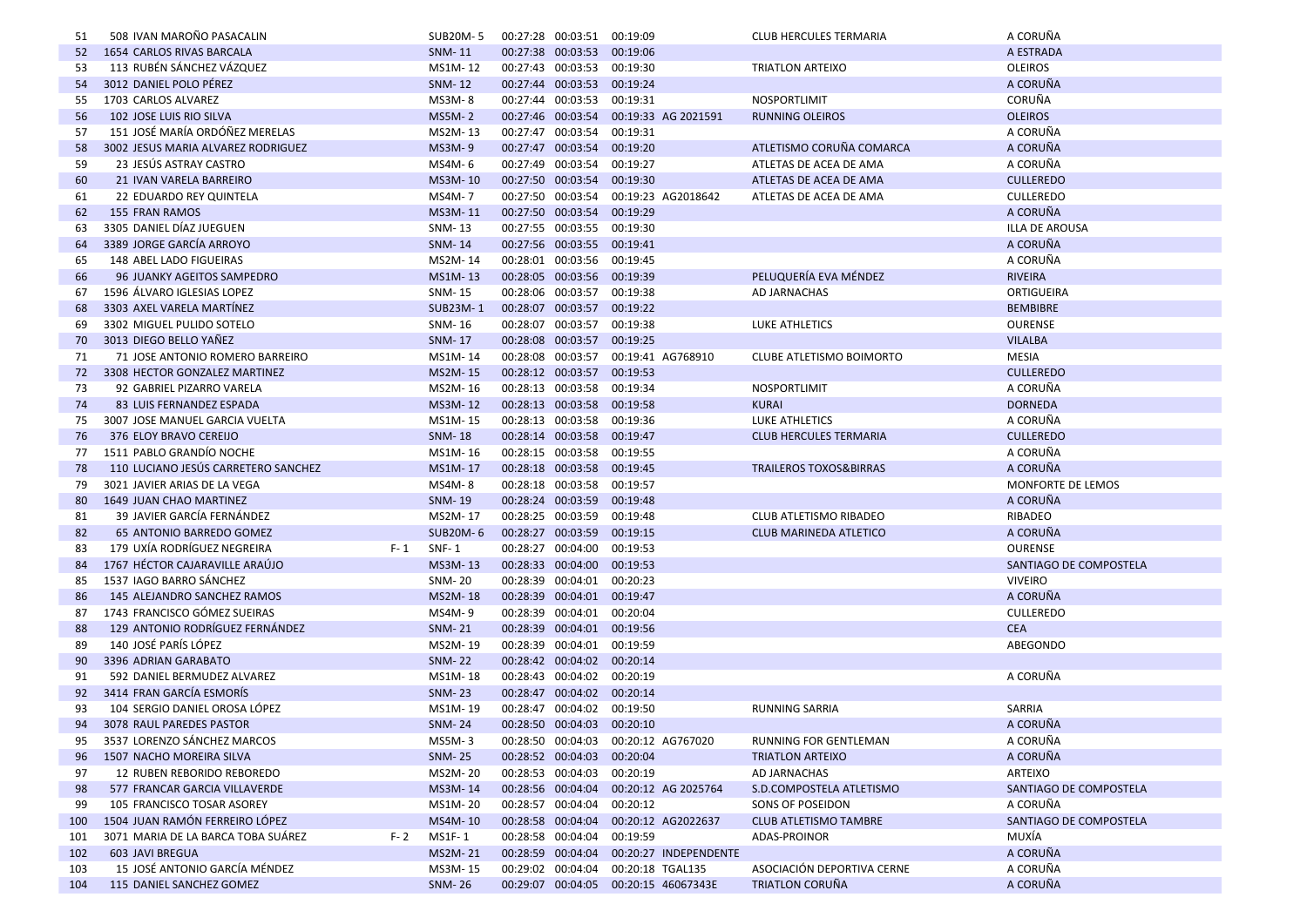| 105 | 1619 MARTIN BLANCO PREGO            | SUB23M-2       | 00:29:08 00:04:05 |                            | 00:20:40                              |                                 | LA CORUÑA            |
|-----|-------------------------------------|----------------|-------------------|----------------------------|---------------------------------------|---------------------------------|----------------------|
| 106 | 3307 HÉCTOR MANUEL RODRÍGUEZ CAGIAO | <b>MS2M-22</b> |                   | 00:29:08 00:04:05 00:20:20 |                                       |                                 | <b>SADA</b>          |
| 107 | 86 EDELMIRO PORTO BLANCO            | MS2M-23        | 00:29:14 00:04:06 |                            | 00:20:34 CICLISMO                     | <b>MESOIRO CD</b>               | <b>OLEIROS</b>       |
| 108 | 170 FERNANDO PEREZ HERNANDEZ        | MS4M-11        | 00:29:14 00:04:06 |                            | 00:20:27 AG2019970                    |                                 | A CORUÑA             |
| 109 | 3005 FRANCISCO JOSÉ ROCHA GARCÍA    | MS2M-24        | 00:29:15 00:04:06 |                            | 00:20:12 AG10109                      | <b>CLUBE ATLETISMO BOIMORTO</b> | <b>OZA DOS RIOS</b>  |
| 110 | 48 XOÁN GALÁN PRESAS                | MS4M-12        |                   | 00:29:17 00:04:06 00:20:36 |                                       | <b>CLUB ATLETISMO SADA</b>      | A CORUÑA             |
| 111 | 108 FÉLIX ROGET PÉREZ               | MS2M-25        | 00:29:19 00:04:07 |                            | 00:20:30                              | TERRA DE SONEIRA C.D.           | <b>VIMIANZO</b>      |
| 112 | 1632 ALBERTO DAVILA RIVAS           | <b>SNM-27</b>  | 00:29:22 00:04:07 |                            | 00:20:49 AG-9520                      |                                 | A CORUÑA             |
| 113 | 118 YAGO DANIEL RIO PEREIRA         | SUB20M-7       | 00:29:24 00:04:07 |                            | 00:20:19                              |                                 | <b>FERROL</b>        |
| 114 | 509 PABLO DOPAZO                    | <b>SNM-28</b>  |                   | 00:29:25 00:04:08          | 00:20:43                              | <b>CLUB MARINEDA ATLETICO</b>   | LA CORUÑA            |
| 115 | 33 EMILIO MARTINEZ ANTA             | MS5M-4         | 00:29:27 00:04:08 |                            | 00:20:33 GA20450                      | C.D.EGOVARROS-VIVEIRO           | A CORUÑA             |
| 116 | 97 JOSÉ ANTONIO FERNÁNDEZ RODRIGUEZ | MS2M-26        | 00:29:33 00:04:09 |                            | 00:20:32                              | <b>RUNNING ARTEIXO</b>          | <b>ARTEIXO</b>       |
| 117 | 1651 JUAN LUIS VAZQUEZ LOPEZ        | SNM-29         |                   | 00:29:35 00:04:09          | 00:20:33                              |                                 | <b>MADRID</b>        |
| 118 | 122 DANIEL DOMÍNGUEZ                | <b>SNM-30</b>  |                   | 00:29:35 00:04:09          | 00:20:37                              |                                 | A CORUÑA             |
| 119 | 79 ANGELA TORRENTE INSUA<br>$F - 3$ | MS2F-1         | 00:29:36 00:04:09 |                            | 00:20:36 GA2023397                    | <b>KIRÓS</b>                    | NARÓN                |
| 120 | 84 IVÁN MERA GARCÍA                 | <b>MS2M-27</b> | 00:29:37 00:04:09 |                            | 00:20:38 AG11370                      | LA MOCHILA DEL DEPORTE          | A CORUÑA             |
| 121 | 3336 JOSE PROL                      | SNM-31         |                   | 00:29:39 00:04:10          | 00:20:49                              |                                 | VILAGARCÍA DE AROUSA |
| 122 | 3018 VICTOR CASTRO SEGADE           | <b>MS2M-28</b> |                   | 00:29:40 00:04:10 00:20:46 |                                       |                                 | A CORUÑA             |
| 123 | 1509 DANIEL PEREZ CASTRILLON        | <b>SNM-32</b>  | 00:29:45 00:04:10 |                            | 00:21:07                              |                                 | A CORUÑA             |
| 124 | 1516 NACHO CAMPOS NIÑO              | MS3M-16        |                   | 00:29:47 00:04:11 00:20:45 |                                       |                                 | A CORUÑA             |
| 125 | 141 ALEJANDRO JOSÉ CASTRO ROMÁN     | MS2M-29        |                   | 00:29:48 00:04:11 00:20:35 |                                       |                                 | A CORUÑA             |
| 126 | 3006 JAIME ÁLVAREZ DE LA TORRE      | MS2M-30        |                   |                            | 00:29:50 00:04:11 00:20:57 AG 2025146 | HÉRCULES ATLETISMO              | A CORUÑA             |
| 127 | 3014 MARTIN SANTOS SUAREZ           | SNM-33         |                   | 00:29:53 00:04:12 00:21:00 |                                       |                                 | LAXE                 |
| 128 | 112 AITOR LOSADA GARCIA             | MS1M-21        |                   | 00:29:54 00:04:12 00:20:58 |                                       | <b>TRIATLON ARTEIXO</b>         | <b>CAMBRE</b>        |
| 129 | 3019 DANIEL PEREZ LOMBA             | MS3M-17        |                   | 00:29:57 00:04:12 00:20:55 |                                       |                                 | A CORUÑA             |
| 130 | 3304 TOMÁS GARCÍA SILVA             | <b>SNM-34</b>  |                   | 00:29:57 00:04:12 00:20:48 |                                       |                                 | <b>OURENSE</b>       |
| 131 | 173 MIGUEL DÍAZ CARBALLO            | MS5M-5         |                   | 00:29:58 00:04:12 00:20:55 |                                       |                                 | <b>BETANZOS</b>      |
| 132 | 295 IAGO GONZÁLEZ FERMOSO           | MS2M-31        |                   | 00:29:58 00:04:12 00:21:02 |                                       |                                 | A CORUÑA             |
| 133 | 2 NEREA SANCHEZ ROCHA<br>F- 4       | <b>SNF-2</b>   |                   | 00:29:58 00:04:12 00:20:58 |                                       |                                 | A CORUÑA             |
| 134 | 3022 QUIQUE GARCÍA DEBÉN            | <b>MS5M-6</b>  |                   | 00:30:00 00:04:12 00:21:03 |                                       |                                 | A CORUÑA             |
| 135 | 3083 JOSE FREIRE CASTRO             | MS3M-18        |                   | 00:30:00 00:04:13 00:20:47 |                                       | CLUB NÁUTICO LANGOSTEIRA        | A CORUÑA             |
| 136 | 1513 DIEGO VARELA ESAPASANDIN       | <b>MS1M-22</b> |                   | 00:30:02 00:04:13 00:20:50 |                                       |                                 | ZAS                  |
| 137 | 124 FERNANDO JOSE VARELA CASTRO     | SNM-35         |                   | 00:30:04 00:04:13 00:20:56 |                                       |                                 | A CORUÑA             |
| 138 | 569 DAVID PASCUAL SAENZ DE TEJADA   | <b>MS2M-32</b> |                   | 00:30:05 00:04:13 00:21:13 |                                       | <b>KURAI</b>                    | A CORUÑA             |
| 139 | 147 ISMA ARCAY                      | MS2M-33        |                   | 00:30:07 00:04:14 00:21:09 |                                       |                                 | PRAVIO-CAMBRE        |
| 140 | 1508 ELOY PITA MARTINEZ             | <b>SNM-36</b>  |                   | 00:30:07 00:04:14 00:20:59 |                                       |                                 | <b>FERROL</b>        |
| 141 | 103 SAUL GOMEZ ARROJO               | MS6M-1         | 00:30:15 00:04:15 |                            | 00:21:07                              | <b>RUNNING OLEIROS</b>          | FURIS-CASTROVERDE    |
| 142 | 3315 DAVID FERNÁNDEZ ARGUL          | SUB23M-3       |                   | 00:30:18 00:04:15 00:21:23 |                                       |                                 | A CORUÑA             |
| 143 | 3472 JOSE ALEJANDRO RIOS FERNÁNDEZ  | MS2M-34        |                   | 00:30:18 00:04:15 00:21:20 |                                       |                                 | A CORUÑA             |
| 144 | 54 INES PAPIN ESTEVEZ<br>$F - 5$    | MS4F-1         |                   |                            | 00:30:19 00:04:15 00:21:24 AG7658545  | <b>CLUB ATLETISMO SADA</b>      | <b>CAMBRE</b>        |
| 145 | 3088 MARCOS CORGO RIVEIRO           | MS1M-23        |                   | 00:30:19 00:04:15 00:21:14 |                                       |                                 | <b>MEICENDE</b>      |
| 146 | 45 CARLOS AMOR GÓMEZ                | MS4M-13        |                   | 00:30:20 00:04:15 00:21:04 |                                       | <b>CLUB ATLETISMO SADA</b>      | A CORUÑA             |
| 147 | 154 HERNANDO SEIJAS MARTÍNEZ        | MS3M-19        |                   | 00:30:24 00:04:16 00:21:10 |                                       |                                 | A CORUÑA             |
| 148 | 3538 SANTIAGO COTOS CASTRO          | MS1M-24        |                   | 00:30:26 00:04:16 00:21:33 |                                       |                                 | A CORUÑA             |
| 149 | 561 JESUS VAZQUEZ RODRIGUEZ         | MS7M-1         |                   | 00:30:26 00:04:16 00:21:26 |                                       | CLUB ATLETISMO MILLADOIRO       | A CORUÑA             |
| 150 | 3015 DIEGO VÁZQUEZ PÉREZ            | MS1M-25        |                   | 00:30:27 00:04:16 00:21:05 |                                       |                                 | A CORUÑA             |
| 151 | 575 RICARDO LOURO VILARIÑO          | MS2M-35        |                   | 00:30:31 00:04:17 00:21:18 |                                       | P.C MONTEXALO                   | CAMBRE               |
| 152 | 4006 CHRISTIAN GARCÍA TUÑEZ         | <b>SNM-37</b>  |                   | 00:30:31 00:04:17 00:21:22 |                                       |                                 | ANSEÁN               |
| 153 | 111 SANTIAGO GARCIA BELLO           | MS4M-14        |                   | 00:30:32 00:04:17 00:21:16 |                                       | TRASNOS CORUÑA                  | CAMBRE               |
| 154 | 1657 DIEGO RIAL DIESTE              | <b>SNM-38</b>  |                   | 00:30:33 00:04:17 00:21:37 |                                       |                                 | <b>BOIRO</b>         |
| 155 | 127 FRANCISCO DOMÍNGUEZ RODRIGUEZ   | SNM-39         |                   | 00:30:35 00:04:17 00:21:28 |                                       |                                 | <b>OLEIROS</b>       |
| 156 | 18 PEDRO BARANGA ARES               | MS2M-36        |                   | 00:30:36 00:04:18 00:21:32 |                                       | ATLETAS DE ACEA DE AMA          | A CORUÑA             |
| 157 | 3463 JOSE PEREZ LOPEZ               | MS4M-15        |                   | 00:30:37 00:04:18 00:21:49 |                                       | CLUB ATLETISMO SADA             | SADA                 |
| 158 | 52 NATI GARCÍA SANCHEZ<br>$F - 6$   | <b>MS2F-2</b>  |                   | 00:30:40 00:04:18 00:21:31 |                                       | <b>CLUB ATLETISMO SADA</b>      | <b>OLEIROS</b>       |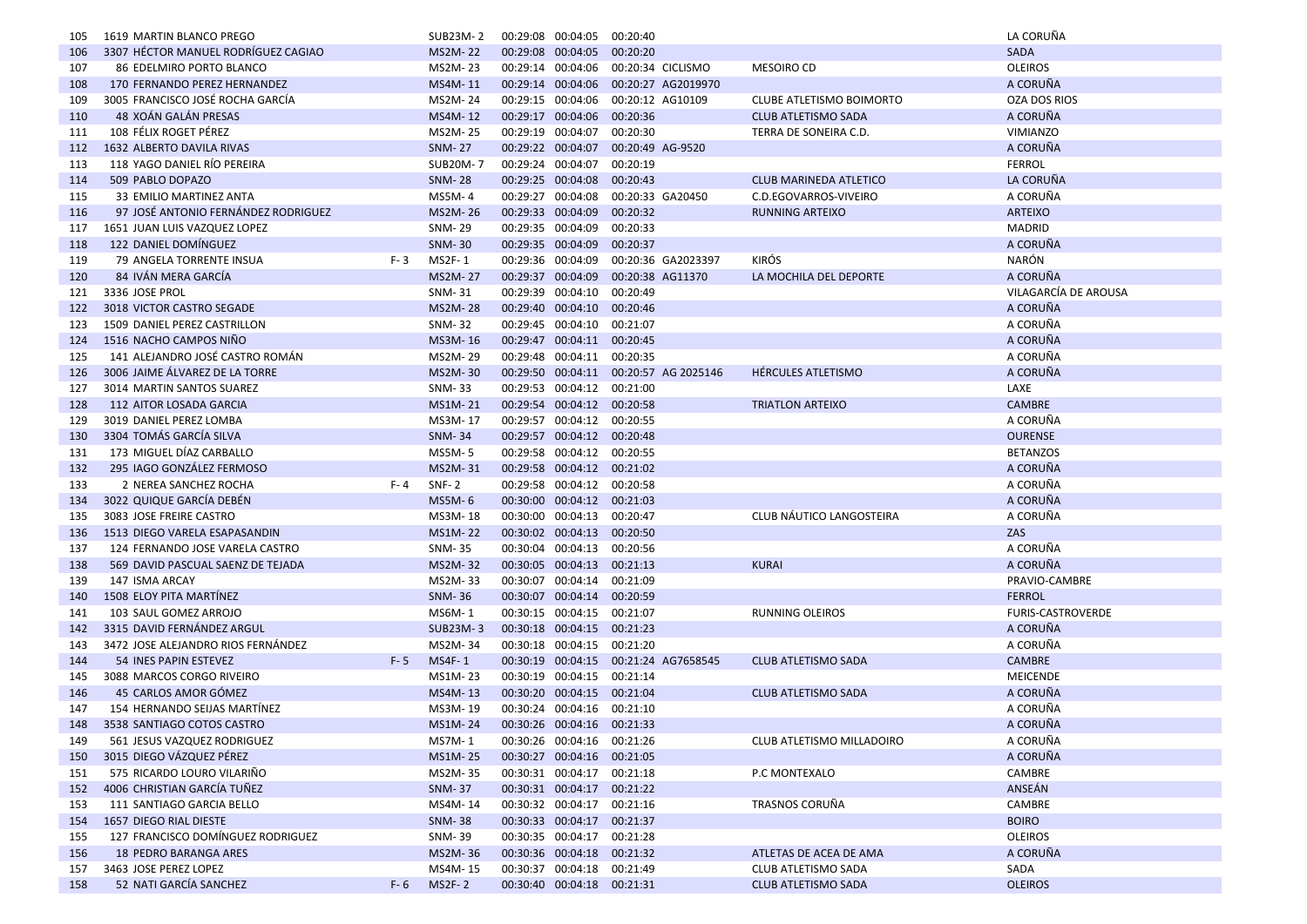| 159 | 46 CRISTÓBAL BALSEIRO PITA              | MS4M-16        | 00:30:41 00:04:18                               |                            | 00:21:31 AG2024033                    | <b>CLUB ATLETISMO SADA</b>        | <b>BURELA</b>      |
|-----|-----------------------------------------|----------------|-------------------------------------------------|----------------------------|---------------------------------------|-----------------------------------|--------------------|
| 160 | <b>1510 JORGE EGUIGUREN SANCHEZ</b>     | MS1M-26        | 00:30:41 00:04:18                               |                            | 00:21:07                              |                                   | A CORUÑA           |
| 161 | 157 JOSE ANTONIO FERNANDEZ VAZQUEZ      | MS3M-20        | 00:30:41 00:04:18 00:21:39                      |                            |                                       |                                   | A CORUÑA           |
| 162 | 1514 RAMÓN ALBA DOMINGUEZ               | <b>MS2M-37</b> | 00:30:42 00:04:18                               |                            | 00:21:25                              |                                   | A CORUÑA           |
| 163 | 160 RAMON EUGENIO MOSQUERA SILVA        | MS3M-21        | 00:30:45 00:04:19                               |                            | 00:21:13                              |                                   | LA CORUÑA          |
| 164 | 1597 DANIEL CARRO TOXO                  | MS1M-27        | 00:30:46 00:04:19                               |                            | 00:21:38                              | <b>AD JARNACHAS</b>               | A CORUÑA           |
| 165 | 172 ROGELIO MANUEL PEREZ MIÑONES        | <b>MS5M-7</b>  | 00:30:48 00:04:19                               |                            | 00:21:38                              |                                   | A CORUÑA           |
| 166 | 365 BEATRIZ MUIÑO VIDAL<br>$F - 7$      | <b>MS1F-2</b>  | 00:30:48 00:04:19                               |                            | 00:21:28                              |                                   | A CORUÑA           |
| 167 | 288 SERGIO MARTINEZ GOMEZ               | MS2M-38        | 00:30:50 00:04:20                               |                            | 00:21:35                              |                                   | A CORUÑA           |
| 168 | 5 JORGE MARTÍNEZ GÓMEZ                  | <b>SNM-40</b>  | 00:30:50 00:04:20                               |                            | 00:21:35                              |                                   | A CORUÑA           |
| 169 | 1515 JESÚS CEBREIROS GONZÁLEZ           | MS3M-22        | 00:30:54 00:04:20                               |                            | 00:21:38                              |                                   | <b>BERGONDO</b>    |
| 170 | <b>166 MANUEL REGUEIRA FERRO</b>        | MS4M-17        | 00:30:58 00:04:21 00:21:35                      |                            |                                       |                                   | LA CORUÑA          |
| 171 | 548 SERGIO SANTOS CONCHEIRO             | MS1M-28        | 00:30:59 00:04:21                               |                            | 00:21:34                              |                                   | A CORUÑA           |
| 172 | 167 MANUEL VAZQUEZ RAMOS                | MS4M-18        | 00:30:59 00:04:21 00:21:44                      |                            |                                       |                                   | ARANGA             |
| 173 | 3003 RICARDO OUTEIRO                    | MS4M-19        | 00:31:00 00:04:21                               |                            | 00:21:39                              | C.D. BIOSBARDO                    | FOZ                |
| 174 | 259 MANUEL SUÁREZ SÁNCHEZ               | <b>SNM-41</b>  |                                                 | 00:31:01 00:04:21 00:21:41 |                                       |                                   | <b>NARÓN</b>       |
| 175 | 215 RUBEN MENÉNDEZ FERNÁNDEZ            | MS3M-23        | 00:31:03 00:04:21                               |                            | 00:21:54                              | CLUB DEPORTIVO GAS NATURAL FENOSA | A CORUÑA           |
| 176 | 1717 MARTIN VARELA GONZALEZ             | MS2M-39        | 00:31:06 00:04:22 00:21:55                      |                            |                                       |                                   | A CORUÑA           |
| 177 | 57 DANIEL PEREIRA ALONSO                | <b>SNM-42</b>  | 00:31:07 00:04:22 00:21:41                      |                            |                                       | CLUB CICLISTA ARAGONTA            | SALCEDA DE CASELAS |
| 178 | 1759 LAURA FELIPEZ RODRIGUEZ<br>$F - 8$ | $MS2F-3$       | 00:31:08 00:04:22 00:21:40                      |                            |                                       |                                   | <b>CORUÑA</b>      |
| 179 | 273 MARTÍN IGLESIAS DORTA               | MS1M-29        | 00:31:09 00:04:22 00:21:55                      |                            |                                       |                                   | <b>OURENSE</b>     |
| 180 | 1506 JUAN CARLOS BERGONDO BRANDARIZ     | <b>MS5M-8</b>  | 00:31:13 00:04:23                               |                            | 00:21:39                              | <b>RUNNING OLEIROS</b>            | NOS (OLEIROS)      |
| 181 | 560 IVAN CORDAL BARREIRO                | MS2M-40        | 00:31:18 00:04:24                               |                            | 00:21:52                              | C.A.CAMBADOS-SEG.NOVAL            | CAMBADOS           |
| 182 | 1729 ANTONIO ATRIO MORANDEIRA           | MS2M-41        | 00:31:21 00:04:24                               |                            | 00:21:50                              |                                   | A CORUÑA           |
| 183 | 451 JOSÉ CARLOS ALVEDRO FERNÁNDEZ       | MS3M-24        | 00:31:22 00:04:24                               |                            | 00:22:13                              |                                   | A CORUÑA           |
| 184 | 1634 ALEJANDRO ORGEIRA MARTÍNEZ         | <b>SNM-43</b>  | 00:31:29 00:04:25                               |                            | 00:22:04                              |                                   | <b>ABEGONDO</b>    |
| 185 | 610 JUAN REBOREDO RODRIGUEZ             | MS3M-25        | 00:31:31 00:04:25 00:22:09                      |                            |                                       |                                   | A CORUÑA           |
| 186 | 1538 DAVID BUGLIOT GUISANDE             | MS1M-30        | 00:31:32 00:04:25 00:22:11                      |                            |                                       |                                   | A CORUÑA           |
| 187 | 134 JAVIER ACCION                       | MS1M-31        | 00:31:35 00:04:26 00:21:58                      |                            |                                       |                                   | A CORUNA           |
|     | 77 IVÁN PALLEIRO PÉREZ                  | MS1M-32        | 00:31:37 00:04:26 00:22:03                      |                            |                                       |                                   | A CORUÑA           |
| 188 | 159 FERNANDO MARTÍNEZ RODRÍGUEZ         |                | 00:31:38 00:04:26                               |                            | 00:22:09                              | <b>GARRAPUCHO</b>                 | MONFORTE DE LEMOS  |
| 189 |                                         | MS3M-26        |                                                 |                            |                                       |                                   |                    |
| 190 | 3023 RAMÓN ANTONIO VARELA MÍGUEZ        | <b>MS6M-2</b>  | 00:31:38 00:04:26 00:22:17<br>00:31:38 00:04:26 |                            | 00:22:26                              |                                   | LA CORUÑA          |
| 191 | 3476 IVÁN VELÁZQUEZ CHOZAS              | MS2M-42        |                                                 |                            |                                       |                                   | CAMBRE             |
| 192 | 264 SERGIO PATIÑO RIVEIRO               | <b>SNM-44</b>  |                                                 | 00:31:40 00:04:27          | 00:22:03                              |                                   | A CORUÑA           |
| 193 | 461 JOSE DANIEL LOSADA GONZÁLEZ         | MS4M-20        | 00:31:40 00:04:27                               |                            | 00:22:05                              |                                   | LA CORUÑA          |
| 194 | 53 NOEMI MORAL NAVAZO<br>$F - 9$        | <b>MS2F-4</b>  | 00:31:41 00:04:27                               |                            | 00:22:16 GA 769056                    | <b>CLUB ATLETISMO SADA</b>        | <b>OLEIROS</b>     |
| 195 | 425 SERGIO RODRÍGUEZ MARTÍNEZ           | MS1M-33        | 00:31:41 00:04:27                               |                            | 00:22:13                              |                                   | O TEMPLE           |
| 196 | 3397 ADRIÁN FARIÑA MARTÍNEZ             | <b>SNM-45</b>  | 00:31:47 00:04:27                               |                            | 00:22:37                              |                                   |                    |
| 197 | 3484 OSCAR AMADO FONSECA                | MS2M-43        | 00:31:47 00:04:28                               |                            | 00:22:10                              |                                   | A CORUÑA           |
| 198 | 85 ELENA GONZÁLEZ FERNÁNDEZ<br>$F - 10$ | $MS3F-1$       | 00:31:47 00:04:28                               |                            | 00:22:27                              | LA MOCHILA DEL DEPORTE            | A CORUÑA           |
| 199 | 4007 DARIO NOYA CEREIJO                 | <b>SNM-46</b>  | 00:31:48 00:04:28                               |                            | 00:22:17                              |                                   | A CORUÑA           |
| 200 | 76 JOSÉ MARÍA LEVOSO TOUCEDA            | MS4M-21        | 00:31:49 00:04:28                               |                            | 00:22:14 AG2026339                    | <b>ESPRINTES OURENSE</b>          | A CORUÑA           |
| 201 | 1523 RAMÓN VIZOSO RIO                   | MS4M-22        | 00:31:51 00:04:28 00:22:31                      |                            |                                       | CLUB ATLETISMO SADA               | SADA               |
| 202 | 87 DAVID ESCALANTE PÉREZ                | MS1M-34        |                                                 |                            | 00:31:56 00:04:29 00:21:53 AG-2028310 | <b>NOITEBRA FC</b>                | A CORUÑA           |
| 203 | 260 JAVIER CES                          | SNM-47         | 00:31:57 00:04:29 00:22:21                      |                            |                                       |                                   | A CORUÑA           |
| 204 | 1644 STEVEN SPADAFFORA CEDIEL           | <b>SNM-48</b>  | 00:31:59 00:04:29 00:22:17                      |                            |                                       |                                   |                    |
| 205 | 344 MARTA MUIÑO VIDAL                   | F-11 MS1F-3    | 00:32:00 00:04:29                               |                            | 00:22:05                              |                                   | A CORUÑA           |
| 206 | 3313 ALEJANDRA OUTEIRIÑO FERNÁNDEZ      | F-12 MS3F-2    | 00:32:02 00:04:30 00:22:40                      |                            |                                       |                                   | A CORUÑA           |
| 207 | 572 OSCAR FONDO SUÁREZ                  | MS1M-35        | 00:32:03 00:04:30 00:22:37                      |                            |                                       | NOSPORTLIMIT                      | A CORUÑA           |
| 208 | 1607 DAVID ESTEVEZ VAZQUEZ              | <b>SNM-49</b>  | 00:32:05 00:04:30 00:22:38                      |                            |                                       | <b>NOSPORTLIMIT</b>               | A CORUÑA           |
| 209 | 1648 NACHO INSUA                        | SNM-50         | 00:32:05 00:04:30                               |                            | 00:22:31                              |                                   | A CORUNA           |
| 210 | 3345 ÁNGEL BLANCO VÁZQUEZ               | MS1M-36        | 00:32:05 00:04:30 00:22:33                      |                            |                                       |                                   | A CORUÑA           |
| 211 | 241 ALBERTO SOTO CAMPOS                 | MS3M-27        | 00:32:07 00:04:30                               |                            | 00:22:15                              | NOSPORTLIMIT                      | <b>CULLEREDO</b>   |
| 212 | 413 LUCAS MOSQUERA MOSQUEIRA            | <b>SNM-51</b>  | 00:32:08 00:04:30 00:22:43                      |                            |                                       |                                   | A CORUÑA           |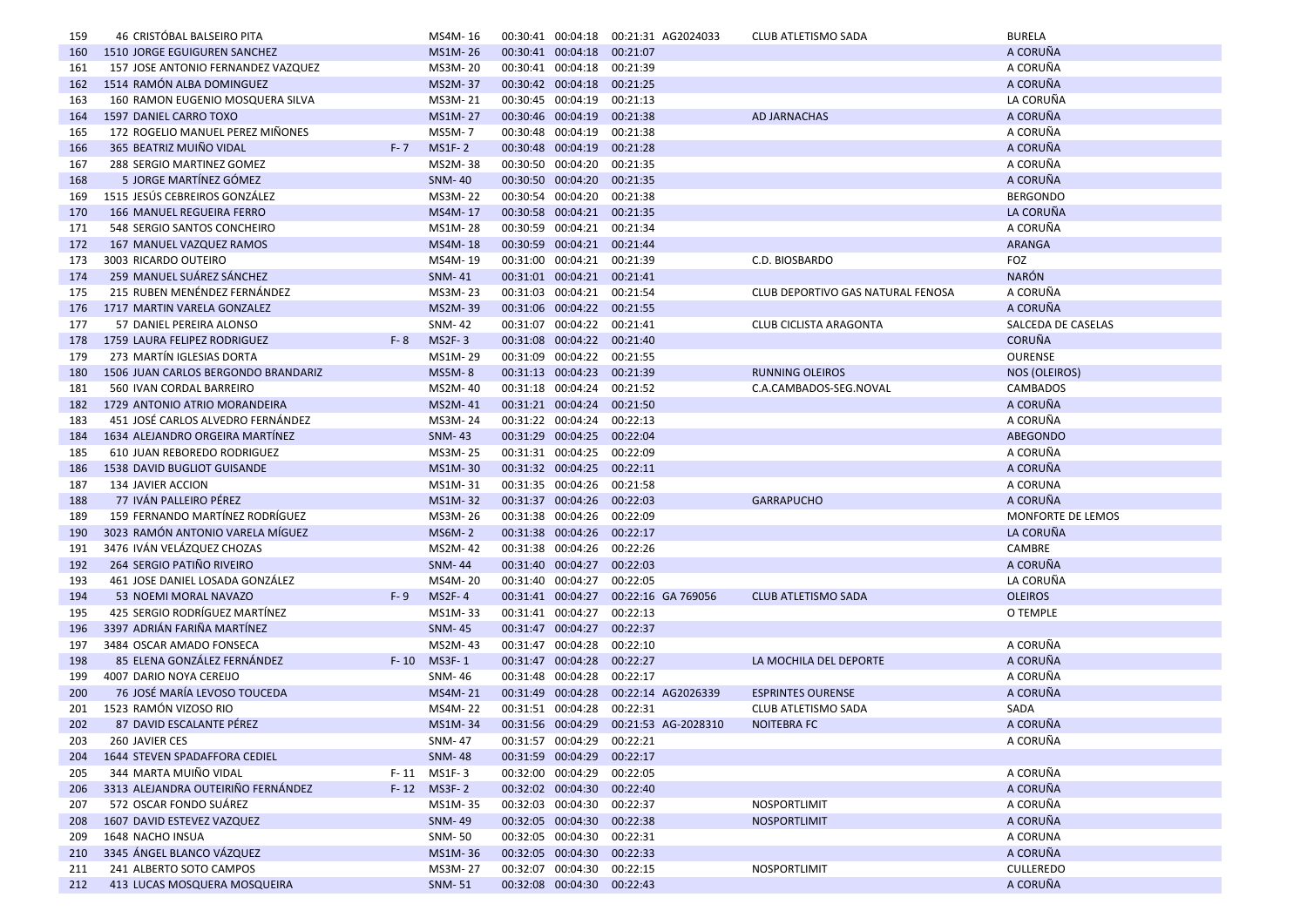| 213        | 1660 DAVID TRASEIRA FERNANDEZ       |          | MS1M-37         | 00:32:09 00:04:31          | 00:22:48                              |                               |                      |
|------------|-------------------------------------|----------|-----------------|----------------------------|---------------------------------------|-------------------------------|----------------------|
| 214        | 436 MARCOS MÉNDEZ VÁZQUEZ           |          | MS2M-44         | 00:32:12 00:04:31 00:22:16 |                                       |                               | A CORUÑA             |
| 215        | 1533 ÓSCAR NÚÑEZ MAYO               |          | <b>SUB20M-8</b> | 00:32:14 00:04:31 00:22:29 |                                       |                               | <b>MUROS</b>         |
| 216        | 3085 PAULA ESTEIRO RAMOS            | $F - 13$ | <b>MS2F-5</b>   | 00:32:16 00:04:32 00:22:32 |                                       | <b>CONCO BOX</b>              | <b>CAMARIÑAS</b>     |
| 217        | 1663 ALEJANDRO PENA DÍAZ            |          | MS1M-38         | 00:32:16 00:04:32 00:22:26 |                                       |                               | O TEMPLE CAMBRE      |
| 218        | <b>164 SUSO PENSADO FIGUEIRAS</b>   |          | MS4M-23         | 00:32:17 00:04:32 00:23:04 |                                       |                               | CABOVILAÑO-A LARACHA |
| 219        | 3404 JAVIER MARCOTE VÁZQUEZ         |          | SNM-52          | 00:32:18 00:04:32          | 00:22:49                              |                               | A CORUÑA             |
| 220        | 3035 JOAQUIN DOCAMPO GARCIA         |          | MS2M-45         | 00:32:18 00:04:32 00:22:33 |                                       |                               | <b>BERGONDO</b>      |
| 221        | 585 FERNANDO CANO GÓMEZ             |          | MS1M-39         | 00:32:19 00:04:32 00:22:22 |                                       |                               | A CORUÑA             |
| 222        | 284 ROBERTO DOCAMPO SUÁREZ          |          | MS2M-46         | 00:32:19 00:04:32 00:22:23 |                                       |                               | A CORUÑA             |
| 223        | 3552 MIGUEL MARROZOS LOPEZ          |          | MS2M-47         | 00:32:20 00:04:32 00:22:58 |                                       |                               | A CORUÑA             |
| 224        | 612 AGUSTÍN CES MARTINEZ            |          | MS4M-24         | 00:32:20 00:04:32 00:22:42 |                                       |                               | <b>CORUÑA</b>        |
| 225        | 59 RAMON WIRZ                       |          | <b>SNM-53</b>   | 00:32:21 00:04:32 00:22:45 |                                       | <b>CLUB HERCULES TERMARIA</b> | LA CORUÑA            |
| 226        | 132 PABLO DELGADO GONZÁLEZ          |          | MS1M-40         | 00:32:21 00:04:32          | 00:22:24                              |                               | OZA - CESURAS        |
| 227        | 516 IRIA SÁNCHEZ PRIETO             | F- 14    | $SNF-3$         | 00:32:22 00:04:32 00:22:29 |                                       | MILER RUNNING CLUB            | A CORUÑA             |
| 228        | 4010 CARLOS JOAQUÍN DE TERRY OLLERO |          | MS1M-41         | 00:32:23 00:04:33          | 00:23:13                              |                               | LA CORUÑA            |
| 229        | 558 ALFONSO BOTANA CASTELO          |          | MS3M-28         | 00:32:24 00:04:33 00:22:45 |                                       | ATLETAS DE ACEA DE AMA        | A CORUÑA             |
| 230        | 311 MANUEL JOSE VAZQUEZ SANJURJO    |          | MS4M-25         | 00:32:26 00:04:33          | 00:22:36                              |                               | <b>ARTEIXO</b>       |
| 231        | 330 JUAN CARLOS MENÉNDEZ DOMÍNGUEZ  |          | MS6M-3          | 00:32:26 00:04:33 00:22:38 |                                       |                               | <b>ARTEIXO</b>       |
| 232        | 1627 GABRIEL GONZALEZ BARBEITO      |          | <b>SNM-54</b>   | 00:32:27 00:04:33 00:23:08 |                                       |                               | A CORUÑA             |
| 233        | 454 RULLAR GARRIDO POSE             |          | MS3M-29         | 00:32:27 00:04:33          | 00:22:42                              |                               | CORUÑA               |
| 234        | 600 RUBÉN VÁZQUEZ GÓMEZ             |          | MS2M-48         | 00:32:29 00:04:33 00:22:56 |                                       |                               | <b>CORUÑA</b>        |
| 235        | 133 IAGO CRESPO TABOADA             |          | MS1M-42         | 00:32:31 00:04:34 00:23:06 |                                       |                               | A CORUÑA             |
| 236        | 266 DIEGO LAGO LOPEZ                |          | <b>SNM-55</b>   | 00:32:31 00:04:34          | 00:23:07                              |                               | <b>VIGO</b>          |
| 237        | 417 IVÁN GINER GARCÍA               |          | SNM-56          | 00:32:33 00:04:34          | 00:22:57                              |                               | A CORUÑA             |
|            | 80 DANIEL LÓPEZ GARCÍA              |          | <b>SNM-57</b>   |                            | 00:32:34 00:04:34 00:22:43 53192010W  | <b>KURAI</b>                  | <b>PERILLO</b>       |
| 238<br>239 | 1526 VICENTE FERNÁNDEZ BERMÚDEZ     |          | MS3M-30         | 00:32:36 00:04:34 00:23:08 |                                       | <b>CLUB HERCULES TERMARIA</b> | A CORUÑA             |
|            | 565 CELSO BLANCO GARCIA             |          | MS2M-49         | 00:32:36 00:04:34          | 00:22:43                              | <b>CLUB HERCULES TERMARIA</b> | A CORUÑA             |
| 240        |                                     |          |                 |                            |                                       |                               |                      |
| 241        | 305 JAVIER FERNÁNDEZ MARTÍNEZ       |          | MS3M-31         | 00:32:39 00:04:35          | 00:22:47                              |                               | EL TEMPLE - CAMBRE   |
| 242        | 3082 KEKI VÁZQUEZ BRAÑAS            |          | MS4M-26         | 00:32:39 00:04:35          | 00:23:02 AG-2015528                   | ATLETISMO CORUÑA COMARCA      | LA CORUÑA            |
| 243        | 143 JAVIER CANDAL FUENTES           |          | MS2M-50         | 00:32:39 00:04:35          | 00:22:41                              |                               | VILABOA - CULLEREDO  |
| 244        | 1705 IVAN CASTIÑEIRA RESTREBADA     |          | MS1M-43         | 00:32:40 00:04:35          | 00:22:54                              |                               | A CORUÑA             |
| 245        | 3077 ANDRÉS ANXO PÉREZ SÁNCHEZ      |          | <b>SNM-58</b>   | 00:32:41 00:04:35 00:23:04 |                                       |                               | <b>TEO</b>           |
| 246        | 60 MARIA MAREQUE MARTINEZ           | $F - 15$ | MS2F-6          | 00:32:43 00:04:35          | 00:23:05                              | <b>CLUB HERCULES TERMARIA</b> | <b>SANTIAGO</b>      |
| 247        | 3535 DOMINGO MIGUEL ARIAS           |          | MS5M-9          | 00:32:45 00:04:36 00:22:59 |                                       | ATLETAS DE ACEA DE AMA        | CULLEREDO            |
| 248        | 3525 PURIFICACIÓN LÓPEZ MAHÍA       |          | F-16 M55F-1     | 00:32:45 00:04:36 00:23:05 |                                       |                               | A CORUÑA             |
| 249        | 123 DANIEL CAO LABORA               |          | SNM-59          | 00:32:46 00:04:36 00:22:46 |                                       |                               | A CORUÑA             |
| 250        | 3523 NADIA MRIMICHE                 | $F - 17$ | <b>MS2F-7</b>   | 00:32:46 00:04:36 00:22:59 |                                       | ATLETAS DE ACEA DE AMA        | O BURGO - CULLEREDO  |
| 251        | 130 BRUNO LÓPEZ FERRO               |          | <b>SNM-60</b>   | 00:32:47 00:04:36          | 00:22:42                              |                               | CARTELLE             |
| 252        | 303 LUIS A. CASTRO ALMADA           |          | MS3M-32         | 00:32:48 00:04:36 00:23:02 |                                       |                               | A CORUÑA             |
| 253        | 185 VANESSA RAMA                    | F-18     | MS2F-8          | 00:32:51 00:04:36 00:23:05 |                                       |                               | A CORUÑA             |
| 254        | 177 ANDREA ESPIÑO ALBELA            | $F - 19$ | $SNF-4$         | 00:32:54 00:04:37 00:23:02 |                                       |                               | <b>VEDRA</b>         |
| 255        | 206 EMILIO FERNANDEZ RODRIGUEZ      |          | MS5M-10         | 00:32:54 00:04:37 00:23:14 |                                       | <b>CLUB ATLETISMO RIBADEO</b> | RIBADEO              |
| 256        | 3320 LIAM GROARKE                   |          | MS1M-44         | 00:32:55 00:04:37 00:23:08 |                                       | <b>FILLOS DE BREOGAN</b>      | A CORUÑA             |
| 257        | 197 ANTONIO GARCIA BELLO            |          | MS6M-4          | 00:32:58 00:04:38 00:23:05 |                                       | ATLETAS DE ACEA DE AMA        | EL TEMPLE            |
| 258        | 522 DAVID VIDAL LAGARES             |          | <b>SNM-61</b>   | 00:32:59 00:04:38          | 00:23:05                              |                               | A CORUÑA             |
| 259        | 3482 JOSE MARTINEZ DOPAZO           |          | MS2M-51         | 00:32:59 00:04:38 00:23:17 |                                       |                               | <b>NOVOMESOIRO</b>   |
| 260        | 3314 ANA BORT RESPINO               |          | F-20 SUB23F-1   | 00:33:00 00:04:38 00:23:04 |                                       |                               | A CORUÑA             |
| 261        | 570 ANTONIO LUIS GONZALEZ FERNANDEZ |          | MS3M-33         |                            | 00:33:01 00:04:38 00:23:18 AG2021667  | LA MOCHILA DEL DEPORTE        | A CORUÑA             |
| 262        | 1628 HUGO SEIJO NAVEIRA             |          | <b>SNM-62</b>   | 00:33:01 00:04:38 00:23:07 |                                       |                               |                      |
| 263        | 1621 JESÚS VEIGA MORANDEIRA         |          | SNM-63          | 00:33:02 00:04:38 00:23:00 |                                       |                               |                      |
| 264        | 184 LAURA NÚÑEZ NAVEIRA             |          | F-21 MS2F-9     |                            | 00:33:02 00:04:38 00:23:12 AG 2018802 |                               | A CORUÑA             |
| 265        | 4008 ARTEM AVERIN                   |          | SNM-64          | 00:33:02 00:04:38 00:23:21 |                                       |                               | CULLEREDO            |
| 266        | 3090 JUAN PERMUY                    |          | <b>MS2M-52</b>  | 00:33:03 00:04:38 00:23:01 |                                       |                               | <b>OLEIROS</b>       |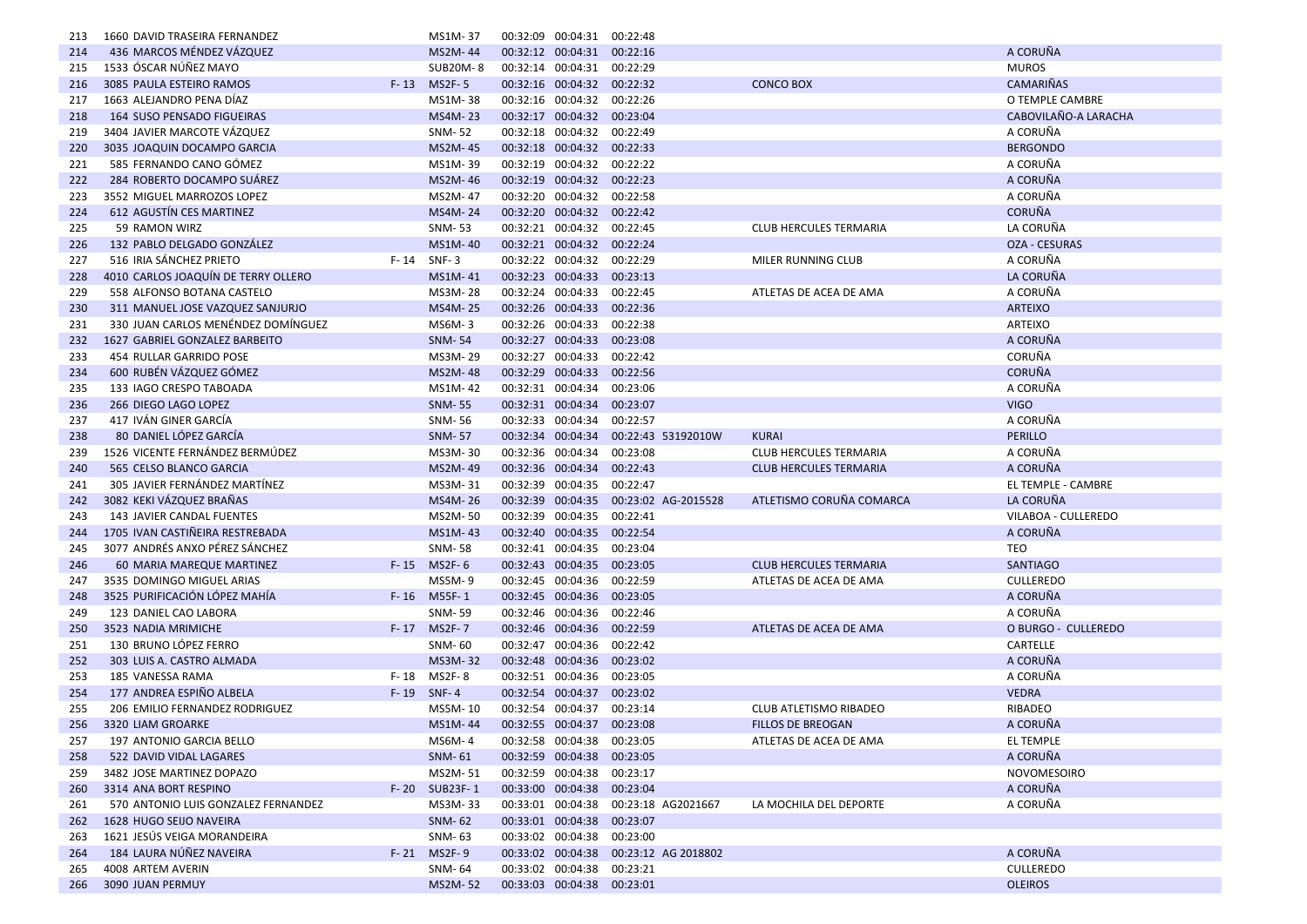| 267 | 3477 JACI AUGUSTO MELLO BIRKHAN         |          | MS2M-53         | 00:33:05 00:04:39 |                            | 00:23:06            |                                        | CORUÑA                |
|-----|-----------------------------------------|----------|-----------------|-------------------|----------------------------|---------------------|----------------------------------------|-----------------------|
| 268 | 189 DAVID IGLESIAS RIGUEIRA             |          | MS1M-45         |                   | 00:33:07 00:04:39          | 00:23:07            | $-$                                    | A CORUÑA              |
| 269 | 3033 JULIO GARCÍA-NAVAS CORRALES        |          | SNM- 65         |                   | 00:33:09 00:04:39          | 00:23:03            |                                        | HERENCIA              |
| 270 | 1664 DAVID SUÁREZ LAREO                 |          | MS1M-46         |                   | 00:33:09 00:04:39          | 00:23:11            |                                        | A CORUNA              |
| 271 | 3056 ALEJANDRO FORTES LOPES             |          | SNM-66          |                   | 00:33:10 00:04:39          | 00:23:24            |                                        | <b>CULLEREDO</b>      |
| 272 | 243 CARLOS ALVAREZ FERNÁNDEZ            |          | MS3M-34         |                   | 00:33:11 00:04:39          | 00:23:22            | <b>NSL</b>                             | <b>CULLEREDO</b>      |
| 273 | 229 ELISA COBELO ROMERO                 |          | F-22 MS3F-3     |                   | 00:33:13 00:04:40          | 00:23:19            | LA MOCHILA DEL DEPORTE                 | LA CORUÑA             |
| 274 | 369 JUAN MARÍA FEAL VILLARREAL          |          | MS3M-35         |                   | 00:33:14 00:04:40 00:23:21 |                     | <b>BTT OZACESURAS</b>                  | <b>OZACESURAS</b>     |
| 275 | 3038 JOSE LUIS BERGONDO VÁZQUEZ         |          | MS2M-54         |                   | 00:33:14 00:04:40          | 00:23:08            |                                        | A CORUÑA              |
| 276 | 510 NOELIA GOMEZ LOPEZ                  |          | F-23 SNF-5      |                   | 00:33:16 00:04:40          | 00:23:18            | <b>CLUB NATACION ARTEIXO</b>           | ARTEIXO               |
| 277 | 615 ALFONSO LÓPEZ VÁZQUEZ               |          | MS4M-27         |                   | 00:33:16 00:04:40          | 00:23:18            |                                        | A CORUÑA              |
| 278 | 3075 FANNY ABELENDA POSE                |          | $F - 24$ SNF-6  |                   | 00:33:17 00:04:40          | 00:23:18            | <b>TRIATLON ARTEIXO</b>                | LARACHA               |
| 279 | 3325 ESTEBAN RODRIGUEZ FREIJEIRO        |          | SNM-67          |                   | 00:33:18 00:04:40          | 00:23:10            |                                        | <b>ORDES</b>          |
| 280 | 593 ALBERTO LIÑARES GESTAL              |          | MS1M-47         |                   | 00:33:21 00:04:41 00:23:19 |                     |                                        | LA CORUÑA             |
| 281 | 3394 DAVID NAVIA POUSO                  |          | SNM-68          |                   | 00:33:23 00:04:41          | 00:23:28            |                                        |                       |
| 282 | 308 ÁNGEL JUVIÑO PREGO                  |          | MS3M-36         |                   | 00:33:23 00:04:41 00:23:41 |                     |                                        | <b>ARTEIXO</b>        |
| 283 | 1728 CARLOS ALBERTO PENA IGLESIAS       |          | MS2M-55         |                   | 00:33:23 00:04:41 00:23:18 |                     |                                        | A CORUÑA              |
| 284 | 37 OSCAR FIGUEIRAS TOREA                |          | MS3M-37         |                   | 00:33:24 00:04:41          | 00:23:19            | <b>CLUB ATLETISMO OUTES</b>            | <b>ESTEIRO</b>        |
|     |                                         |          |                 |                   |                            |                     |                                        |                       |
| 285 | 78 ALFONSO JAVIER CASTRO SOUTO          |          | MS1M-48         |                   | 00:33:24 00:04:41          | 00:23:25 AG2020402  | GMTA&CHUVONERS                         | A CORUÑA              |
| 286 | 1718 GERARDO DIEGO PARRADO REGUEIRA     |          | MS2M-56         |                   | 00:33:25 00:04:41          | 00:24:29            |                                        | A CORUÑA              |
| 287 | 168 FRANCISCO JAVIER MARTINEZ SANTOS    |          | MS4M-28         |                   | 00:33:26 00:04:41 00:23:30 |                     |                                        | A CORUÑA              |
| 288 | 1658 DAVID MARIÑO MALLO                 |          | <b>SNM-69</b>   |                   | 00:33:29 00:04:42 00:23:27 |                     |                                        | A LARACHA             |
| 289 | 1641 LOIS RODRIGUEZ                     |          | SNM-70          |                   | 00:33:29 00:04:42 00:22:51 |                     |                                        | A CORUÑA              |
| 290 | 3029 DANIEL MEIZOSO FIGUEROA            |          | <b>SNM-71</b>   |                   | 00:33:30 00:04:42 00:23:43 |                     | <b>MEIZUDO</b>                         | <b>CORUÑA</b>         |
| 291 | 1638 FABIAN AMEIJENDA BLANCO            |          | <b>SNM-72</b>   |                   | 00:33:30 00:04:42          | 00:23:27            |                                        | CABANA DE BERGANTIÑOS |
| 292 | 384 ROBERTO CASTRO-THOME                |          | MS4M-29         |                   | 00:33:31 00:04:42 00:23:35 |                     | <b>ESADE ALUMNI</b>                    | A CORUÑA              |
| 293 | 293 JOSE MANUEL MARTINEZ LEMA           |          | MS2M-57         |                   | 00:33:31 00:04:42 00:23:35 |                     |                                        | A CORUÑA              |
| 294 | 3497 VICTOR LAMAS SALVADO               |          | MS5M-11         |                   | 00:33:32 00:04:42 00:23:35 |                     |                                        | A CORUÑA              |
| 295 | 40 MARTA FERNANDEZ DIAZ                 | F-25     | <b>SNF-7</b>    |                   | 00:33:32 00:04:42          | 00:23:23            | CLUB ATLETISMO RIBADEO                 | RINLO-RIBADEO         |
| 296 | 42 ROCÍO DÍAZ MESA                      | $F - 26$ | <b>MS4F-2</b>   |                   | 00:33:32 00:04:42 00:23:24 |                     | <b>CLUB ATLETISMO RIBADEO</b>          | <b>RIBADEO</b>        |
| 297 | 267 ADRIAN PEREIRO GARCÍA               |          | SNM-73          |                   | 00:33:33 00:04:42 00:23:59 |                     |                                        | A CORUÑA              |
| 298 | 62 JAVIER VILLAMISAR VÁZQUEZ            |          | <b>SNM-74</b>   |                   | 00:33:33 00:04:42          | 00:23:40            | <b>CLUB HÉRCULES TERMARIA</b>          | A CORUÑA              |
| 299 | 219 FRANCISCO JAVIER VILLAMISAR CALVIÑO |          | MS5M-12         |                   | 00:33:34 00:04:42 00:23:40 |                     | <b>CLUB HERCULES TERMARIA</b>          | LA CORUÑA             |
| 300 | 1600 IGNACIO SONEIRA LOPEZ              |          | <b>SUB20M-9</b> |                   | 00:33:34 00:04:43          | 00:23:44            | <b>CLUB HERCULES TERMARIA</b>          | A CORUÑA              |
| 301 | 581 FERNANDO PRESEDO LESTA              |          | MS1M-49         |                   | 00:33:35 00:04:43          | 00:24:03            |                                        | ABEGONDO              |
| 302 | 208 JESUS SANTAYA ARUFE                 |          | MS4M-30         |                   | 00:33:35 00:04:43          | 00:23:28            | <b>CLUB ATLETISMO SADA</b>             | <b>CAMBRE</b>         |
| 303 | 3349 MANUEL PIÑEIRO FREIRE              |          | MS2M-58         |                   | 00:33:36 00:04:43          | 00:23:55            |                                        | A CORUÑA              |
| 304 | 3534 FERNANDO ALDAO SANCHEZ             |          | MS1M-50         |                   | 00:33:36 00:04:43          | 00:23:37            |                                        | A CORUÑA              |
| 305 | 1643 ANGEL LOPEZ ALONSO                 |          | SNM-75          |                   | 00:33:36 00:04:43          | 00:24:03            |                                        | A CORUÑA              |
| 306 | 3494 OSCAR FERNÁNDEZ ANDRADE            |          | MS3M-38         |                   | 00:33:36 00:04:43          | 00:23:37            |                                        | <b>CAMBRE</b>         |
| 307 | 317 ANGEL JOSE TURRION PEREIRO          |          | MS5M-13         |                   | 00:33:37 00:04:43 00:23:37 |                     |                                        | A CORUÑA              |
| 308 | 180 ELENA SUÁREZ GESTO                  | $F - 27$ | <b>MS1F-4</b>   |                   | 00:33:40 00:04:43 00:23:32 |                     |                                        | LA CORUÑA             |
| 309 | 3027 RUBEN MARTINEZ DEL RIO             |          | MS4M-31         |                   | 00:33:40 00:04:43          | 00:23:38            | <b>DREAM TEAM</b>                      | PARLA                 |
| 310 | 30 ADOLFO GARCÍA ALONSO                 |          | MS2M-59         |                   | 00:33:41 00:04:43 00:23:32 |                     | BEER RUNNERS CORUÑA                    | A CORUÑA              |
| 311 | 1740 XESÚS MARQUINA LEAL                |          | MS3M-39         |                   | 00:33:42 00:04:44 00:23:40 |                     |                                        | A CORUÑA              |
| 312 | 187 MARIA GUADALUPE BUJAN RODRIGUEZ     | F-28     | <b>MS3F-4</b>   |                   | 00:33:43 00:04:44          | 00:23:42            |                                        | <b>MELIDE</b>         |
| 313 | 557 MARIANA IRIGOYEN MACHADO            | F- 29    | MS1F-5          |                   | 00:33:43 00:04:44          | 00:23:44            | ATHLETICS FISIOTERAPIA SAN LAZARO TEAM | <b>VIGO</b>           |
| 314 | 16 ALEJANDRO NÚÑEZ MARTÍN               |          | MS2M-60         |                   | 00:33:43 00:04:44          | 00:23:44 AG2019943  | ATHLETICS FISIOTERAPIA SAN LAZARO TEAM | <b>CAMBRE</b>         |
| 315 | 426 ÁNGEL RICO DÍAZ                     |          | MS1M-51         |                   | 00:33:45 00:04:44          | 00:23:46            |                                        | A CORUÑA              |
| 316 | 3382 SOFÍA CASTRO DOMÍNGUEZ             |          | F-30 SNF-8      |                   | 00:33:45 00:04:44          | 00:23:58            | LA MOCHILA DEL DEPORTE                 | A CORUÑA              |
| 317 | 320 RAMON MIGUEL GARCIA BARBA           |          | MS5M-14         |                   | 00:33:45 00:04:44          | 00:23:36            |                                        | LA CORUÑA             |
| 318 | 334 MANUEL OUTES PAZ                    |          | <b>MS7M-2</b>   |                   | 00:33:45 00:04:44          | 00:23:40            |                                        | CARBALLO              |
| 319 | 366 SUSO RAMOS RODRIGUEZ                |          | MS4M-32         |                   | 00:33:46 00:04:44          | 00:23:36 AG 2022293 | A.D. DOWNHILL LARACHA                  | A LARACHA             |
| 320 | 296 PABLO GARCIA BARBEIRA               |          | MS3M-40         |                   | 00:33:47 00:04:44          | 00:23:36            |                                        | <b>AS PONTES</b>      |
|     |                                         |          |                 |                   |                            |                     |                                        |                       |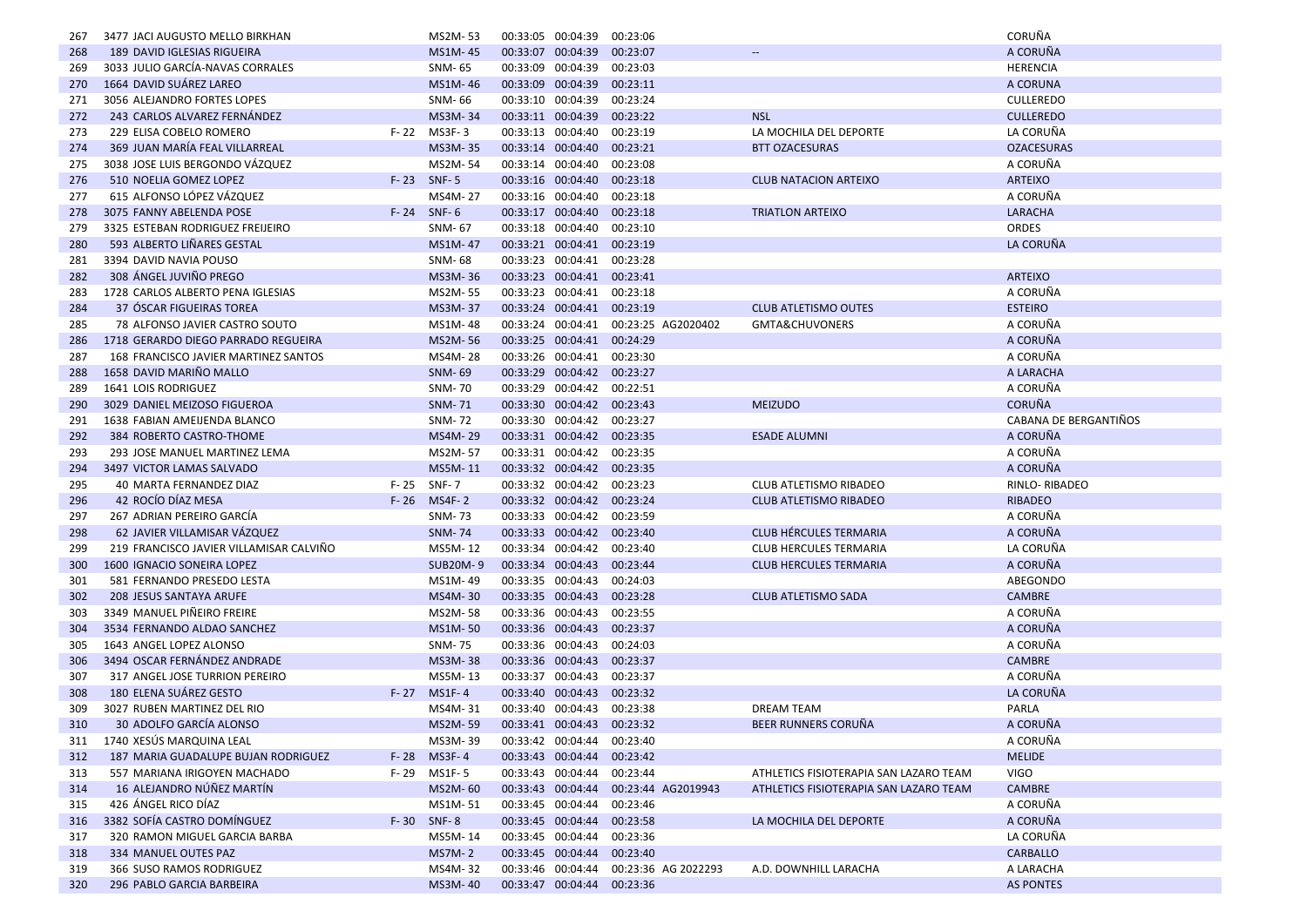| 321 | 3042 FERNANDO GARCÍA ENERO                                        |          | MS4M-33         |                                        | 00:33:47 00:04:44 00:23:53 |                                      |                                       | LA CORUÑA              |
|-----|-------------------------------------------------------------------|----------|-----------------|----------------------------------------|----------------------------|--------------------------------------|---------------------------------------|------------------------|
| 322 | 276 JUAN CARLOS DOMATO VERDÍA                                     |          | MS1M-52         |                                        | 00:33:48 00:04:44 00:23:43 |                                      |                                       | <b>ARTEIXO</b>         |
| 323 | 207 FELIPE LÓPEZ PÉREZ                                            |          | MS4M-34         |                                        | 00:33:50 00:04:45 00:23:45 |                                      | CLUB ATLETISMO SADA                   | <b>DEXO - OLEIROS</b>  |
| 324 | 1521 VICTOR GARCÍA CARRO                                          |          | ESPM-1          |                                        | 00:33:50 00:04:45 00:23:45 |                                      | <b>CLUB ATLETISMO SADA</b>            | <b>DORNEDA</b>         |
| 325 | 3328 JOSE ANDRES FREIRE GATO                                      |          | MS6M-5          | 00:33:51 00:04:45                      |                            | 00:23:53                             |                                       | <b>FENE</b>            |
| 326 | 397 MINDO PRIETO GARCIA                                           |          | MS2M-61         |                                        |                            | 00:33:51 00:04:45 00:23:42 09813202E | <b>NOSPORTLIMIT</b>                   | A CORUÑA               |
| 327 | 204 LUIS VIÑA DOMÍNGUEZ                                           |          | MS2M-62         |                                        | 00:33:55 00:04:45 00:23:51 |                                      | BEER RUNNERS CORUÑA                   | A CORUÑA               |
| 328 | 3323 ANTONIO PATIÑO GARCÍA                                        |          | <b>SNM-76</b>   | 00:33:55 00:04:45                      |                            | 00:23:20                             |                                       | <b>ARTEIXO</b>         |
| 329 | 4 TAMARA PACIOS RODRIGUEZ                                         | F-31     | SNF-9           |                                        | 00:33:56 00:04:46 00:23:45 |                                      | CLUB MARINEDA ATLETICO                | PONFERRADA             |
| 330 | 3415 CRISTIAN ZAS SANDE                                           |          | <b>SNM-77</b>   |                                        | 00:33:56 00:04:46 00:23:17 |                                      |                                       |                        |
| 331 | 300 NACHO OLVEIRA                                                 |          | MS3M-41         | 00:33:57 00:04:46                      |                            | 00:24:02                             |                                       | A CORUÑA               |
| 332 | 328 MANUEL JULIO SUAREZ MARTIN                                    |          | MS6M-6          | 00:33:57 00:04:46                      |                            | 00:23:41                             |                                       | A CORUÑA               |
| 333 | 1716 BRAIS MOSTEIRO GARCÍA                                        |          | MS2M-63         |                                        | 00:34:00 00:04:46 00:23:27 |                                      |                                       |                        |
| 334 | 1731 JOSE MANUEL FABEIRO DURAN                                    |          | MS3M-42         |                                        | 00:34:00 00:04:46 00:23:45 |                                      |                                       | LA CORUÑA              |
| 335 | 1518 ANA BERNARDEZ RODRIGUEZ                                      |          | F-32 SNF-10     |                                        | 00:34:00 00:04:46 00:23:46 |                                      |                                       | A CORUÑA               |
| 336 | 3426 JOSE MARIA GARCIA AZNAR                                      |          | MS1M-53         |                                        | 00:34:05 00:04:47 00:24:07 |                                      |                                       | A CORUÑA               |
| 337 | 338 JULIO SUÁREZ VÁZQUEZ                                          |          | MS7M-3          |                                        | 00:34:06 00:04:47 00:23:50 |                                      |                                       | A CORUÑA               |
| 338 | 1519 MARÍA NOVO LAGO                                              |          | F-33 SNF-11     |                                        | 00:34:06 00:04:47 00:23:59 |                                      |                                       | A CORUÑA               |
| 339 | 438 MANUEL LÓPEZ CASCALLAR                                        |          | MS2M-64         | 00:34:07 00:04:47                      |                            | 00:24:09                             |                                       | A CORUÑA               |
| 340 | 214 FERNANDO VIDAL SANDE                                          |          | <b>SNM-78</b>   |                                        | 00:34:09 00:04:47 00:23:59 |                                      | <b>CLUB CICLISTA MUROS</b>            | <b>MUROS</b>           |
| 341 | 245 DANIEL CIUDAD CENDÁN                                          |          | MS3M-43         |                                        | 00:34:09 00:04:47 00:24:05 |                                      | PATUKOS TIM RANIN                     | A CORUÑA               |
| 342 | 1569 ALEJANDRO AVILA ALVAREZ                                      |          | MS2M-65         |                                        | 00:34:11 00:04:48 00:24:44 |                                      |                                       | A CORUÑA               |
|     |                                                                   |          | MS5M-15         | 00:34:12 00:04:48                      |                            | 00:24:08                             |                                       | LA CORUÑA              |
| 343 | 318 CONSTANTINO REAL RODRIGUEZ                                    |          |                 | 00:34:12 00:04:48                      |                            | 00:24:05                             |                                       | A CORUÑA               |
| 344 | 162 DAMIAN ABELLAN YEPES                                          |          | MS3M-44         |                                        |                            | 00:34:12 00:04:48 00:23:38 TGAL121   |                                       |                        |
| 345 | 385 MAXIMINO LAGARES CARRO                                        |          | MS4M-35         |                                        |                            |                                      | <b>ESPRINTES OURENSE</b>              | ORDES                  |
| 346 | 3343 JORGE YAÑEZ LAMAS<br>82 MANUEL FRANCISCO RODRIGUEZ FERNANDEZ |          | <b>SNM-79</b>   | 00:34:14 00:04:48<br>00:34:14 00:04:48 |                            | 00:24:05<br>00:24:03                 |                                       | <b>FENE</b>            |
|     |                                                                   |          |                 |                                        |                            |                                      |                                       | <b>CEA</b>             |
| 347 |                                                                   |          | MS1M-54         |                                        |                            |                                      | <b>KURAI</b>                          |                        |
| 348 | 1531 JULIA LÓPEZ REBOLLIDO                                        |          | F-34 SNF-12     | 00:34:14 00:04:48                      |                            | 00:24:03                             | <b>KURAI</b>                          | SANTIAGO DE COMPOSTELA |
| 349 | 191 ROBERTO TABOADA PATIÑO                                        |          | MS3M-45         |                                        | 00:34:15 00:04:48          | 00:23:48                             | ASOCIACION CULTURAL DEPORTIVA A FONTE | CAMBRE                 |
| 350 | 301 CARLOS GONZALEZ CRIADO                                        |          | MS3M-46         | 00:34:17 00:04:48                      |                            | 00:24:01                             |                                       | <b>CAMBRE</b>          |
| 351 | 411 ALEJANDRO LUIS NOVOA                                          |          | SNM-80          |                                        | 00:34:20 00:04:49 00:24:13 |                                      |                                       | A CORUÑA               |
| 352 | 3040 PEDRO DOMENECH GONZÁLEZ                                      |          | MS3M-47         |                                        | 00:34:20 00:04:49 00:24:03 |                                      |                                       | <b>CULLEREDO</b>       |
| 353 | 319 ENRIQUE JORGE RAMA RODRÍGUEZ                                  |          | MS5M-16         | 00:34:22 00:04:49                      |                            | 00:24:10                             |                                       | A CORUÑA               |
| 354 | 3335 RAÚL TERUEL ROSALES                                          |          | MS2M-66         |                                        | 00:34:23 00:04:49 00:24:19 |                                      | <b>NOSPORTLIMIT</b>                   | <b>JAEN</b>            |
| 355 | 539 MIGUEL PITA ORDÓÑEZ                                           |          | SNM-81          |                                        | 00:34:24 00:04:49 00:24:20 |                                      |                                       | A CORUÑA               |
| 356 | 290 VICTOR MANUEL ALVAREZ TABOADA                                 |          | MS2M-67         |                                        | 00:34:24 00:04:50 00:24:12 |                                      |                                       | A CORUÑA               |
| 357 | 1631 TOMMASO FRANCESCHELLI                                        |          | SNM-82          | 00:34:28 00:04:50                      |                            | 00:23:58                             |                                       | A CORUÑA               |
| 358 | 199 ALFONSO REMUIÑAN SANCHEZ                                      |          | MS5M-17         |                                        |                            | 00:34:31 00:04:51 00:24:09 GA765469  | ATLETISMO CARBALLO                    | A CORUÑA               |
| 359 | 225 JOSÉ FERNANDO TRILLO CARLÍN                                   |          | MS4M-36         |                                        | 00:34:32 00:04:51 00:24:10 |                                      | 52434314 FOGAR TRIATLON CARBALLO      | CARBALLO               |
| 360 | 3025 ANA VARELA REGUERA                                           | $F - 35$ | MS2F-10         |                                        | 00:34:32 00:04:51 00:24:13 |                                      | A. D. FOGAR                           | <b>CARBALLO</b>        |
| 361 | 3491 MANUEL GONZÁLEZ MUÑOZ                                        |          | MS3M-48         |                                        | 00:34:32 00:04:51 00:24:13 |                                      |                                       | LA CORUÑA              |
| 362 | 440 ROBERTO PONTE NOYA                                            |          | MS2M-68         |                                        | 00:34:33 00:04:51 00:24:06 |                                      |                                       | A CORUÑA               |
| 363 | 3317 ISA CABANAS CAMPELO                                          | F-36     | MS2F-11         |                                        | 00:34:34 00:04:51 00:24:05 |                                      | ATLETAS DE ACEA DE AMA                | A CORUÑA               |
| 364 | 1535 NICOLAS UNDABEITIA                                           |          | <b>SNM-83</b>   |                                        | 00:34:36 00:04:51 00:25:00 |                                      |                                       | LA CORUÑA              |
| 365 | 3487 JOSÉ ANTONIO GONZÁLEZ MACÍAS                                 |          | MS2M-69         |                                        | 00:34:37 00:04:51 00:24:18 |                                      |                                       | A CORUÑA               |
| 366 | 1598 IVAN MIGUEZ FACHAL                                           |          | <b>SNM-84</b>   |                                        | 00:34:37 00:04:51 00:24:41 |                                      | <b>APADRINA UN RUNNER</b>             | <b>CULLEREDO</b>       |
| 367 | 224 JOSÉ SANTOS FERNÁNDEZ VÁZQUEZ                                 |          | MS3M-49         |                                        |                            | 00:34:37 00:04:51 00:24:17 AG2026153 | PEREIRO DE AGUIAR BEN CHO SHEY        | LA CORUÑA              |
| 368 | <b>61 MARLEN TRUCIOS</b>                                          |          | F-37 MS2F-12    |                                        | 00:34:40 00:04:52 00:24:14 |                                      | <b>CLUB HERCULES TERMARIA</b>         | LA CORUÑA              |
| 369 | 584 DIEGO PÉREZ PONTE                                             |          | MS1M-55         |                                        | 00:34:40 00:04:52 00:24:04 |                                      |                                       | A CORUÑA               |
| 370 | 3388 ADAMA DIACKO                                                 |          | SUB23M-4        |                                        | 00:34:41 00:04:52 00:24:02 |                                      |                                       |                        |
| 371 | 1536 SEBASTIÁN BUEDO FERNÁNDEZ                                    |          | SNM-85          |                                        | 00:34:42 00:04:52 00:24:12 |                                      |                                       | A CORUÑA               |
| 372 | 1603 ANTÓN PASTUR VALDÉS                                          |          | <b>SNM-86</b>   |                                        | 00:34:43 00:04:52 00:24:59 |                                      | <b>MAIKEL TEAM</b>                    | LA CORUÑA              |
| 373 | 287 OSCAR VIDAL RODRIGUEZ                                         |          | MS2M-70         |                                        | 00:34:44 00:04:52 00:24:28 |                                      |                                       | A CORUÑA               |
|     | 374 1620 HUGO DOPAZO MARTA                                        |          | <b>SUB23M-5</b> |                                        | 00:34:44 00:04:52 00:24:56 |                                      |                                       | A CORUÑA               |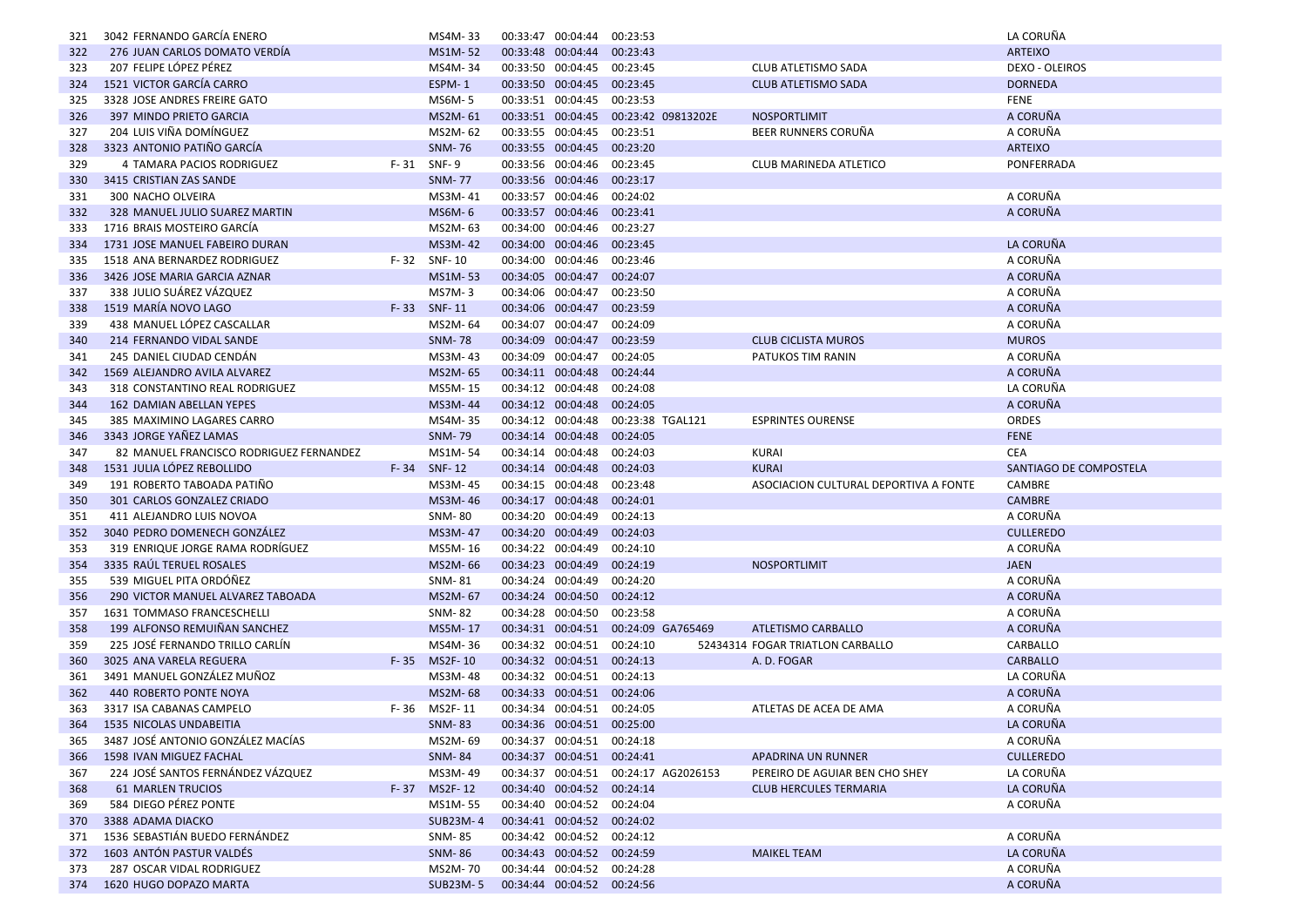| 375        | 1570 DANIEL SAAVEDRA TORAL                                             |          | MS2M-71                  | 00:34:45 00:04:53 00:24:26                               |                                         |                                       | CORUNHA                      |
|------------|------------------------------------------------------------------------|----------|--------------------------|----------------------------------------------------------|-----------------------------------------|---------------------------------------|------------------------------|
| 376        | 307 JUAN CARLOS VAZQUEZ GOMEZ                                          |          | <b>MS3M-50</b>           | 00:34:46 00:04:53 00:24:14                               |                                         |                                       | A CORUÑA                     |
| 377        | 3322 ALEJANDRO MARTÍNEZ PARDO                                          |          | SNM-87                   | 00:34:47 00:04:53 00:24:08                               |                                         |                                       | ARTEIXO                      |
| 378        | 3533 PABLO RODRÍGUEZ CAPELET                                           |          | <b>SNM-88</b>            | 00:34:48 00:04:53 00:24:46                               |                                         | <b>NORTH COAST</b>                    | CARBALLO                     |
| 379        | 230 MARIA DOLORES GONZÁLEZ FERNÁNDEZ                                   | F-38     | MS4F-3                   | 00:34:50 00:04:53                                        | 00:24:25                                | LA MOCHILA DEL DEPORTE                | GUISAMO (SANTA MARIA)        |
| 380        | 63 ALBERTO PÉREZ MURADO                                                |          | <b>MS2M-72</b>           | 00:34:50 00:04:53 00:24:31                               |                                         | <b>CLUB HÉRCULES TERMARIA</b>         | A CORUÑA                     |
| 381        | 262 DAVID VILA ÁLVAREZ                                                 |          | <b>SNM-89</b>            | 00:34:51 00:04:53 00:24:40                               |                                         |                                       | LUGO                         |
| 382        | 181 BERIT SOMMERFELT                                                   | $F - 39$ | MS2F-13                  | 00:34:52 00:04:53 00:24:35                               |                                         |                                       | <b>CORUÑA</b>                |
| 383        | 3424 PABLO LORENZO FANDIÑO                                             |          | <b>SNM-90</b>            | 00:34:52 00:04:53 00:25:13                               |                                         |                                       |                              |
| 384        | 544 OSCAR GALAN ADEGA                                                  |          | <b>SNM-91</b>            | 00:34:52 00:04:53 00:24:37                               |                                         |                                       | A CORUÑA                     |
| 385        | 420 YAGO DOPAZO PENÍN                                                  |          | MS1M-56                  | 00:34:56 00:04:54 00:24:57                               |                                         |                                       | A CORUÑA                     |
| 386        | 312 ALBERTO DELGADO IZARRA                                             |          | MS4M-37                  | 00:34:58 00:04:54 00:24:44                               |                                         |                                       | A CORUÑA                     |
| 387        | 607 OSCAR DOPAZO PENIN                                                 |          | MS3M-51                  | 00:35:00 00:04:55 00:24:57                               |                                         |                                       | <b>FEANS</b>                 |
| 388        | 26 MARIA JOSÉ GROBAS GARABOA                                           | $F - 40$ | <b>MS3F-5</b>            | 00:35:00 00:04:55 00:24:32                               |                                         | ATLETISMO BOIMORTO                    | <b>MESÍA</b>                 |
| 389        | 1540 EDUARDO DANIEL FERNANDEZ SANCHEZ                                  |          | MS5M-18                  | 00:35:02 00:04:55 00:24:38                               |                                         |                                       | LA CORUÑA                    |
| 390        | 1691 ANTONIO GUERREIRO PANTALEÓN                                       |          | <b>MS3M-52</b>           |                                                          | 00:35:03 00:04:55 00:25:01 AG 2022434   | ATLETAS DE ACEA DE AMA                | A CORUÑA                     |
| 391        | 278 VICTOR VEIGA AGUION                                                |          | MS1M-57                  | 00:35:06 00:04:55 00:24:26                               |                                         |                                       | <b>BOIMORTO</b>              |
| 392        | 329 JESUS ÁNGEL SANTIUSTE INSUA                                        |          | <b>MS6M-7</b>            | 00:35:07 00:04:55 00:24:33                               |                                         |                                       | LA CORUÑA                    |
| 393        | 1738 JOSE RAMÓN GALLEGO BOQUETE                                        |          | MS3M-53                  | 00:35:11 00:04:56 00:25:02                               |                                         |                                       | A LARACHA                    |
| 394        | <b>156 DIEGO TENREIRO PRADO</b>                                        |          | MS3M-54                  | 00:35:12 00:04:56 00:24:59                               |                                         |                                       | A CORUÑA                     |
| 395        | 1522 FERNANDO BARRIO                                                   |          | MS3M-55                  | 00:35:17 00:04:57 00:24:44                               |                                         | CLUB ATLETISMO SADA                   | <b>OLEIROS</b>               |
| 396        | 428 IVAN CEIDE GAYOSO                                                  |          | MS1M-58                  | 00:35:17 00:04:57 00:24:32                               |                                         |                                       | <b>EL TEMPLE - CAMBRE</b>    |
| 397        | 292 EDUARDO ALVAREZ MAGALHAES                                          |          | MS2M-73                  | 00:35:17 00:04:57 00:24:24                               |                                         |                                       | O TEMPLE-CAMBRE              |
| 398        | 3039 JAVIER BANDIN MARENTES                                            |          | MS3M-56                  | 00:35:19 00:04:57 00:24:43                               |                                         |                                       | A CORUÑA                     |
| 399        | 443 CESAR DIEGO DURAN                                                  |          | MS2M-74                  | 00:35:24 00:04:58 00:25:00                               |                                         |                                       | LA CORUÑA                    |
| 400        | 377 MIGUEL ALVAREZ PALLIN                                              |          | MS2M-75                  | 00:35:27 00:04:58 00:25:18                               |                                         | <b>CLUB HERCULES TERMARIA</b>         | A CORUÑA                     |
| 401        | 1737 MIGUEL SEOANE RODRÍGUEZ                                           |          | MS3M-57                  | 00:35:28 00:04:58 00:24:52                               |                                         |                                       | A CORUÑA                     |
| 402        | 261 ÁLVARO FERNÁNDEZ GÓMEZ                                             |          | <b>SNM-92</b>            | 00:35:28 00:04:58 00:24:29                               |                                         |                                       | A CORUÑA                     |
|            | 304 JAIME LÓPEZ CAINZOS                                                |          | MS3M-58                  | 00:35:29 00:04:59 00:25:00                               |                                         |                                       | A CORUÑA                     |
| 403        | 3004 MARCOS ANTONIO BLANCO FIGUEIRIDO                                  |          | MS4M-38                  | 00:35:30 00:04:59                                        | 00:24:50 AG9519                         | <b>CLUB ATLETISMO OUTES</b>           | <b>SERRA DE OUTES</b>        |
| 404<br>405 | 190 JORGE CASTRO VÁZQUEZ                                               |          | MS3M-59                  | 00:35:31 00:04:59 00:24:36                               |                                         | ASOCIACION CULTURAL DEPORTIVA A FONTE | <b>CULLEREDO</b>             |
| 406        | 3327 AGUSTÍN JOSÉ PORRO CORREIRA                                       |          | MS3M-60                  | 00:35:33 00:04:59                                        | 00:24:59                                |                                       | <b>ORDES</b>                 |
| 407        | 1545 SOFIA TORO                                                        |          | F-41 SNF-13              | 00:35:33 00:04:59 00:24:46                               |                                         |                                       | A CORUÑA                     |
| 408        | 1734 SANTIAGO COUCEIRO ALVARIÑO                                        |          | MS3M-61                  | 00:35:33 00:04:59 00:24:36                               |                                         |                                       | A CORUÑA                     |
| 409        | 3016 ROBERTO REY LÓPEZ                                                 |          | MS1M-59                  | 00:35:33 00:04:59 00:24:53                               |                                         |                                       | A CORUÑA                     |
|            | 1725 ALFREDO GONZALEZ LOPEZ                                            |          | <b>MS2M-76</b>           | 00:35:34 00:04:59 00:24:37                               |                                         |                                       | A CORUÑA                     |
| 410<br>411 | 182 IRIA ALDAO PRADA                                                   | F-42     | MS2F-14                  | 00:35:35 00:04:59                                        | 00:25:00                                |                                       | A CORUÑA                     |
| 412        | 589 JULIAN MARTINEZ MERA                                               |          | MS1M-60                  | 00:35:36 00:05:00 00:24:54                               |                                         |                                       | A CORUÑA                     |
| 413        | 239 HERMES ARNOSO GIAO                                                 |          | SNM-93                   | 00:35:36 00:05:00 00:24:50                               |                                         | NOSPORTLIMIT                          | A CORUÑA                     |
|            | 1727 FERNANDO CACERES GIL                                              |          | <b>MS2M-77</b>           | 00:35:36 00:05:00 00:25:07                               |                                         |                                       | A POBRA DO CARAMIÑAL         |
| 414        | 1721 FELIPE LANTES PÉREZ                                               |          |                          | 00:35:36 00:05:00 00:24:53                               |                                         |                                       | CAMBRE                       |
| 415<br>416 | 545 EMILIO GONZALEZ VILLAMIL                                           |          | MS2M-78<br><b>SNM-94</b> | 00:35:39 00:05:00 00:25:34                               |                                         |                                       | A CORUÑA                     |
| 417        | 323 MANUEL LÓPEZ ROIBAS                                                |          | MS5M-19                  | 00:35:40 00:05:00 00:24:55                               |                                         |                                       | A CORUÑA                     |
|            | 538 DIEGO MENDOZA GARCÍA                                               |          | <b>SNM-95</b>            | 00:35:41 00:05:00 00:24:58                               |                                         |                                       | A CORUÑA                     |
| 418        |                                                                        |          |                          |                                                          |                                         |                                       |                              |
| 419        | 298 DOMINGO PRADO TEIJEIRO                                             |          | MS3M-62                  | 00:35:41 00:05:00 00:24:40                               |                                         |                                       | A CORUÑA                     |
| 420        | 3516 MACA ALONSO FERNANDEZ                                             |          | $F-43$ MS3F-6            | 00:35:42 00:05:00 00:25:10                               |                                         |                                       | A CORUÑA                     |
| 421        | 3418 ALEJANDRO PÉREZ DIEGUEZ<br>437 MANUEL ENRIQUE BAHAMONDE RODRIGUEZ |          | SNM-96<br>MS2M-79        | 00:35:43 00:05:01 00:24:56<br>00:35:45 00:05:01 00:25:29 |                                         |                                       | A CORUÑA<br><b>CULLEREDO</b> |
| 422        |                                                                        |          |                          |                                                          |                                         |                                       |                              |
| 423        | 1671 RITA CALVIÑO LÓPEZ-VILLALTA                                       |          | F-44 SNF-14              | 00:35:47 00:05:01 00:24:59                               |                                         |                                       | LA CORUÑA                    |
| 424        | 1742 MIGUEL ALONSO BIDEGAIN                                            |          | MS4M-39                  | 00:35:47 00:05:01 00:25:15                               |                                         |                                       | LA CORUÑA                    |
| 425        | 258 PABLO COBAS SANDE<br>9 ÁNGELES CASTRO FERNÁNDEZ                    |          | MS3M-63                  | 00:35:49 00:05:01 00:24:39                               |                                         | TSUNAMI NARANJA                       | A CORUÑA                     |
| 426        |                                                                        |          | F-45 MS3F-7              |                                                          | 00:35:49  00:05:01  00:25:11  AG2021343 | <b>CLUB ATLETISMO SADA</b>            | A CORUÑA                     |
| 427        | 315 MANUEL PAZ CARBON                                                  |          | MS4M-40                  | 00:35:51 00:05:02 00:25:10                               |                                         |                                       | A CORUÑA                     |
|            | 428 3312 ANASTASIYA BONDARENKO RYBCHENKO                               |          | F-46 SNF-15              | 00:35:51 00:05:02 00:25:02                               |                                         |                                       | <b>FERROL</b>                |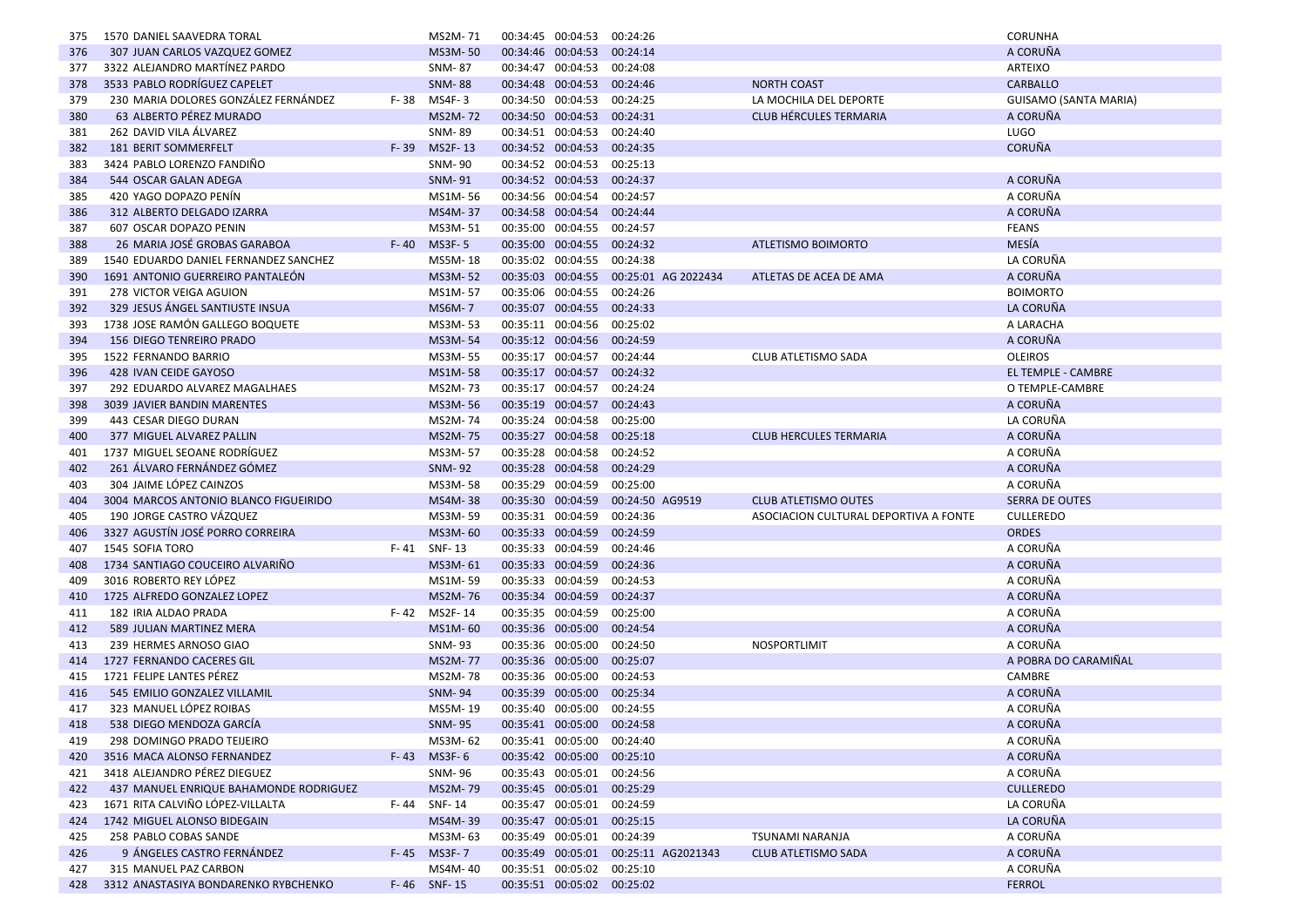| 429        | 453 JOSE ANGEL LAMAS CASTRO                      |          | MS3M-64                              |                   | 00:35:55 00:05:02                      | 00:25:44                              |                                    | A CORUÑA                  |
|------------|--------------------------------------------------|----------|--------------------------------------|-------------------|----------------------------------------|---------------------------------------|------------------------------------|---------------------------|
| 430        | 3094 VICTOR DÍAZ-PACHE                           |          | MS4M-41                              |                   | 00:35:56 00:05:02 00:25:05             |                                       |                                    | A CORUÑA                  |
| 431        | 117 MARIA LUISA LOPEZ GARCIA                     | F- 47    | MS4F- 4                              |                   |                                        | 00:35:59 00:05:03 00:25:20 GA- 765045 | WWW.ROBERTOPICO.COM                | A CORUÑA                  |
| 432        | 1608 NATALIA NOVO                                |          | F-48 SNF-16                          |                   | 00:36:00 00:05:03 00:25:07             |                                       | OS CORZOS DO ORTEGAL               | <b>CARIÑO</b>             |
| 433        | 274 FABIÁN VALCÁRCEL MARTÍNEZ                    |          | MS1M-61                              | 00:36:00 00:05:03 |                                        | 00:25:12                              |                                    | A CORUÑA                  |
| 434        | 3052 MANUEL VAZQUEZ ALVEDRO                      |          | <b>MS7M-4</b>                        |                   | 00:36:01 00:05:03 00:25:16             |                                       | ATLETAS DE ACEA DE AMA             | <b>EL TEMPLE</b>          |
| 435        | 216 ROCÍO ALFONSO PITA                           | F-49     | MS3F-8                               |                   | 00:36:04 00:05:04                      | 00:24:57 TGAL226                      | CLUB DEPORTIVO INCLUSIVO ENKI      | <b>CULLEREDO</b>          |
| 436        | 64 LORENA FRANQUEIRA LOSADA                      | $F - 50$ | MS2F-15                              |                   | 00:36:04 00:05:04                      | 00:25:21                              | <b>CLUB HÉRCULES TERMARIA</b>      | A CORUÑA                  |
| 437        | 98 JOSE MANUEL PENA SUAREZ                       |          | MS4M-42                              |                   | 00:36:04 00:05:04                      | 00:21:54                              | <b>RUNNING ARTEIXO</b>             | ARTEIXO                   |
| 438        | 3024 BEGOÑA RODRÍGUEZ CABRERA                    |          | F-51 MS4F-5                          |                   | 00:36:04 00:05:04                      | 00:25:15                              |                                    | <b>CAMBRE</b>             |
| 439        | 3511 PATRICIA GARCIA GOMEZ                       |          | F-52 MS2F-16                         |                   | 00:36:05 00:05:04 00:25:21             |                                       |                                    | CORUÑA                    |
| 440        | 1577 JESÚS VÁZQUEZ GARCÍA                        |          | MS5M-20                              | 00:36:05 00:05:04 |                                        | 00:25:21                              |                                    | <b>CAMBRE</b>             |
| 441        | 3445 ALEXANDRA PAZOS DOMINGUEZ                   |          | F-53 SNF-17                          |                   | 00:36:05 00:05:04 00:25:13             |                                       |                                    | A CORUÑA                  |
| 442        | 247 OLGA POSE CHOUCIÑO                           |          | F-54 MS2F-17                         |                   | 00:36:09 00:05:04                      | 00:25:10                              | <b>PONTERIDERS</b>                 | <b>PONTECESO</b>          |
| 443        | 246 SUSO MENDEZ SUÁREZ                           |          | MS4M-43                              |                   | 00:36:09 00:05:04 00:25:10             |                                       | <b>PONTERIDERS</b>                 | <b>PONTECESO</b>          |
| 444        | 1561 RUBÉN PURRIÑOS ÁLVAREZ                      |          | <b>SNM-97</b>                        |                   | 00:36:11 00:05:04 00:25:16             |                                       |                                    | A CORUÑA                  |
| 445        | 382 VICTOR COLLAZO LOPEZ                         |          | MS5M-21                              |                   | 00:36:12 00:05:05 00:25:18             |                                       | CNS A ESTRADA                      | <b>POIO</b>               |
| 446        | 313 JOSÉ MIGUEL GONZÁLEZ GONZÁLEZ                |          | MS4M-44                              |                   | 00:36:12 00:05:05 00:25:07             |                                       |                                    | A CORUÑA                  |
| 447        | 392 TITO CARRIL                                  |          | MS2M-80                              | 00:36:14 00:05:05 |                                        | 00:25:34                              | <b>MESOIRO CD</b>                  | LA CORUÑA                 |
| 448        | 8 VICTORIA EUGENIA LOPEZ PERMUY                  |          | F-55 MS3F-9                          |                   | 00:36:14 00:05:05 00:25:17             |                                       |                                    | LA CORUÑA                 |
| 449        | 203 JORGE BARREIRO GONZÁLEZ                      |          | MS1M-62                              |                   | 00:36:18 00:05:05 00:25:05             |                                       | BEER RUNNERS CORUÑA                | A CORUÑA                  |
| 450        | 1617 ENEKO CORRAL VILLAR                         |          | SUB20M-10 00:36:18 00:05:05 00:26:18 |                   |                                        |                                       |                                    |                           |
| 451        | 1534 MARTÍN RODRÍGUEZ RODRÍGUEZ                  |          | <b>SNM-98</b>                        | 00:36:21 00:05:06 |                                        | 00:25:36                              |                                    | A CORUÑA                  |
| 452        | 176 PATRICIA SUSO SANCHEZ                        |          | F-56 SNF-18                          |                   | 00:36:22 00:05:06 00:25:38             |                                       |                                    | A CORUÑA                  |
| 453        | 1719 SANTIAGO MARTÍNEZ ISASI                     |          | MS2M-81                              |                   | 00:36:22 00:05:06 00:25:17             |                                       |                                    | A CORUÑA                  |
| 454        | 573 SANTIAGO GARCÍA GONZÁLEZ                     |          | MS3M-65                              |                   | 00:36:23 00:05:06                      | 00:25:48                              | <b>NOSPORTLIMIT</b>                | A CORUÑA                  |
| 455        | 476 JUAN PAZOS COUTO                             |          | MS6M-8                               |                   | 00:36:24 00:05:06                      | 00:25:40                              |                                    | A CORUÑA                  |
| 456        | 406 SILVIA MIRAGAYA CARBALLAL                    | $F - 57$ | SNF-19                               |                   | 00:36:25 00:05:06 00:25:19             |                                       | <b>WOLF ELITE TEAM</b>             | <b>VILALBA</b>            |
| 457        | 212 DOLORES PAZOS MALLO                          | F-58     | MS4F- 6                              |                   | 00:36:25 00:05:06 00:25:14             |                                       | CLUB ATLETISMO SADA                | SADA - LA CORUÑA          |
| 458        | 281 OSCAR DURO PAZOS                             |          | <b>MS2M-82</b>                       |                   | 00:36:25 00:05:06                      | 00:25:16 NO                           |                                    | <b>IGÜEÑA</b>             |
| 459        | 3503 EDUARDO PEREYRA BRIANES                     |          | MS6M-9                               |                   | 00:36:28 00:05:07                      | 00:25:32                              |                                    | CORUÑA                    |
| 460        | 372 ELISEO GARCIA CRISTOBAL                      |          | MS4M-45                              |                   |                                        | 00:36:29 00:05:07 00:25:06 AG2014328  | <b>CLUB ATLETISMO SADA</b>         | <b>CAMBRE</b><br>A CORUÑA |
| 461        | 591 EDGAR LOPEZ BRAVO<br>3409 ANGEL SUAREZ LOPEZ |          | MS1M-63<br><b>SNM-99</b>             |                   | 00:36:32 00:05:07<br>00:36:32 00:05:07 | 00:25:48<br>00:25:29                  |                                    | <b>SADA</b>               |
| 462        | 597 ANGEL LOPEZ BRAVO                            |          | MS2M-83                              |                   | 00:36:33 00:05:08 00:25:53             |                                       |                                    | A CORUÑA                  |
| 463        | 283 RODRIGO MARINO TAIBO                         |          | <b>MS2M-84</b>                       |                   | 00:36:34 00:05:08 00:25:20             |                                       |                                    | <b>MESOIRO</b>            |
| 464<br>465 | 1565 ISMAEL NOVO SOUTO                           |          | SNM-100                              | 00:36:36 00:05:08 |                                        | 00:25:57                              |                                    | AS NOGAIS                 |
| 466        | 1530 JUAN CARLOS AREOSA LAGE                     |          | <b>MS5M-22</b>                       |                   | 00:36:37 00:05:08 00:26:02             |                                       | <b>JHONY</b>                       | A CORUÑA                  |
| 467        | 4011 FERNANDO CARIDE SUAREZ                      |          | MS1M-64                              |                   | 00:36:38 00:05:08                      | 00:25:20                              |                                    | LA CORUÑA                 |
| 468        | 1573 ENRIQUE VESTEIRO RIVAS                      |          | MS2M-85                              |                   | 00:36:39 00:05:08 00:26:07             |                                       |                                    | A CORUÑA                  |
| 469        | 3488 OSCAR OTERO SANTIN                          |          | MS2M-86                              | 00:36:40 00:05:08 |                                        | 00:25:43                              |                                    | A CORUÑA                  |
| 470        | 3412 ISMAEL ALBALÁ CALLEJAS                      |          | SNM-101                              | 00:36:40 00:05:09 |                                        | 00:26:31                              |                                    | <b>VILLENA</b>            |
| 471        | 3400 JORGE FERRACES FIGUEIRAS                    |          | SNM-102                              |                   | 00:36:40 00:05:09 00:26:34             |                                       |                                    | <b>SANTAIGO</b>           |
| 472        | 3461 ALBERTO JOSÉ HERMIDA CARRASCO               |          | MS1M-65                              |                   | 00:36:41 00:05:09 00:25:50             |                                       | ADC MONTE BREAMO                   | <b>NARÓN</b>              |
| 473        | 368 JAVIER LOPEZ MARTIN                          |          | MS6M-10                              |                   | 00:36:45 00:05:09 00:25:53             |                                       | ATLETISMO CLUB SOCIAL BANCO PASTOR | LA CORUÑA                 |
| 474        | <b>269 JAVIER RODRIGUEZ DOPICO</b>               |          | MS1M-66                              |                   | 00:36:46 00:05:09 00:25:30             |                                       |                                    | SANTIAGO DE COMPOSTELA    |
| 475        | 6 ALVARO GOMEZ CARDESIN                          |          | MS1M-67                              |                   | 00:36:48 00:05:10 00:25:40             |                                       |                                    | A CORUÑA                  |
| 476        | 1695 ANGEL PEREZ BURGOS                          |          | <b>MS2M-87</b>                       |                   |                                        | 00:36:48 00:05:10 00:25:32 AG3567     | <b>CLUB ATLETISMO TAMBRE</b>       | SANTIAGO DE COMPOSTELA    |
| 477        | 3411 JOSÉ C. FERNÁNDEZ AUGELLO                   |          | SNM-103                              |                   | 00:36:48 00:05:10 00:25:25             |                                       |                                    |                           |
| 478        | 1696 MARÍA DOLORES FERREIRO LÓPEZ                | $F - 59$ | $MS1F-6$                             |                   | 00:36:49 00:05:10 00:25:33             |                                       | <b>CLUB ATLETISMO TAMBRE</b>       | <b>SANTIAGO</b>           |
| 479        | 3350 JOSE MANUEL SUAREZ BRAVO                    |          | MS2M-88                              |                   | 00:36:50 00:05:10                      | 00:25:50                              |                                    | A CORUÑA                  |
| 480        | 201 Mª LUISA BARREIRO FUENTES                    | $F - 60$ | MS3F-10                              |                   |                                        | 00:36:50 00:05:10 00:25:42 G-763977   | <b>ATLETISMO RIAZOR</b>            | A CORUÑA                  |
| 481        | 193 RICARDO CALVO LÓPEZ                          |          | MS4M-46                              |                   | 00:36:53 00:05:10 00:26:08             |                                       | ATLETAS DE ACEA DE AMA             | A CORUÑA                  |
| 482        | 422 ALBERTO GATO REIGOSA                         |          | MS1M-68                              |                   | 00:36:53 00:05:10 00:25:57             |                                       |                                    | A CORUÑA                  |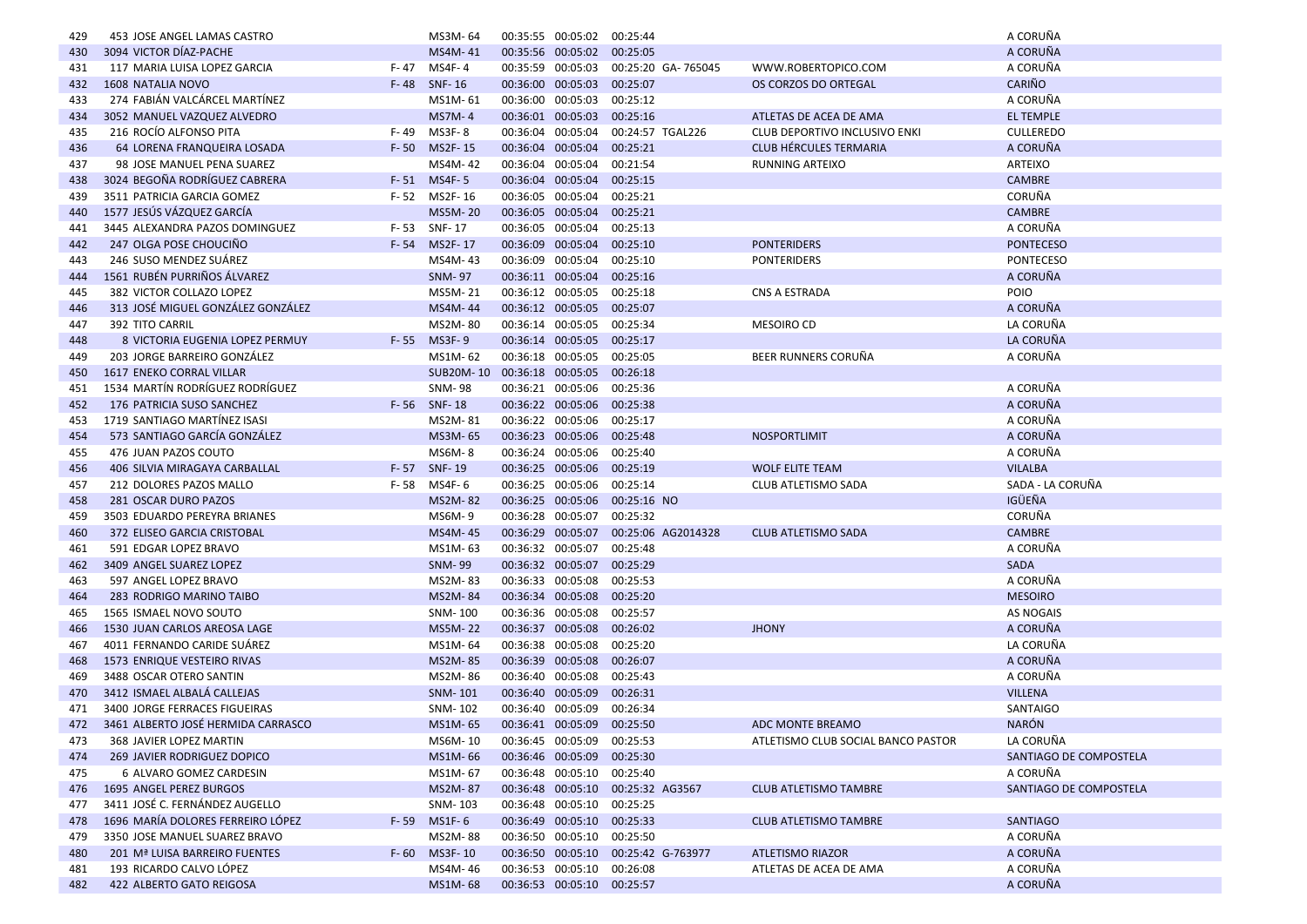| 483        | 310 JOSE ANGEL LORENZO RIVEIRO                                |                   | MS3M-66                | 00:36:54 00:05:11 00:25:49                               |                                     |                                        | <b>CULLEREDO</b>     |
|------------|---------------------------------------------------------------|-------------------|------------------------|----------------------------------------------------------|-------------------------------------|----------------------------------------|----------------------|
| 484        | 222 DANIEL SÁNCHEZ ROMERO                                     |                   | MS3M-67                | 00:36:54 00:05:11 00:25:52                               |                                     | <b>CLUB TRIATLÓN CORUÑA</b>            | A CORUÑA             |
| 485        | 358 PURY CAMPOS                                               | F- 61             | MS4F- 7                | 00:36:56 00:05:11 00:25:33                               |                                     |                                        | CAMBRE               |
| 486        | 1699 MARCO NAVARRO MATEO                                      |                   | MS3M-68                | 00:37:00 00:05:11 00:25:42                               |                                     | <b>FOGAR TRIATLON CARBALLO</b>         | <b>ABC</b>           |
| 487        | 469 ALEJANDRO CAÑADA MUÑOZ                                    |                   | MS5M-23                | 00:37:01 00:05:12 00:25:50                               |                                     |                                        | A CORUÑA             |
| 488        | 3422 DANIEL NOVO PENA                                         |                   | SNM-104                | 00:37:01 00:05:12 00:26:38                               |                                     |                                        |                      |
| 489        | 337 ROGELIO GRANJA MENDEZ                                     |                   | MS7M-5                 | 00:37:02 00:05:12 00:25:53                               |                                     |                                        | LA CORUÑA            |
| 490        | 3398 ELÍAS GARCÍA MARIÑO                                      |                   | SNM-105                | 00:37:04 00:05:12 00:25:53                               |                                     |                                        |                      |
| 491        | 1736 OSCAR BECERRA                                            |                   | MS3M-69                | 00:37:05 00:05:12 00:25:40                               |                                     |                                        |                      |
| 492        | 462 ALBERTO PEREZ MIRAMONTES                                  |                   | MS4M-47                | 00:37:07 00:05:12 00:26:03                               |                                     |                                        | A CORUÑA             |
| 493        | 325 JESÚS VAAMONDE RÚA                                        |                   | MS5M-24                | 00:37:08 00:05:13 00:25:55                               |                                     |                                        | A CORUÑA             |
| 494        | 602 CÁNDIDO LÓPEZ FERNÁNDEZ                                   |                   | MS2M-89                | 00:37:10 00:05:13                                        | 00:26:07                            |                                        | A CORUÑA             |
| 495        | 3060 RAIMUNDO OTERO GULDRIS                                   |                   | MS2M-90                | 00:37:12 00:05:13 00:26:14                               |                                     |                                        | LA CORUÑA            |
| 496        | 3430 ROSALÍA ORTEGA                                           |                   | F-62 SUB23F-2          | 00:37:14 00:05:13                                        | 00:25:53                            |                                        | <b>CULLEREDO</b>     |
| 497        | 327 PABLO GONZALEZ GONZALEZ                                   |                   | MS6M-11                | 00:37:17 00:05:14 00:26:03                               |                                     |                                        | A CORUÑA             |
| 498        | 3352 JOSÉ CASIANO DÍAZ BUSTELO                                |                   | MS3M-70                | 00:37:18 00:05:14 00:26:07                               |                                     |                                        | <b>CORUÑA</b>        |
| 499        | 3481 MIGUEL MENDEZ VECIN                                      |                   | MS2M-91                | 00:37:20 00:05:14 00:26:25                               |                                     |                                        | A CORUÑA             |
| 500        | 3385 DAVID GÓMEZ CRESPO                                       |                   | SNM-106                | 00:37:22 00:05:14 00:26:03                               |                                     |                                        | A CORUÑA             |
| 501        | 31 MARI CARMEN RODRIGUEZ GOLAN                                | F-63              | MS4F-8                 | 00:37:22 00:05:14 00:26:21                               |                                     | <b>BISCACHONS RUNNING</b>              | A LARACHA            |
| 502        | 3355 ALEJANDRO DANIEL DORNEL MOLINA                           |                   | MS4M-48                | 00:37:23 00:05:15 00:25:48                               |                                     |                                        | <b>CULLEREDO.</b>    |
| 503        | 252 JAVIER FERNÁNDEZ FRAGA                                    |                   | MS5M-25                | 00:37:23 00:05:15 00:26:20                               |                                     | <b>TALLERES FERBER</b>                 | ARTEIXO              |
| 504        | 3342 ADRIÁN IGLESIAS GÓMEZ                                    |                   | SNM-107                | 00:37:24 00:05:15 00:26:26                               |                                     |                                        | O VICEDO             |
| 505        | 270 DIEGO RODRÍGUEZ CAPELET                                   |                   | MS1M-69                | 00:37:26 00:05:15                                        | 00:26:01                            |                                        | CARBALLO             |
| 506        | 335 MANUEL JOSE REY PAULOS                                    |                   | MS7M-6                 | 00:37:28 00:05:15 00:26:21                               |                                     |                                        | <b>CARBALLO</b>      |
| 507        | 210 CAROLINA PAPIN ESTEVEZ                                    | F- 64             | MS2F-18                | 00:37:28 00:05:15 00:26:06                               |                                     | CLUB ATLETISMO SADA                    | CARRAL               |
| 508        | 3356 MANUEL JUAN BLANCO GABIN                                 |                   | MS4M-49                | 00:37:29 00:05:15                                        | 00:26:12                            |                                        | <b>BETANZOS</b>      |
| 509        | 606 ANTONIO LOPEZ FERNANDEZ                                   |                   | MS3M-71                | 00:37:29 00:05:15 00:26:47                               |                                     |                                        | A CORUÑA             |
| 510        | 371 JUAN GONZÁLEZ ARES                                        |                   | <b>MS3M-72</b>         | 00:37:29 00:05:15 00:26:47                               |                                     | <b>CLUB ATLETICO SOBRADO XUVENTUDE</b> | SOBRADO DOS MONXES   |
| 511        | 1661 ROBERTO MEIJIDE                                          |                   | MS1M-70                | 00:37:33 00:05:16 00:25:47                               |                                     |                                        | <b>BERGONDO</b>      |
| 512        | 542 JAVIER RODRÍGUEZ PRADA                                    |                   | SNM-108                | 00:37:33 00:05:16                                        | 00:25:52                            |                                        | A CORUÑA             |
| 513        | 186 MARÍA MARTÍNEZ MOSQUERA                                   | F- 65             | MS2F-19                | 00:37:33 00:05:16 00:26:12                               |                                     |                                        | A CORUÑA             |
| 514        | 3053 NESTOR ARIAS PAZ                                         |                   | MS3M-73                | 00:37:34 00:05:16 00:26:20                               |                                     | <b>CLUB MONTEPENARUBIA LUGO</b>        | <b>LUGO</b>          |
| 515        | 1706 MANUEL TORRES PARADA                                     |                   | MS1M-71                | 00:37:34 00:05:16 00:27:12                               |                                     |                                        | A CORUÑA             |
| 516        | 299 FELIPE IGLESIAS DE LA TORRE                               |                   | MS3M-74                | 00:37:35 00:05:16 00:26:20                               |                                     |                                        | <b>OURENSE</b>       |
| 517        | 623 ANA ARIAS MÉNDEZ                                          | F- 66             | MS1F-7                 | 00:37:35 00:05:16 00:26:34                               |                                     |                                        | <b>MONTERROSO</b>    |
|            | 336 JOSE ANTONIO MENDEZ PAMPIN                                |                   | <b>MS7M-7</b>          | 00:37:35 00:05:16 00:26:20                               |                                     |                                        | LA CORUÑA            |
| 518        | 217 TAREK GHANNAM VARELA                                      |                   |                        |                                                          |                                     |                                        | A CORUÑA             |
| 519        | 218 ALEJANDRO ALVAREZ RODRÍGUEZ                               |                   | MS1M-72                | 00:37:35 00:05:16<br>00:37:38 00:05:17 00:26:19          | 00:26:20                            | CLUB HERCULES TERMARIA                 | A CORUÑA             |
| 520        | 3353 DANIEL CRUCES                                            |                   | MS1M-73<br>MS3M-75     | 00:37:39 00:05:17 00:26:43                               |                                     | <b>CLUB HERCULES TERMARIA</b>          | A CORUÑA             |
| 521        |                                                               | $F - 67$          | <b>SNF-20</b>          | 00:37:41 00:05:17 00:26:25                               |                                     |                                        | <b>ARTEIXO</b>       |
| 522        | 3456 SILVIA CASTRO AMADO<br>3457 LUCIA POYAN ALONSO           |                   | <b>SNF-21</b>          | 00:37:41 00:05:17                                        | 00:26:17                            |                                        | A CORUÑA             |
| 523<br>524 | 350 MARÍA BEGOÑA CAJADE BLANCO                                | F- 68<br>$F - 69$ | <b>MS2F-20</b>         | 00:37:42 00:05:17 00:26:26                               |                                     |                                        | A ESTRADA            |
|            |                                                               |                   | F-70 MS3F-11           | 00:37:43 00:05:17 00:26:33                               |                                     |                                        | CAMBRE               |
| 525        | 559 RAQUEL BOTANA GONZALEZ<br>359 BELEN RODRIGUEZ SALAS       |                   |                        |                                                          |                                     | ATLETAS DE ACEA DE AMA                 |                      |
| 526        |                                                               |                   | F-71 MS4F-9            | 00:37:43 00:05:17 00:26:42                               |                                     |                                        | A CORUÑA             |
| 527        | 576 ALEJANDRO ANTELO VÁZQUEZ                                  |                   | MS3M-76                | 00:37:45 00:05:18 00:26:11<br>00:37:45 00:05:18 00:26:21 |                                     | PROYECTO BULULU                        | A CORUÑA             |
| 528        | 3496 FRANCISCO FERNANDEZ CASTRO                               |                   | MS4M-50                |                                                          |                                     |                                        | A CORUÑA             |
| 529        | 1560 SERGIO CARIDAD FARIÑA<br>1678 LAURA VÁZQUEZ VALLO        |                   | SNM-109                | 00:37:46 00:05:18 00:26:04                               |                                     |                                        | A CORUÑA<br>A CORUÑA |
| 530        |                                                               |                   | F-72 SNF-22            | 00:37:47 00:05:18 00:26:45                               |                                     |                                        |                      |
| 531        | 353 FANNY MENDOZA CONTRERAS                                   |                   | F-73 MS3F-12           | 00:37:48 00:05:18 00:26:42                               |                                     |                                        | SAN PEDRO DE NOS     |
| 532        | 3091 RUBÉN VILAR VÁZQUEZ                                      |                   | MS2M-92                | 00:37:50 00:05:18 00:26:26                               |                                     |                                        | LA CORUÑA            |
| 533        | 1572 ALEXANDRE VEIRA RODRÍGUEZ                                |                   | MS2M-93                | 00:37:51 00:05:18 00:26:46                               |                                     |                                        | A CORUÑA<br>A CORUÑA |
| 534        | 441 FRANCISCO JAVIER SALGADO BADÁS                            |                   | MS2M-94                |                                                          | 00:37:51 00:05:18 00:26:41 AG-11168 |                                        |                      |
| 535        | 378 RAMON GUILLERMO MOSQUERA PAN<br>363 SILVIA SÁNCHEZ BASCOY |                   | MS6M-12<br>F-74 MS6F-1 | 00:37:52 00:05:19 00:26:44<br>00:37:53 00:05:19 00:26:25 |                                     | <b>CLUB HERCULES TERMARIA</b>          | MIÑO<br>A CORUÑA     |
| 536        |                                                               |                   |                        |                                                          |                                     |                                        |                      |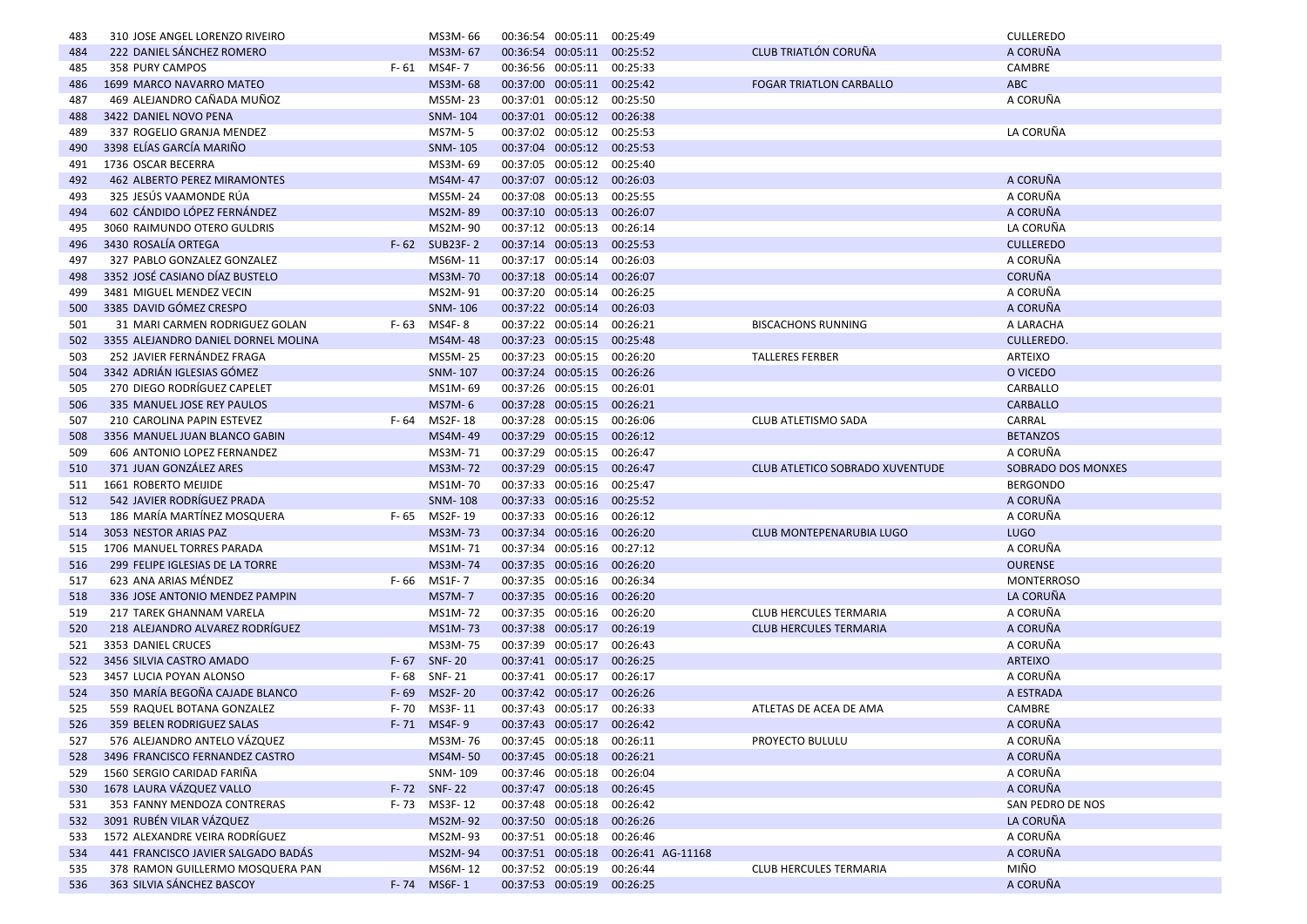| 537        | 3407 ADRIAN APOLINAR FREIRE MONTERO                          |          | SNM-110            |                   | 00:37:54 00:05:19                                        | 00:26:29                             |                                      | A CORUÑA             |
|------------|--------------------------------------------------------------|----------|--------------------|-------------------|----------------------------------------------------------|--------------------------------------|--------------------------------------|----------------------|
| 538        | 479 MARCELINO DE JUAN BARQUIN                                |          | <b>MS7M-8</b>      |                   | 00:37:55 00:05:19 00:26:50                               |                                      |                                      | LA CORUÑA            |
| 539        | 1576 JAVIER GARATE SALORIO                                   |          | MS3M-77            |                   | 00:37:56 00:05:19 00:27:10                               |                                      |                                      | LA CORUÑA            |
| 540        | 1562 PABLO PALOMARES LÓPEZ                                   |          | SNM-111            |                   | 00:37:58 00:05:19 00:26:11                               |                                      |                                      | A CORUÑA             |
| 541        | 3440 PAULA FRAGA PINO<br>F-75                                |          | <b>SNF-23</b>      |                   | 00:37:58 00:05:19                                        | 00:27:06                             |                                      |                      |
| 542        | 464 JAVIER GRUEIRO BOUZA                                     |          | MS4M-51            |                   | 00:38:00 00:05:20                                        | 00:26:45                             |                                      | A CORUÑA             |
| 543        | 614 VICTOR MANUEL GENDE BOQUETE                              |          | MS4M-52            |                   | 00:38:00 00:05:20                                        | 00:26:28                             |                                      | A CORUÑA             |
| 544        | 232 PILAR FERNANDEZ ROMERO                                   | $F - 76$ | <b>MS6F-2</b>      |                   | 00:38:00 00:05:20                                        | 00:26:29                             | LA MOCHILA DEL DEPORTE               | A CORUÑA             |
| 545        | 624 VANESSA HERVADA LÓPEZ<br>F- 77                           |          | MS2F-21            |                   | 00:38:00 00:05:20                                        | 00:27:00                             |                                      | <b>CORUÑA</b>        |
| 546        | 393 JAVIER FERNANDEZ TRAVIESO                                |          | MS2M-95            |                   | 00:38:03 00:05:20                                        | 00:26:57                             | <b>MIXMASTER RUNNING</b>             | A CORUÑA             |
| 547        | 1704 MARCOS GONZÁLEZ MARTA                                   |          | MS1M-74            |                   | 00:38:05 00:05:20                                        | 00:27:36                             | <b>OMONTENOSO</b>                    | <b>CULLEREDO</b>     |
| 548        | 405 EDUARDO ABALDE MORIN                                     |          | MS4M-53            | 00:38:05 00:05:21 |                                                          | 00:26:28                             | TRIATLON ARCADE INFORHOUSE SANTIAGO  | <b>TEO</b>           |
| 549        | 3017 RUBÉN GARCÍA GARCÍA                                     |          | MS2M-96            |                   | 00:38:08 00:05:21 00:26:36                               |                                      |                                      | A CORUÑA             |
| 550        | 3340 ADRIAN CANEDO MARTINEZ                                  |          | SNM-112            |                   | 00:38:09 00:05:21                                        | 00:26:41                             |                                      | A CORUÑA             |
| 551        | 1625 DIEGO CASTRO PATIÑO                                     |          | SNM-113            |                   | 00:38:10 00:05:21 00:27:01                               |                                      |                                      | A CORUÑA             |
| 552        | 1624 DAVID PRESNO LÓPEZ                                      |          | SNM-114            |                   | 00:38:10 00:05:21                                        | 00:27:04                             |                                      | A CORUÑA             |
| 553        | 1610 SERGIO CAO REGUEIRO                                     |          | SNM-115            |                   | 00:38:10 00:05:21 00:27:01                               |                                      |                                      | A CORUÑA             |
| 554        | 3375 MARTA AGRAFOJO ARADAS                                   |          | F-78 SNF-24        |                   | 00:38:12 00:05:21 00:26:48                               |                                      | ADC MONTE BREAMO                     | <b>FERROL</b>        |
| 555        | 209 MARYEM SALI DUQUE<br>F-79                                |          | MS2F-22            |                   | 00:38:13 00:05:22 00:27:08                               |                                      | CLUB ATLETISMO SADA                  | A CORUÑA             |
| 556        | 231 MARIA DEL MAR BARCON SANCHEZ<br>$F - 80$                 |          | M55F-2             |                   |                                                          | 00:38:14 00:05:22 00:26:55 AG2026204 | LA MOCHILA DEL DEPORTE               | A CORUÑA             |
| 557        | 467 AVELINO DOPAZO PONTE                                     |          | MS5M-26            |                   | 00:38:14 00:05:22                                        | 00:26:49                             |                                      | SADA                 |
| 558        | 3051 JULIO BARRAL IGLESIAS                                   |          | MS5M-27            |                   | 00:38:15 00:05:22 00:26:59                               |                                      | ATLETAS DE ACEA DE AMA               | <b>CAMBRE</b>        |
| 559        | 608 ALBERTO GONZALEZ MAHIA                                   |          | MS3M-78            |                   | 00:38:17 00:05:22                                        | 00:26:44 SI                          |                                      | STA CRUZ - OLEIROS   |
| 560        | 1553 JAVIER DE LA VIUDA                                      |          | MS3M-79            |                   | 00:38:17 00:05:22 00:26:16                               |                                      | <b>CLUB HERCULES TERMARIA</b>        | A CORUÑA             |
| 561        | 3321 JOSE RAMON SANTOS PAZ                                   |          | MS5M-28            |                   | 00:38:17 00:05:22 00:26:41                               |                                      | PEÑA LAR VIVEIRO                     | <b>VIVEIRO</b>       |
| 562        | 4003 CRISTINA MARIA VARA VAZQUEZ                             | $F - 81$ | MS4F-10            |                   | 00:38:18 00:05:22 00:26:50                               |                                      | <b>CLUB HERCULES TERMARIA</b>        | A CORUÑA             |
| 563        | 1672 ANYELA CRUZ<br>F-82                                     |          | SNF-25             |                   | 00:38:18 00:05:22 00:27:20                               |                                      |                                      | A CORUÑA             |
| 564        | 3084 JOSE CARLOS FELIPE PEREZ                                |          | MS3M-80            |                   | 00:38:19 00:05:22 00:26:54                               |                                      | CLUB TRIATLÓN CORUÑA                 | A CORUÑA             |
| 565        | 3357 PEDRO LUIS FERNÁNDEZ SUÁREZ                             |          | MS5M-29            |                   | 00:38:21 00:05:23                                        | 00:26:29                             |                                      | LA CORUÑA            |
| 566        | 165 JOSE ANGEL MARTINEZ ABAD                                 |          | MS4M-54            |                   | 00:38:22 00:05:23                                        | 00:26:51                             |                                      | A CORUÑA             |
| 567        | 1684 MARÍA GONZÁLEZ LÓPEZ<br>F-83                            |          | <b>SNF-26</b>      |                   | 00:38:24 00:05:23                                        | 00:27:29                             |                                      |                      |
| 568        | 3044 SANTIAGO SIMON CUADRADO                                 |          | MS6M-13            |                   | 00:38:24 00:05:23                                        | 00:26:59                             |                                      | LA CORUÑA            |
| 569        | 3331 PATRICIA BELLO MENDEZ<br>F-84                           |          | MS3F-13            |                   | 00:38:25 00:05:23                                        | 00:27:05                             |                                      | A CORUÑA             |
| 570        | 3403 VÍCTOR GONZÁLEZ CARRO                                   |          | <b>SNM-116</b>     |                   | 00:38:25 00:05:23                                        | 00:26:58                             |                                      |                      |
| 571        | 1611 BRAIS LOIRA MOAR                                        |          | SNM-117            |                   | 00:38:26 00:05:23 00:27:00                               |                                      |                                      | A CORUÑA             |
| 572        | 242 CRISTINA BELLO MÉNDEZ<br>$F - 85$                        |          | MS2F-23            |                   | 00:38:26 00:05:23 00:27:08                               |                                      | <b>NOSPORTLIMIT</b>                  | LA CORUÑA            |
| 573        | 1541 ANA RODRÍGUEZ RODRÍGUEZ<br>F-86                         |          | SNF- 27            |                   | 00:38:30 00:05:24                                        | 00:27:11                             |                                      | COLES                |
| 574        | 3092 BORJA GARCIA FARIÑA                                     |          | MS2M-97            |                   | 00:38:30 00:05:24 00:26:52                               |                                      |                                      | A CORUÑA             |
| 575        | 3034 ADRIÁN GARCÍA ROMAR                                     |          | SNM-118            |                   | 00:38:35 00:05:25 00:26:52                               |                                      |                                      | A CORUÑA             |
| 576        | 1623 MOISÉS OTERO ZAPATA                                     |          | <b>SNM-119</b>     |                   | 00:38:35 00:05:25                                        | 00:26:53                             |                                      | A CORUÑA             |
| 577        | 355 CHARO SILVEIRA QUEIJAS<br>F- 87                          |          | MS4F-11            |                   | 00:38:38 00:05:25                                        | 00:27:12                             |                                      | LA CORUÑA            |
| 578        | 394 MARCELO GABRIEL TRIPODI                                  |          | MS6M-14            |                   | 00:38:39 00:05:25                                        | 00:27:29                             | <b>MIXMASTER RUNNING</b>             | A CORUÑA             |
| 579        | 3064 DAVID PIÑEIRO LOPEZ<br>448 ANGEL MANUEL MIGUENS VAZQUEZ |          | MS2M-98            |                   | 00:38:40 00:05:25 00:27:17                               |                                      |                                      | A CORUÑA<br>A CORUÑA |
| 580        | 1710 RAMÓN ALVAREZ REY                                       |          | MS3M-81            |                   | 00:38:41 00:05:26 00:26:28                               |                                      |                                      | A CORUÑA             |
| 581<br>582 | 195 TOMAS ABELEDO PATIÑO                                     |          | MS1M-75<br>MS5M-30 |                   | 00:38:43 00:05:26 00:27:10                               |                                      | ATLETAS DE ACEA DE AMA               | VILABOA - CULLEREDO  |
| 583        | 3047 ARANTXA ABAD PÉREZ                                      |          | F-88 MS3F-14       |                   | 00:38:46 00:05:26 00:26:38<br>00:38:48 00:05:26 00:27:03 |                                      |                                      | LA CORUÑA            |
| 584        | 375 JOSÉ LUIS LÓPEZ RODRÍGUEZ                                |          | MS3M-82            |                   |                                                          | 00:38:48 00:05:26 00:27:12 TGAL235   | <b>CLUB DEPORTIVO INCLUSIVO ENKI</b> | <b>CULLEREDO</b>     |
| 585        | 458 MANUEL GONZÁLEZ MARTÍNEZ                                 |          | MS4M-55            |                   | 00:38:48 00:05:26 00:27:17                               |                                      |                                      | MIÑO                 |
| 586        | 1605 LARA ANTONELLA TRIPODI RAMOS                            |          | F-89 SNF-28        |                   | 00:38:48 00:05:27 00:27:29                               |                                      | <b>MIXMASTER RUNNING</b>             | A CORUÑA             |
| 587        | 3358 EDUARDO GARCÍA GÓMEZ                                    |          | MS5M-31            |                   | 00:38:49 00:05:27 00:27:38                               |                                      |                                      | ARTEIXO              |
| 588        | 3458 MIRYAM PINILLA MARTINEZ                                 |          | F-90 SNF-29        |                   | 00:38:53 00:05:27 00:27:18                               |                                      |                                      | <b>BETANZOS</b>      |
| 589        | 456 PABLO BARCA GARCIA                                       |          | MS4M-56            |                   | 00:38:55 00:05:27 00:27:31                               |                                      |                                      | A CORUÑA             |
|            | 590 1711 JOSÉ MANUEL ARROJO VARELA                           |          | MS1M-76            |                   | 00:38:55 00:05:28 00:27:50                               |                                      |                                      | A CORUÑA             |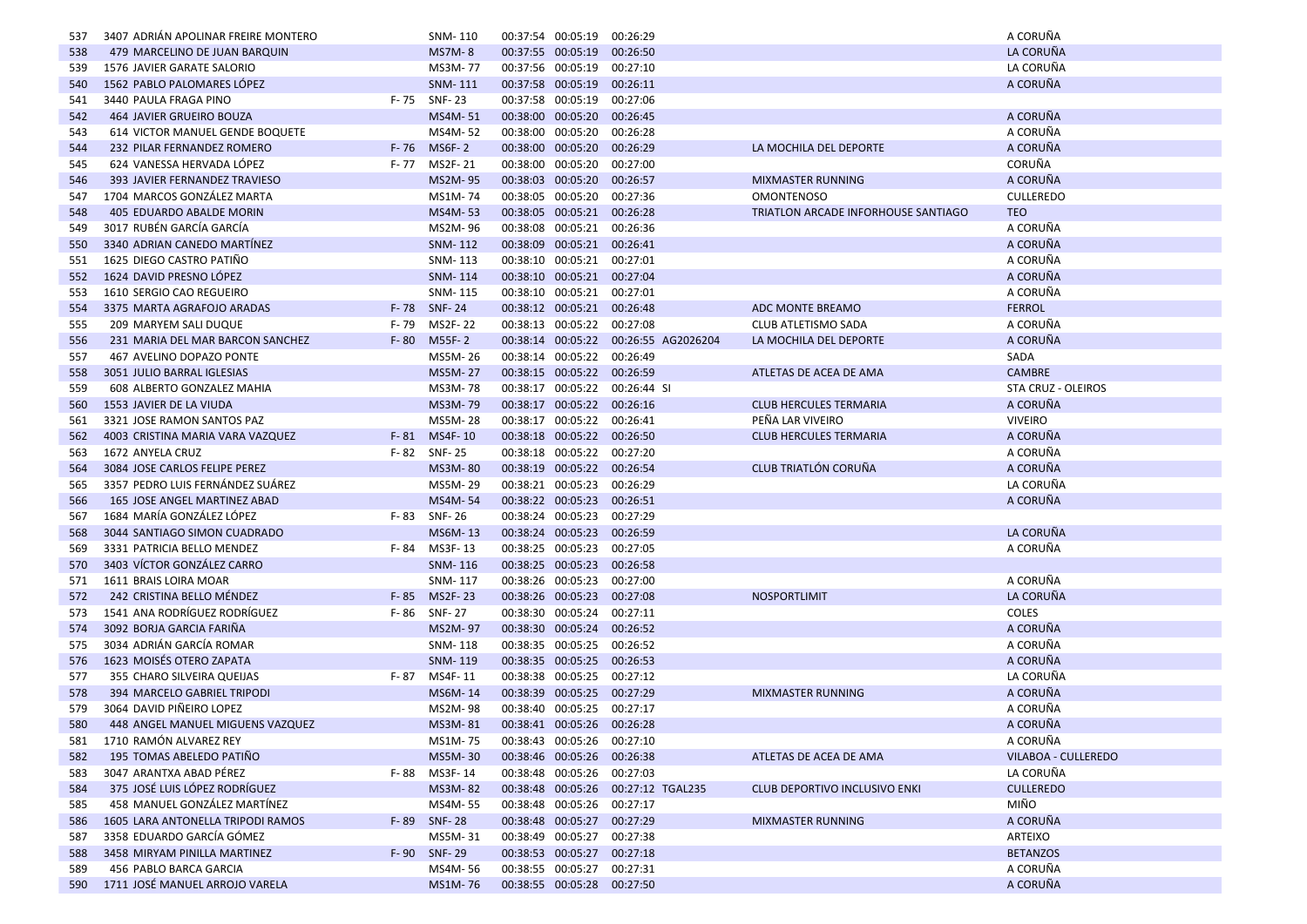| 591 | 3079 FEDERICO ALEJANDRO OTLET MARTINEZ |          | MS1M-77         | 00:38:56 00:05:28 |                            | 00:27:14                              |                               | VILABOA, CULLEREDO   |
|-----|----------------------------------------|----------|-----------------|-------------------|----------------------------|---------------------------------------|-------------------------------|----------------------|
| 592 | 547 HUGO IGLESIAS VIGIL                |          | MS1M-78         |                   | 00:38:57 00:05:28 00:27:14 |                                       |                               | A CORUÑA             |
| 593 | 250 FRANCISCO PRIETO PERNAS            |          | MS2M-99         |                   | 00:38:58 00:05:28 00:26:51 |                                       | SÍGUEME SI PUEDES             | CORUÑA               |
| 594 | 423 SUSO COUSILLAS                     |          | MS1M-79         |                   | 00:39:00 00:05:28 00:27:29 |                                       |                               | LA CORUÑA            |
| 595 | 515 ÁLVARO GARCÍA FERNÁNDEZ-ARRUTI     |          | MS1M-80         |                   | 00:39:00 00:05:28          | 00:27:56                              | MILER RUNNING CLUB            | <b>PONTEVEDRA</b>    |
| 596 | 1753 MARIA CRISTINA ALONSO PEREZ       |          | F-91 MS2F-24    |                   | 00:39:03 00:05:29 00:27:49 |                                       |                               | A CORUÑA             |
| 597 | 472 FERNANDO SANDÁ MACHO               |          | MS5M-32         |                   | 00:39:05 00:05:29 00:27:04 |                                       |                               | MONDEGO - SADA       |
| 598 | 446 MARCOS ALVAREZ PATIÑO              |          | MS3M-83         |                   | 00:39:10 00:05:30 00:27:04 |                                       |                               | A CORUÑA             |
| 599 | 3483 PABLO PADILLA EXPOSITO            |          | MS2M-100        |                   | 00:39:11 00:05:30 00:28:02 |                                       |                               | A CORUÑA             |
| 600 | 1555 LUCIA VÁZQUEZ HERMIDA             | F-92     | <b>SUB20F-1</b> |                   | 00:39:17 00:05:31 00:27:41 |                                       | LA MOCHILA DEL DEPORTE        | A CORUNA             |
| 601 | 3381 ANDREA PÉREZ FERNÁNDEZ            | F-93     | SUB23F-3        |                   | 00:39:17 00:05:31 00:27:39 |                                       | LA MOCHILA DEL DEPORTE        | <b>OURENSE</b>       |
| 602 | 3489 FELIX RICARDO PACHECO RUANO       |          | MS3M-84         |                   | 00:39:18 00:05:31 00:27:34 |                                       |                               | LA CORUÑA            |
| 603 | 3362 ANDREA ROJO RODRIGUEZ             |          | F-94 SNF-30     |                   | 00:39:18 00:05:31 00:28:14 |                                       |                               | A CORUÑA             |
| 604 | 3338 JACOBO CURROS CALVO               |          | <b>SNM-120</b>  |                   | 00:39:18 00:05:31 00:28:14 |                                       |                               | A CORUÑA             |
| 605 | 1675 ALBA RUBIAL                       |          | F-95 SNF-31     |                   | 00:39:20 00:05:31 00:28:15 |                                       |                               | LALÍN                |
| 606 | 3332 PAZ MIRA MONTES                   |          | F-96 MS4F-12    |                   | 00:39:21 00:05:31 00:27:37 |                                       |                               | <b>OSEIRO</b>        |
| 607 | 256 INÉS VALIÑO CALVIÑO                |          | F-97 MS2F-25    |                   | 00:39:21 00:05:31 00:27:26 |                                       | TRIATLÓN ARTEIXO              | SANTA CRUZ - OLEIROS |
| 608 | 361 MARIA CARMEN LEMA DEVESA           | $F - 98$ | M55F-3          |                   | 00:39:22 00:05:31 00:27:35 |                                       |                               | A CORUÑA             |
| 609 | 480 LUIS ALVAREZ CAMARA                |          | MS7M-9          |                   | 00:39:25 00:05:32 00:27:22 |                                       |                               | LA CORUÑA            |
| 610 | 1587 GALA ALVAREZ PUENTE               |          | F-99 SNF-32     |                   | 00:39:25 00:05:32 00:27:21 |                                       |                               | LA CORUÑA            |
| 611 | 1564 JOSE ANTONIO ALONSO GARCIA        |          | SNM-121         |                   | 00:39:27 00:05:32 00:27:10 |                                       |                               | A CORUÑA             |
| 612 | 346 ANABEL CAAMAÑO BERMÚDEZ            |          | F-100 MS1F-8    |                   | 00:39:27 00:05:32 00:28:12 |                                       |                               | <b>ARTEIXO</b>       |
| 613 | 582 DIEGO SOBRINO DARRIBA              |          | MS1M-81         |                   | 00:39:28 00:05:32 00:27:33 |                                       |                               | A CORUÑA             |
| 614 | 3509 MARIA PILAR GARCIA PRADOS         |          | F-101 MS1F-9    |                   | 00:39:28 00:05:32 00:28:50 |                                       |                               |                      |
| 615 | 1646 JAVIER YÉPEZ ARÁMBULO             |          | SNM-122         |                   | 00:39:28 00:05:32 00:27:47 |                                       |                               | A CORUÑA             |
| 616 | 333 JOSE GRELA RODRÍGUEZ               |          | MS6M-15         |                   | 00:39:29 00:05:32 00:27:57 |                                       |                               | LA CORUÑA            |
| 617 | 442 DAVID PAREDES RODRIGUEZ            |          | MS2M-101        |                   | 00:39:31 00:05:32 00:27:43 |                                       |                               | A CORUÑA             |
| 618 | 1694 LUCÍA SILVA GARCÍA                |          | F-102 MS2F-26   |                   | 00:39:31 00:05:33 00:27:49 |                                       | <b>CLUB ATLETISMO SADA</b>    | LA CORUÑA            |
| 619 | 490 IRIA SUÁREZ DÍAZ                   |          | F-103 MS2F-27   |                   | 00:39:31 00:05:33 00:28:02 |                                       |                               | A CORUÑA             |
| 620 | 447 MIGUEL ANGEL VILARIÑO NUÑEZ        |          | <b>MS3M-85</b>  |                   | 00:39:32 00:05:33 00:27:38 |                                       |                               | LA CORUÑA            |
| 621 | 540 VICTOR SACRISTAN SANTOS            |          | SNM-123         |                   | 00:39:36 00:05:33 00:27:26 |                                       |                               | A CORUÑA             |
| 622 | 470 SANTIAGO EIRIS LOPEZ               |          | MS5M-33         |                   | 00:39:39 00:05:34 00:27:37 |                                       |                               | A CORUÑA             |
| 623 | 1739 CARLOS FIGUEIRA ABUÍN             |          | MS3M-86         |                   | 00:39:41 00:05:34 00:27:55 |                                       |                               |                      |
| 624 | 1527 PILAR MUGICA ELORZA               |          | F-104 MS3F-15   |                   | 00:39:41 00:05:34 00:27:39 |                                       | <b>CLUB HERCULES TERMARIA</b> | A CORUÑA             |
| 625 | 3498 ANGEL RUBIO RODRIGUEZ             |          | MS5M-34         |                   | 00:39:42 00:05:34 00:27:55 |                                       |                               |                      |
| 626 | 526 TXUS SAEZ VARELA                   |          | MS2M-102        |                   | 00:39:43 00:05:34 00:27:53 |                                       |                               | A CORUÑA             |
| 627 | 626 MARIA VANESSA PEREIRA RODRIGUEZ    |          | F-105 MS2F-28   |                   | 00:39:45 00:05:34          | 00:27:57                              |                               | A CORUÑA             |
| 628 | 452 DIEGO PAZ MARTINEZ                 |          | MS3M-87         |                   | 00:39:46 00:05:35 00:27:59 |                                       |                               | A CORUÑA             |
| 629 | 236 MARIA PILAR PLAZA FABREGA          |          | F-106 MS3F-16   |                   | 00:39:46 00:05:35 00:27:44 |                                       | LUME VALYRIO                  | A CORUÑA             |
| 630 | 3062 FIDEL CASTRO PRADO                |          | MS2M-103        |                   | 00:39:50 00:05:35 00:27:29 |                                       |                               | <b>LUGO</b>          |
| 631 | 434 ROI ALONSO PADIN                   |          | MS2M-104        | 00:39:52 00:05:35 |                            | 00:28:02                              |                               | A CORUÑA             |
| 632 | 3421 DAVID LIÑARES MARTINEZ            |          | SNM-124         |                   | 00:39:52 00:05:35          | 00:28:23                              |                               |                      |
| 633 | 3471 CARLOS CARDAMAS PICOS             |          | MS1M-82         |                   | 00:39:52 00:05:35 00:28:51 |                                       |                               |                      |
|     | 634 1629 VÍCTOR LÓPEZ SOLA             |          | SNM-125         |                   | 00:39:54 00:05:36 00:29:07 |                                       |                               |                      |
| 635 | 374 ANGEL HERMIDA OTERO                |          | MS3M-88         |                   |                            | 00:39:56 00:05:36 00:27:53 TGAL215    | CLUB DEPORTIVO INCLUSIVO ENKI | <b>CULLEREDO</b>     |
| 636 | 1520 MARÍA TERESA MEJUTO SOTO          |          | F-107 MS2F-29   |                   | 00:39:56 00:05:36 00:27:52 |                                       | ATLETAS DE ACEA DE AMA        | A CORUÑA             |
| 637 | 564 FRAN FERNANDEZ-PEITEADO FERNANDEZ  |          | MS3M-89         |                   | 00:39:58 00:05:36 00:27:49 |                                       | CLUB COMPAÑÍA DE MARÍA        | A CORUÑA             |
| 638 | 3059 MANUEL GONZÁLEZ DEVESA            |          | MS1M-83         |                   | 00:39:59 00:05:36 00:28:15 |                                       |                               | <b>ARTEIXO</b>       |
| 639 | 4012 PABLO DEIROS SANCHEZ              |          | MS1M-84         |                   | 00:40:00 00:05:37 00:28:29 |                                       |                               |                      |
| 640 | 457 JAIME ESTÉVEZ VIDAL                |          | MS4M-57         |                   | 00:40:01 00:05:37 00:27:58 |                                       |                               | A CORUÑA             |
| 641 | 1709 PLACIDO ARIAS                     |          | MS1M-85         |                   | 00:40:04 00:05:37 00:28:14 |                                       |                               | A CORUÑA             |
| 642 | 388 ALBERTO MARTÍNEZ MILLÁN            |          | MS2M-105        |                   | 00:40:05 00:05:37 00:28:28 |                                       | <b>HERCULES TERMARIA</b>      | A CORUÑA             |
| 643 | 373 GABRIEL ÁLVAREZ SILVAR             |          | MS5M-35         |                   | 00:40:07 00:05:38 00:28:00 |                                       | CLUB ATLETISMO SADA           | <b>OLEIROS</b>       |
| 644 | 226 MIGUEL ÁNGEL VÁZQUEZ GONZÁLEZ      |          | MS2M-106        |                   |                            | 00:40:08 00:05:38 00:28:29 TAG2023352 | LA MOCHILA DEL DEPORTE        | A CORUÑA             |
|     |                                        |          |                 |                   |                            |                                       |                               |                      |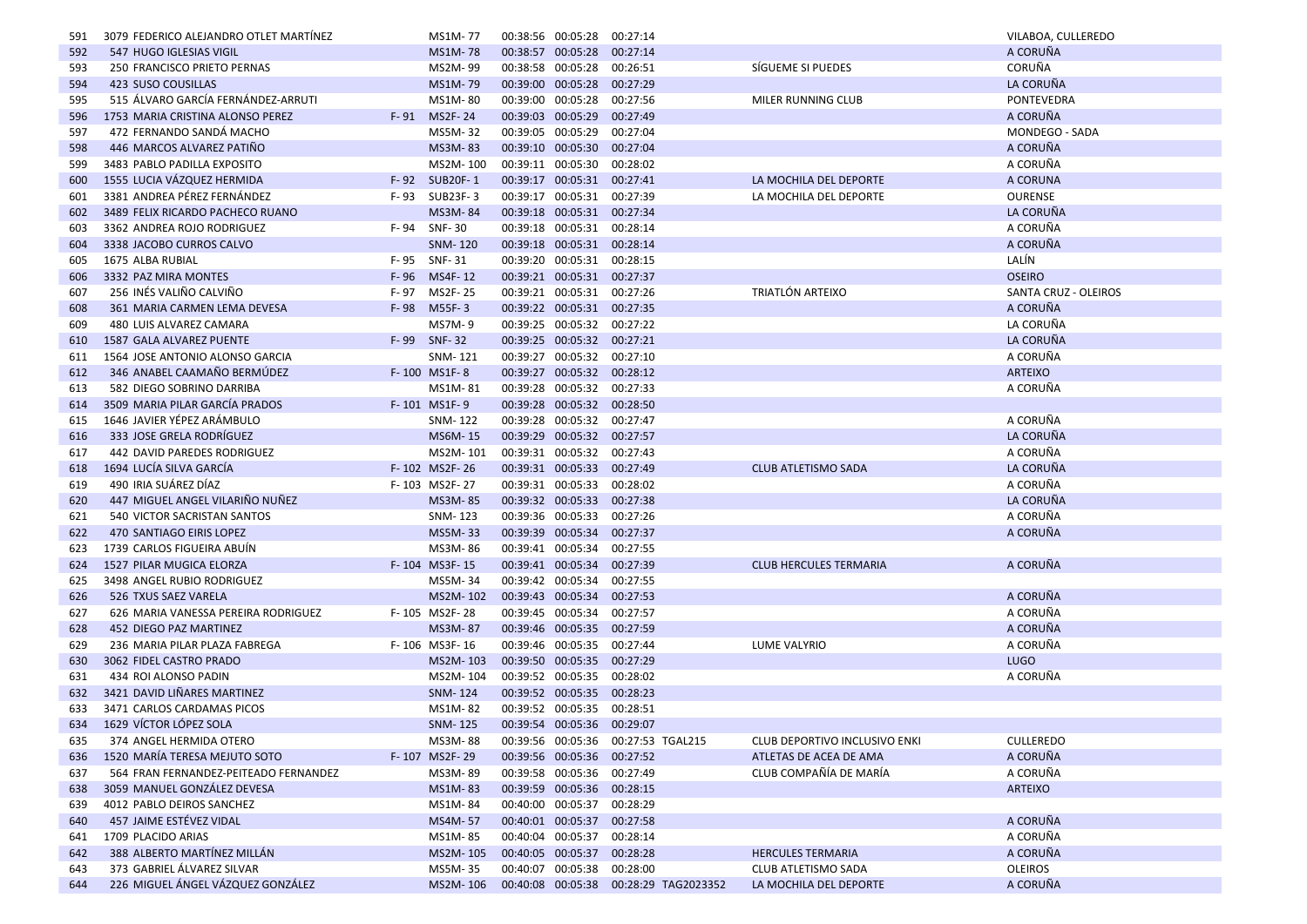| 645 | 519 SANTIAGO PENA CAÑIZARES            | SNM-126                        |                   | 00:40:09 00:05:38          | 00:28:18          | WHERE IS THE LIMIT?                                              | LA CORUÑA                        |
|-----|----------------------------------------|--------------------------------|-------------------|----------------------------|-------------------|------------------------------------------------------------------|----------------------------------|
| 646 | 1558 RUBÉN GONZÁLEZ PETEIRO            | SNM-127                        |                   | 00:40:10 00:05:38          | 00:28:25          |                                                                  | A CORUÑA                         |
| 647 | 520 ALVARO XOSÉ CARREIRA MANSO         | SNM-128                        |                   | 00:40:11 00:05:38          | 00:28:41          |                                                                  | <b>CULLEREDO</b>                 |
| 648 | 1559 JULIO GARCIA CAAMAÑO              | SNM-129                        |                   | 00:40:11 00:05:38          | 00:28:25          |                                                                  | A CORUÑA                         |
| 649 | 3435 CARMEN LOJO BÁRCENA               | F-108 SNF-33                   |                   | 00:40:16 00:05:39          | 00:28:13          |                                                                  |                                  |
| 650 | 616 ALBERTO COUTO LOSADA               | <b>MS4M-58</b>                 |                   | 00:40:17 00:05:39          | 00:28:05          |                                                                  | <b>SANTIAGO</b>                  |
| 651 | 3379 DANIEL GANTES TOMÉ                | MS3M-90                        |                   | 00:40:18 00:05:39          | 00:28:19          | GANTESPORT                                                       | LA CORUÑA                        |
| 652 | 513 JUAN GANTES LESTA                  | MS3M-91                        |                   | 00:40:18 00:05:39          | 00:28:18          | <b>GANTESPORT</b>                                                | A CORUÑA                         |
| 653 | 3364 MARIA GARABOA MOSQUERA            | F-109 SNF-34                   |                   | 00:40:20 00:05:39          | 00:28:33          |                                                                  | A CORUÑA                         |
| 654 | 3319 BETINA FARALDO CALVO              | F-110 MS3F-17                  |                   | 00:40:21 00:05:39          | 00:28:39          | <b>CLUB ATLETISMO SADA</b>                                       | <b>MONTROVE - OLEIROS</b>        |
| 655 | 524 LUCAS OUBIÑA YAÑEZ                 | MS2M-107                       | 00:40:24 00:05:40 |                            | 00:28:59          |                                                                  | A CORUÑA                         |
| 656 | 1679 LUCIA OTERO LINARES               | F-111 SNF-35                   |                   | 00:40:24 00:05:40          | 00:29:00          |                                                                  | A CORUÑA                         |
| 657 | 578 JAVIER MIRA MAROÑAS                | MS2M-108                       |                   | 00:40:25 00:05:40          | 00:28:28          | <b>TRAILEROS TOXOS&amp;BIRRAS</b>                                | PERILLO                          |
| 658 | 1567 SERGIO MORANDEIRA VARELA          | SNM-130                        |                   | 00:40:25 00:05:40          | 00:29:06          |                                                                  | A CORUÑA                         |
| 659 | 1715 TOÑITO VILARIÑO MANTEGA           | MS2M-109                       |                   | 00:40:31 00:05:41 00:28:16 |                   |                                                                  | CAMBRE                           |
| 660 | 1557 NOELIA VÁZQUEZ CALVO              | F-112 MS3F-18                  |                   | 00:40:33 00:05:41 00:28:39 |                   | <b>NOE</b>                                                       | <b>CAMBRE</b>                    |
| 661 | 352 TERESA RINCÓN SAAVEDRA             | F-113 MS3F-19                  |                   | 00:40:34 00:05:41 00:28:28 |                   |                                                                  | A CORUÑA                         |
| 662 | 517 FERNANDO LÓPEZ TOURIÑAN            | MS4M-59                        |                   | 00:40:35 00:05:41 00:28:49 |                   | <b>NOSPORTLIMIT</b>                                              | A CORUÑA                         |
| 663 | 1604 ROBERTO TOBAR CASCON              | MS1M-86                        |                   | 00:40:38 00:05:42          | 00:28:34          | <b>MESOIRO CD</b>                                                | A CORUÑA                         |
| 664 | 465 ROBERTO FIGUEROA SUÁREZ            | MS4M-60                        |                   | 00:40:40 00:05:42 00:28:30 |                   |                                                                  | <b>ARTEIXO</b>                   |
| 665 | 625 CARMEN GARCÍA SIERRA               | F-114 MS2F-30                  |                   | 00:40:42 00:05:42 00:28:34 |                   |                                                                  | A CORUÑA                         |
| 666 | 1700 YOLANDA GONZÁLEZ FERNÁNDEZ        | F-115 MS3F-20                  |                   | 00:40:46 00:05:43 00:28:39 |                   | LA MOCHILA DEL DEPORTE                                           | A CORUÑA                         |
| 667 | 536 NACHO MONTENEGRO GARAT             | SNM-131                        |                   | 00:40:47 00:05:43          | 00:29:08          |                                                                  | LA CORUÑA                        |
| 668 | 468 CARLOS ARES                        | MS5M-36                        |                   | 00:40:49 00:05:43          | 00:28:27          |                                                                  | A CORUÑA                         |
| 669 | 435 FERNANDO CAMPOS MAYO               | MS2M-110                       |                   | 00:40:50 00:05:44 00:28:28 |                   |                                                                  | A CORUÑA                         |
| 670 | 414 RUBÉN MOURE CAAMAÑO                | <b>SNM-132</b>                 |                   | 00:40:52 00:05:44          | 00:29:21          |                                                                  | O TEMPLE - CAMBRE                |
| 671 | 1601 ANE FERNANDEZ-PEITEADO ECHEVERRIA | F-116 SUB20F-2                 |                   | 00:40:53 00:05:44          | 00:28:44          | <b>CLUB HERCULES TERMARIA</b>                                    | A CORUÑA                         |
| 672 | 1635 ALBERTO RIVERA REY                | SNM-133                        |                   | 00:40:53 00:05:44          | 00:28:21          |                                                                  | A CORUÑA                         |
| 673 | 1732 RUBÉN ACOSTA LAPUENTE             | MS3M-92                        |                   | 00:40:55 00:05:44          | 00:28:27          |                                                                  |                                  |
| 674 | 3067 GONZALO LOPEZ MARTIN              | MS5M-37                        |                   | 00:40:57 00:05:45          | 00:28:54          |                                                                  | A CORUÑA                         |
| 675 | 3096 PATRICIA MODIA YAÑEZ              | F-117 MS3F-21                  |                   | 00:40:57 00:05:45          | 00:28:49          |                                                                  | A CORUÑA                         |
| 676 | 3058 SANTIAGO ÁLVAREZ MARTÍNEZ         | MS1M-87                        |                   | 00:40:57 00:05:45 00:28:53 |                   |                                                                  | A CORUÑA                         |
| 677 | 598 MANUEL FERNANDEZ PEREZ             | MS2M-111                       | 00:40:58 00:05:45 |                            | 00:28:34          |                                                                  | A CORUÑA                         |
| 678 | 474 ALONSO ÁLVAREZ VENTOSO             | <b>MS5M-38</b>                 |                   | 00:40:59 00:05:45          | 00:27:53          |                                                                  | A CORUÑA                         |
| 679 | 3045 SORAYA VARELA BAO                 | F-118 MS2F-31                  |                   | 00:41:00 00:05:45          | 00:28:49          |                                                                  | A CORUÑA                         |
| 680 | 380 MIGUEL ANGEL EIROA RODRIGUEZ       | MS5M-39                        |                   | 00:41:02 00:05:45          | 00:28:58 TRIATLON | <b>CLUB TRIATLON CORUÑA</b>                                      | A CORUÑA                         |
| 681 | 3443 ANDREA LÓPEZ BARCIA               | F-119 SNF-36                   |                   | 00:41:04 00:05:46          | 00:28:52          |                                                                  | FONTECULLER, CULLEREDO, A CORUÑA |
| 682 | 3499 JOSÉ LUIS LÓPEZ PAZOS             | MS5M-40                        |                   | 00:41:05 00:05:46          | 00:28:53          |                                                                  | <b>CULLEREDO</b>                 |
| 683 | 395 EVA SANCHEZ MARTINEZ               | F-120 MS4F-13                  |                   | 00:41:05 00:05:46          | 00:28:42          | <b>MIXMASTER RUNNING</b>                                         | LA CORUÑA                        |
| 684 | 4013 JOSÉ ANTONIO ROCHA                | MS3M-93                        |                   | 00:41:16 00:05:47          | 00:28:51          |                                                                  |                                  |
| 685 | 1670 SARA GUTIÉRREZ MAGDALENA          | F-121 SNF-37                   |                   | 00:41:17 00:05:47          | 00:29:14          |                                                                  | <b>ASTURIAS</b>                  |
|     | 1722 JOSÉ FRANCISCO HURTADO DURÁN      | MS2M-112                       |                   | 00:41:17 00:05:47 00:28:47 |                   |                                                                  | A CORUÑA                         |
| 686 |                                        |                                |                   |                            |                   |                                                                  |                                  |
| 687 | 228 BELEN TELLA REY                    | F-122 MS3F-22<br>F-123 MS1F-10 |                   |                            |                   | 00:41:18 00:05:47 00:29:07 055-1980282796 LA MOCHILA DEL DEPORTE | CAMBRE                           |
| 688 | 1690 LAURA MARTINEZ LOPEZ              |                                |                   | 00:41:19 00:05:48 00:29:06 |                   |                                                                  | CORUÑA                           |
| 689 | 486 CARLOTA ROCA FERNANDEZ             | F-124 SNF-38                   |                   | 00:41:19 00:05:48 00:29:01 |                   |                                                                  | <b>OLEIROS</b>                   |
| 690 | 3447 MARIEL ALEJANDRA VERA             | F-125 SNF-39                   |                   | 00:41:20 00:05:48 00:28:59 |                   |                                                                  | SADA                             |
| 691 | 342 MARIA ZARZOSA ESTEVEZ              | F-126 SNF-40                   |                   | 00:41:22 00:05:48 00:29:03 |                   |                                                                  | A LARACHA<br>A CORUÑA            |
| 692 | 237 EMILIA BEREA RUIZ                  | F-127 MS4F-14                  |                   | 00:41:23 00:05:48 00:29:02 |                   | <b>MEMI</b>                                                      |                                  |
| 693 | 389 MANUEL BEREA RUIZ                  | MS5M-41                        |                   | 00:41:23 00:05:48 00:29:02 |                   | <b>HÉRCULES TERMARIA</b>                                         | CORUÑA                           |
| 694 | 3087 MARTIN BRANDON                    | MS1M-88                        |                   | 00:41:23 00:05:48 00:29:40 |                   |                                                                  | ARTEIXO<br>A CORUÑA              |
| 695 | 1578 JUAN DIEGUEZ GUERRERO             | MS5M-42                        |                   | 00:41:24 00:05:48 00:29:03 |                   |                                                                  |                                  |
| 696 | 3462 PEDRO FERNÁNDEZ MOUZO             | MS4M-61                        |                   | 00:41:25 00:05:48 00:29:46 |                   | <b>CLUB ATLETISMO SADA</b>                                       | <b>BETANZOS</b>                  |
| 697 | 3515 MONTSE BALSA                      | F-128 MS3F-23                  |                   | 00:41:25 00:05:49 00:29:25 |                   |                                                                  | A CORUÑA<br>A CORUÑA             |
| 698 | 471 ANGEL RAMON MARTINEZ CAMBON        | MS5M-43                        |                   | 00:41:26 00:05:49 00:28:28 |                   |                                                                  |                                  |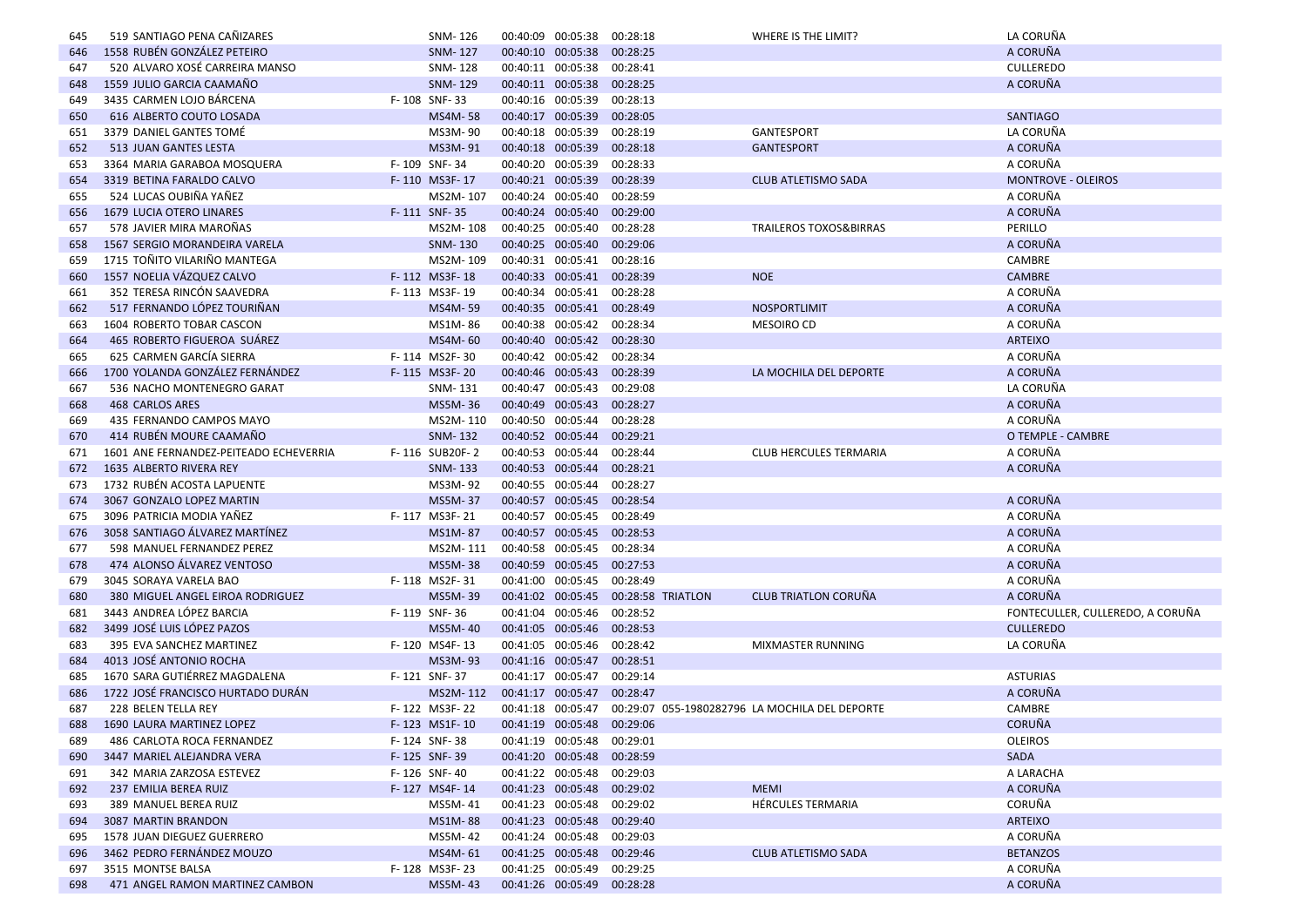| 699        | 356 BEGOÑA MARTINEZ LORENZO          | F-129 MS4F-15  | 00:41:26 00:05:49 |                            | 00:28:26                           |                               | ARTEIXO          |
|------------|--------------------------------------|----------------|-------------------|----------------------------|------------------------------------|-------------------------------|------------------|
| 700        | 3432 ALEJANDRA TOLEDANO GÓMEZ        | F-130 SNF-41   |                   | 00:41:29 00:05:49 00:28:48 |                                    |                               | A CORUÑA         |
| 701        | 473 NACHO MONTENEGRO REY             | MS5M-44        |                   | 00:41:29 00:05:49 00:29:27 |                                    |                               | LA CORUÑA        |
| 702        | 3416 ADRIÁN RODRÍGUEZ DOLDÁN         | SNM-134        |                   | 00:41:29 00:05:49 00:28:39 |                                    |                               | <b>OLEIROS</b>   |
| 703        | 1542 REBECA REGUEIRA SANCHEZ         | F-131 SNF-42   | 00:41:36 00:05:50 |                            | 00:29:15                           |                               | A LARACHA        |
| 704        | 227 ADRIANA OTERO RODRIGUEZ          | F-132 MS2F-32  |                   | 00:41:37 00:05:50 00:29:07 |                                    | LA MOCHILA DEL DEPORTE        | <b>CULLEREDO</b> |
| 705        | 221 SUSANA SÖMME LÓPEZ               | F-133 MS3F-24  |                   | 00:41:37 00:05:50 00:29:11 |                                    | CLUB LA MOCHILA DEL DEPORTE   | A CORUÑA         |
| 706        | 3465 CARLOS ADRIAN CASTILLO CASTILLO | MS1M-89        |                   | 00:41:38 00:05:50 00:29:39 |                                    |                               | A CORUÑA         |
| 707        | 1698 VANESA AMIGO VICENTE            | F-134 MS2F-33  |                   | 00:41:38 00:05:50 00:29:00 |                                    | <b>CLUB HERCULES TERMARIA</b> | A CORUÑA         |
| 708        | 1548 MERCEDES GALDO                  | F-135 MS3F-25  |                   | 00:41:39 00:05:50 00:29:02 |                                    |                               | A CORUÑA         |
| 709        | 3318 CARMEN RAMOS FERNANDEZ          | F-136 MS4F-16  |                   | 00:41:40 00:05:51 00:29:19 |                                    | <b>BIZCACHONS</b>             | A LARACHA        |
| 710        | 233 CRISTINA SANCHEZ LOPEZ           | F-137 MS3F-26  |                   | 00:41:41 00:05:51 00:29:20 |                                    | <b>LARACHA EN DUAS RODAS</b>  | A LARACHA        |
| 711        | 1525 MELY MEIJIDE MARTINEZ           | F-138 M55F-4   |                   | 00:41:42 00:05:51 00:29:01 |                                    | CLUB ATLETISMO SADA           | <b>OLEIROS</b>   |
| 712        | 3095 RICARDO BRANDON VENOZZA         | MS5M-45        |                   | 00:41:43 00:05:51 00:29:41 |                                    |                               | LA CORUÑA        |
| 713        | 419 PABLO NEIRA FERNANDEZ            | MS1M-90        |                   | 00:41:47 00:05:52 00:29:10 |                                    |                               | A CORUÑA         |
| 714        | 3441 NATALIA GARCÍA ABELEDO          | F-139 SNF-43   |                   | 00:41:51 00:05:52 00:29:34 |                                    |                               |                  |
| 715        | 402 SARA BARREIRA BLANCO             | F-140 MS7F-1   |                   | 00:41:52 00:05:52 00:29:43 |                                    | <b>RUNNING OLEIROS</b>        | A CORUÑA         |
| 716        | 1551 CONCHI PEREZ DOPICO             | F-141 MS3F-27  |                   | 00:41:54 00:05:53 00:29:51 |                                    | <b>CLUB ATLETISMO SADA</b>    | <b>OLEIROS</b>   |
| 717        | 492 BELEN F.C.                       | F-142 MS2F-34  |                   | 00:41:55 00:05:53 00:28:59 |                                    |                               | A CORUÑA         |
| 718        | 205 JOSE VARELA VERDES               | MS2M-113       |                   |                            | 00:41:58 00:05:53 00:29:21 TGAL222 | <b>BEER RUNNERS CORUÑA</b>    | A CORUÑA         |
| 719        | 357 ROSA MOLDES                      | F-143 MS4F-17  |                   | 00:41:59 00:05:53 00:29:26 |                                    |                               | A CORUÑA         |
| 720        | 3026 PILAR VAZQUEZ FEBRERO           | F-144 MS1F-11  |                   | 00:41:59 00:05:53 00:29:21 |                                    | <b>BEER RUNNERS CORUÑA</b>    | A CORUÑA         |
| 721        | 1529 YOLANDA REY VALLE               | F-145 MS3F-28  |                   | 00:42:01 00:05:54 00:29:33 |                                    | <b>GLOBAL SPORT CLUB</b>      | A CORUÑA         |
| 722        | 1606 SARA BUYO LAGARES               | F-146 SNF-44   |                   | 00:42:07 00:05:54 00:29:45 |                                    | <b>NO SPORT LIMIT</b>         | <b>BETANZOS</b>  |
| 723        | 3368 BEATRIZ MIRA LOPEZ              | F-147 MS2F-35  |                   | 00:42:11 00:05:55 00:30:00 |                                    |                               | A CORUÑA         |
| 724        | 3428 MARIA EUGENIA MENDEZ DIAZ       | F-148 MS2F-36  |                   | 00:42:13 00:05:55 00:29:33 |                                    |                               | <b>NARON</b>     |
| 725        | 1556 ANA BLANCO SANMARTIN            | F-149 M55F-5   |                   | 00:42:17 00:05:56 00:29:22 |                                    | LA MOCHILA DEL DEPORTE        | A CORUÑA         |
| 726        | 3438 INES GUERRA                     | F-150 SNF-45   |                   | 00:42:19 00:05:56 00:29:34 |                                    |                               |                  |
| 727        | 1687 SOLEDAD FRIAS DEL PALACIO       | F-151 MS1F-12  |                   | 00:42:24 00:05:57 00:31:35 |                                    |                               | A CORUÑA         |
| 728        | 3444 EREA MOURENZA PATIÑO            | F-152 SNF-46   |                   | 00:42:29 00:05:57 00:29:56 |                                    |                               | A CORUÑA         |
| 729        | 3363 CARMEN GARCIA SEOANE            | F-153 SNF-47   |                   | 00:42:30 00:05:58 00:29:59 |                                    |                               | A CORUÑA         |
| 730        | 3520 EVA NAVAL LÓPEZ                 | F-154 MS4F-18  |                   | 00:42:35 00:05:58 00:29:28 |                                    |                               | <b>CULLEREDO</b> |
| 731        | 370 LUIS PEREZ CAPON                 | MS6M-16        |                   | 00:42:36 00:05:58 00:29:37 |                                    | C.D. BIOSBARDO                | <b>LUGO</b>      |
| 732        | 1760 CECILIA BALSA CANTO             | F-155 MS2F-37  |                   | 00:42:37 00:05:58 00:29:47 |                                    |                               | A CORUÑA         |
| 733        | 3370 CHELO PASTORIZA SANCHEZ         | F-156 MS3F-29  |                   | 00:42:37 00:05:59 00:30:26 |                                    |                               | LA CORUÑA        |
| 734        | 3030 MARIA ISABEL SEOANE ROUCO       | F-157 MS2F-38  |                   | 00:42:41 00:05:59 00:30:04 |                                    | <b>MESOIRO CD</b>             | LA CORUÑA        |
| 735        | 3448 MARIA MARTIN RODRIGUEZ          | F-158 SNF-48   | 00:42:42 00:05:59 |                            | 00:29:52                           |                               |                  |
| 736        | 324 MIGUEL ANGEL GONZALEZ TALAVERO   | MS5M-46        |                   | 00:42:43 00:05:59 00:29:44 |                                    |                               | <b>CORUÑA</b>    |
| 737        | 390 YAJAIRA PARRALES FARIAS          | F-159 MS2F-39  |                   | 00:42:44 00:05:59 00:29:52 |                                    | LA MOCHILA DEL DEPORTE        | LA CORUÑA        |
| 738        | 1653 DAVID BOTANA                    | SNM-135        |                   | 00:42:48 00:06:00 00:29:44 |                                    |                               | <b>CORUÑA</b>    |
|            | 3031 VANESSA VELO PICALLO            | F-160 MS2F-40  | 00:42:48 00:06:00 |                            | 00:29:47                           | NO SPORT LIMIT                | A CORUÑA         |
| 739<br>740 | 1563 SERGIO ENRIQUE GONZÁLEZ ALVAREZ | <b>SNM-136</b> |                   | 00:42:53 00:06:01 00:30:14 |                                    |                               | <b>SADA</b>      |
|            | 360 LYDIA MARTINEZ MOUTON            | F-161 MS4F-19  |                   | 00:42:58 00:06:02 00:29:56 |                                    |                               | <b>ARTEIXO</b>   |
| 741        |                                      |                |                   |                            |                                    |                               |                  |
| 742        | 1547 JENNY MUIÑO ORDOÑEZ             | F-162 MS2F-41  |                   | 00:43:03 00:06:02 00:30:11 |                                    |                               | A CORUÑA         |
| 743        | 460 MAURICIO JOSE BONOME             | MS4M- 62       |                   | 00:43:05 00:06:03 00:30:26 |                                    |                               | A CORUÑA         |
| 744        | 3473 JOSE ANTONIO FARIÑA DEVESA      | MS2M-114       |                   | 00:43:06 00:06:03 00:30:29 |                                    |                               | LAXE             |
| 745        | 3365 MARIA MADRUGA GARRIDO           | F-163 MS1F-13  |                   | 00:43:06 00:06:03 00:30:30 |                                    |                               | A CORUÑA         |
| 746        | 3359 MARÍA GÓMEZ REY                 | F-164 SNF-49   |                   | 00:43:09 00:06:03 00:30:01 |                                    |                               | LA CORUÑA        |
| 747        | 1745 MANUEL PRESNO VENTOSO           | MS5M-47        |                   | 00:43:13 00:06:04 00:30:23 |                                    |                               |                  |
| 748        | 466 EDUARDO GARCIA SANTIAGO          | MS4M-63        |                   | 00:43:15 00:06:04 00:29:46 |                                    |                               | A LARACHA        |
| 749        | 604 DANIEL PAZ ALEN                  | MS3M-94        |                   | 00:43:16 00:06:04 00:30:41 |                                    |                               | <b>CULLEREDO</b> |
| 750        | 3460 MAR DAMIÁ PAU                   | F-165 MS1F-14  |                   | 00:43:17 00:06:04 00:29:50 |                                    |                               | A CORUÑA         |
| 751        | 3351 RUBÉN IGLESIAS PAYO             | MS3M-95        |                   | 00:43:18 00:06:04 00:30:20 |                                    |                               | LA CORUÑA        |
|            | 752 3474 DIEGO GARCIA HERIAS         | MS2M-115       |                   | 00:43:19 00:06:04 00:29:52 |                                    |                               | A CORUÑA         |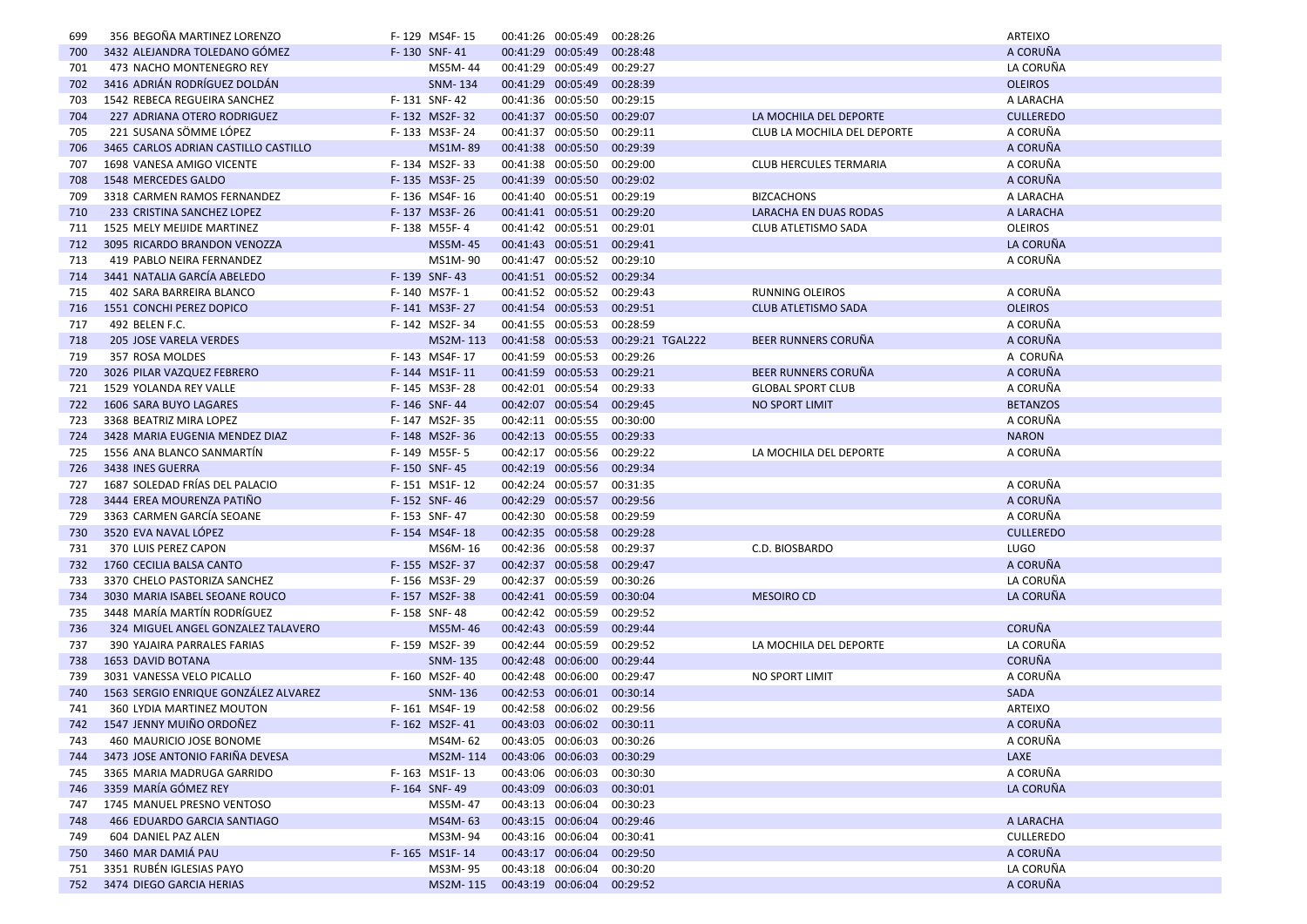| 753 | 620 HUMBERTO BRACCO MARINI                                          | MS6M-17                  | 00:43:25 00:06:05          |                            | 00:30:08                             |                                 | A LARACHA            |
|-----|---------------------------------------------------------------------|--------------------------|----------------------------|----------------------------|--------------------------------------|---------------------------------|----------------------|
| 754 | 3054 JUAN JOSÉ INSUA LOURO                                          | MS4M-64                  |                            | 00:43:25 00:06:05 00:30:00 |                                      | <b>DUBRA TEAM</b>               | <b>VAL DO DUBRA</b>  |
| 755 | 3354 JUAN ANTONIO CAÑIZO FRAGA                                      | MS4M-65                  |                            | 00:43:27 00:06:06 00:30:32 |                                      |                                 | <b>BERTAMIRÁNS</b>   |
| 756 | 381 MANUEL COUCEIRO MELLA                                           | MS5M-48                  | 00:43:30 00:06:06          |                            | 00:30:03                             | <b>CLUBE ATLETISMO BOIMORTO</b> | A CORUÑA             |
| 757 | 223 BELÉN POSE GOMEZ                                                | F-166 MS3F-30            |                            | 00:43:30 00:06:06 00:30:03 |                                      | <b>CLUBE ATLETISMO BOIMORTO</b> | A CORUÑA             |
| 758 | 3360 AMALIA BERMÚDEZ VÁZQUEZ                                        | F-167 SNF-50             |                            | 00:43:36 00:06:07 00:31:05 |                                      |                                 | A CORUÑA             |
| 759 | 1751 DEBORAH ABAD REGUEIRO                                          | F-168 MS1F-15            |                            | 00:43:40 00:06:07 00:30:09 |                                      |                                 | A CORUÑA             |
| 760 | 1544 MONICA BERMUDEZ POSE                                           | F-169 SNF-51             | 00:43:50 00:06:09          |                            | 00:30:37                             |                                 | A CORUÑA             |
| 761 | 1669 NATALIA SOTELO ENRIQUEZ                                        | F-170 SNF-52             |                            | 00:43:50 00:06:09 00:30:38 |                                      |                                 | <b>OLEIROS</b>       |
| 762 | 1676 JUDIT VAL BERMUDEZ                                             | F-171 SNF-53             | 00:43:50 00:06:09          |                            | 00:30:38                             |                                 | A CORUÑA             |
| 763 | 484 MONTSERRAT CANOSA                                               | F-172 SNF-54             | 00:43:51 00:06:09          |                            | 00:30:31                             |                                 | LA CORUÑA            |
| 764 | 1532 ANA LÓPEZ GIAO                                                 | F-173 MS4F-20            | 00:43:56 00:06:10          |                            | 00:30:56                             | LA MOCHILA DEL DEPORTE          | A CORUÑA             |
| 765 | 494 AURORA YENIL VARELA CABRERA                                     | F-174 MS2F-42            |                            | 00:44:04 00:06:11 00:30:43 |                                      |                                 | LA CORUÑA            |
| 766 | 3086 NOELIA GONZALEZ QUINTANS                                       | F-175 MS2F-43            |                            | 00:44:05 00:06:11 00:31:05 |                                      | SEMICENTRO.ES RUNNING TEAM      | A CORUÑA             |
| 767 | 1683 IRIA CARRO                                                     | F-176 SNF-55             |                            | 00:44:05 00:06:11 00:31:10 |                                      |                                 | A CORUÑA             |
| 768 | 430 RODRIGO DOMÍNGUEZ BOUZO                                         | MS2M-116                 |                            | 00:44:05 00:06:11 00:31:05 |                                      |                                 | A CORUÑA             |
| 769 | 528 CESAR THEMUDO GODAY                                             | MS2M-117                 |                            | 00:44:07 00:06:11 00:30:56 |                                      |                                 | A CORUÑA             |
| 770 | 431 OSCAR HERNANDEZ ACEVEDO                                         | MS2M-118                 |                            | 00:44:08 00:06:11 00:31:19 |                                      |                                 | <b>CULLEREDO</b>     |
| 771 | 1724 JONATAN ALVAREZ GONZALEZ                                       | MS2M-119                 | 00:44:09 00:06:11          |                            |                                      |                                 | A CORUÑA             |
| 772 | 504 Mª DEL CARMEN MIRANDA AMADO                                     | F-177 MS6F-3             |                            | 00:44:12 00:06:12 00:31:11 |                                      |                                 | A CORUÑA             |
| 773 | 502 M ISABEL DOMÍNGUEZ GARCÍA                                       | F-178 M55F-6             |                            | 00:44:13 00:06:12 00:31:11 |                                      |                                 | LA CORUÑA            |
| 774 | 3486 VÍCTOR JÁQUEZ                                                  | MS2M-120                 |                            | 00:44:13 00:06:12 00:31:01 |                                      |                                 |                      |
| 775 | 3405 PEDRO MARCIEL CALAZA                                           | SNM-137                  |                            | 00:44:19 00:06:13 00:30:55 |                                      |                                 | <b>LUGO</b>          |
| 776 | 1594 OLGA RODRIGUEZ SANCHEZ                                         | F-179 MS3F-31            |                            | 00:44:23 00:06:13 00:31:15 |                                      |                                 | A CORUÑA             |
| 777 | 409 IVÁN NOGUEROL DIZ                                               | SNM-138                  |                            |                            | 00:44:27 00:06:14 00:30:44 FEDO      |                                 | OZA-CESURAS          |
| 778 | 3506 ANDREA ALONSO PEREZ                                            | F-180 MS1F-16            |                            | 00:44:29 00:06:14 00:30:38 |                                      |                                 |                      |
| 779 | 496 M.CRUZ RODRIGUEZ SUAREZ                                         | F-181 MS3F-32            |                            | 00:44:29 00:06:14 00:31:01 |                                      |                                 | A CORUÑA             |
| 780 | 386 FERNANDO PÉREZ SAN VICENTE                                      | MS4M-66                  |                            | 00:44:31 00:06:14 00:30:39 |                                      | <b>FPSV</b>                     | A CORUÑA             |
| 781 | 530 RAFAEL REGUEIRA CANOSA                                          | MS3M-96                  |                            | 00:44:31 00:06:14 00:31:20 |                                      |                                 | A CORUÑA             |
| 782 | 4005 BRUNO NOGAREDA DA CRUZ                                         | SNM-139                  |                            | 00:44:31 00:06:15 00:31:04 |                                      |                                 |                      |
| 783 | 3507 BEGOÑA RÍO COTROFE                                             | F-182 MS1F-17            |                            | 00:44:35 00:06:15 00:31:49 |                                      |                                 | A CORUÑA             |
| 784 | 3501 JOSÉ RAFAEL BOLIVAR LÓPEZ                                      | MS6M-18                  |                            | 00:44:35 00:06:15 00:31:05 |                                      |                                 | A CORUÑA             |
| 785 | 3425 BORJA SEÑARIS PREGO                                            | MS1M-91                  |                            | 00:44:36 00:06:15 00:31:50 |                                      |                                 | <b>OLEIROS</b>       |
| 786 | 534 JUAN MANUEL PEREZ FERNÁNDEZ                                     | MS6M-19                  |                            | 00:44:46 00:06:17 00:31:22 |                                      |                                 | A CORUÑA             |
| 787 | 3050 PURI LÓPEZ FIDALGO                                             | F-183 M55F-7             |                            | 00:44:50 00:06:17 00:31:13 |                                      |                                 | <b>CULLEREDO</b>     |
| 788 | 348 CONCEPCION GARCIA DABRIO                                        | F-184 MS2F-44            |                            | 00:44:52 00:06:18 00:31:54 |                                      |                                 | A CORUÑA             |
| 789 | 1546 ALEJANDRA RODRÍGUEZ OSORIO                                     | F-185 SNF-56             |                            | 00:44:52 00:06:18 00:31:55 |                                      |                                 | <b>BETANZOS</b>      |
| 790 | 1680 JOMIV OSORIO AGUILAR                                           | F-186 SNF-57             |                            | 00:44:53 00:06:18 00:31:55 |                                      |                                 | <b>CORUÑA</b>        |
| 791 | 1543 DERLY FERNANDA OSORIO AGUILAR                                  | F-187 SNF-58             |                            | 00:44:53 00:06:18 00:31:55 |                                      |                                 | A CORUÑA             |
| 792 | 1723 ALEJANDRO ACOSTA LAPUENTE                                      | MS2M-121                 |                            | 00:44:53 00:06:18 00:31:58 |                                      |                                 |                      |
| 793 | 4014 ANTONIO JAVIER HERNÁNDEZ GARCÍA                                | MS4M-67                  |                            | 00:45:04 00:06:19 00:31:34 |                                      |                                 | A CORUÑA             |
| 794 | 3513 YOLANDA HERNÁNDEZ GARCÍA                                       | F-188 MS2F-45            |                            | 00:45:04 00:06:19          | 00:31:35                             |                                 | A CORUÑA             |
| 795 | 339 ANTONIO HERNÁNDEZ BARREIRO                                      | MS7M-10                  |                            | 00:45:05 00:06:19 00:31:35 |                                      |                                 | LA CORUÑA            |
|     | 796 1749 VERÓNICA REY DUBRA                                         | F-189 MS1F-18            |                            | 00:45:06 00:06:19 00:31:44 |                                      |                                 | A CORUÑA             |
| 797 | 628 BELÉN CAMBLOR                                                   | F-190 MS3F-33            |                            | 00:45:06 00:06:19 00:31:35 |                                      |                                 | A CORUÑA             |
| 798 | 478 JOSE BREA SANCHEZ                                               | <b>MS6M-20</b>           |                            |                            | 00:45:08 00:06:20 00:31:46 AG-764347 |                                 | A CORUÑA             |
| 799 | 349 DORIS CAROLINA ESCALONA ESCALONA                                | F-191 MS2F-46            |                            | 00:45:11 00:06:20 00:31:10 |                                      |                                 | A CORUÑA             |
| 800 | 1744 JOSÉ MARÍA AMADO BOUZA                                         | MS4M-68                  |                            | 00:45:21 00:06:22 00:32:02 |                                      |                                 |                      |
| 801 | 1756 REBECA SÁNCHEZ FRAGA                                           | F-192 MS2F-47            |                            | 00:45:27 00:06:22 00:32:14 |                                      |                                 |                      |
| 802 | 1595 MARY RUSO CARRIL                                               | F-193 MS3F-34            |                            | 00:45:29 00:06:23 00:32:10 |                                      |                                 | A CORUÑA             |
| 803 | 3386 ALBERTO MANUEL VICENTE MOSQUERA                                | MS2M-122                 |                            | 00:45:29 00:06:23 00:31:41 |                                      |                                 | A CORUÑA             |
| 804 |                                                                     |                          |                            |                            |                                      |                                 |                      |
|     |                                                                     |                          |                            |                            |                                      |                                 |                      |
| 805 | 621 JOSÉ GIL GARCÍA DÍAZ<br>3373 NATALIA CRISTINA SANCHEZ DOMINGUEZ | MS7M-11<br>F-194 MS4F-21 | 00:45:30 00:06:23 00:32:11 | 00:45:30 00:06:23 00:31:51 |                                      |                                 | A CORUÑA<br>A CORUÑA |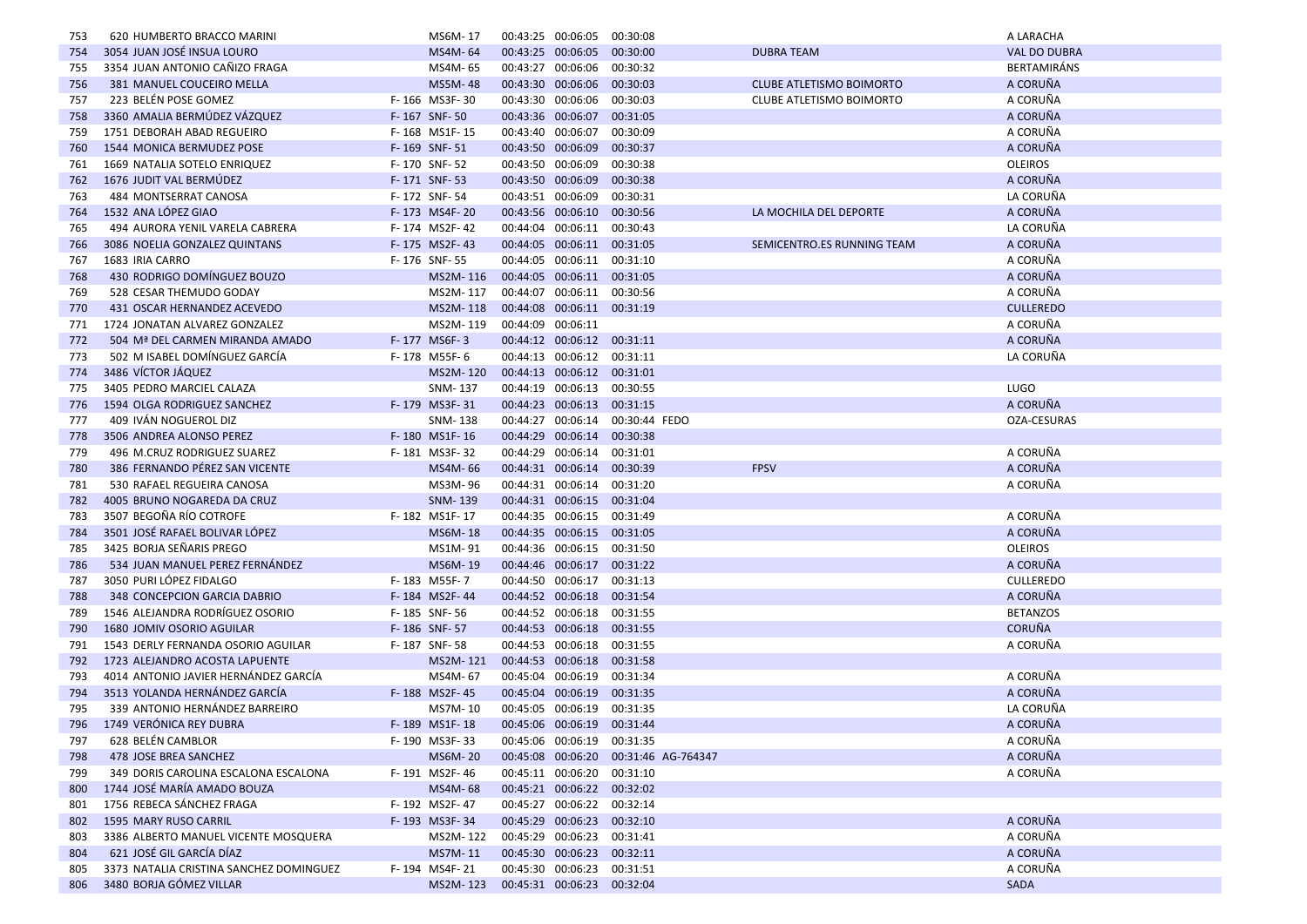| 807 | 3043 LUIS ANGEL CASTELO SANCHEZ   | MS4M-69                              |                   | 00:45:32 00:06:23          | 00:31:51 |                                        | A CORUÑA                      |
|-----|-----------------------------------|--------------------------------------|-------------------|----------------------------|----------|----------------------------------------|-------------------------------|
| 808 | 3333 RAQUEL GUTIÉRREZ ARÉVALO     | F-195 M55F-8                         |                   | 00:45:33 00:06:23 00:32:01 |          | <b>CLUB ATLÉTICO BERGONDO</b>          | <b>GUISAMO</b>                |
| 809 | 391 ROSI GÓMEZ PRIETO             | F-196 MS3F-35                        |                   | 00:45:34 00:06:23 00:32:01 |          | LA MOCHILA DEL DEPORTE                 | A CORUÑA                      |
| 810 | 351 LAURA FERNÁNDEZ PEREIRO       | F-197 MS2F-48                        |                   | 00:45:43 00:06:25 00:32:03 |          |                                        | A CORUÑA                      |
| 811 | 1552 ELENA LÓPEZ AMENEDO          | F-198 MS1F-19                        | 00:45:44 00:06:25 |                            | 00:31:52 | C. NATACION Y TRIATLON MAR DE ARTABRIA | A CORUÑA                      |
| 812 | <b>1592 ESTHER GARCIA GARCIA</b>  | F-199 MS3F-36                        |                   | 00:45:46 00:06:25 00:32:11 |          |                                        | LA CORUÑA                     |
| 813 | 144 DIEGO P. CASAS                | MS2M-124                             |                   | 00:45:50 00:06:26 00:32:08 |          |                                        | A RÚA                         |
| 814 | 554 MARÍA RÚA ALONSO              | F-200 SNF-59                         |                   | 00:45:50 00:06:26 00:32:08 |          |                                        | <b>VIGO</b>                   |
| 815 | 1622 ALFONSO CRUZ MORALES         | SNM-140                              |                   | 00:45:51 00:06:26 00:32:25 |          |                                        | A CORUÑA                      |
| 816 | 1666 LAURA LESTÓN OTERO           | F-201 SNF-60                         |                   | 00:45:52 00:06:26 00:32:25 |          |                                        | A CORUÑA                      |
| 817 | 3467 RAUL GONZALEZ VICTOR         | MS1M-92                              |                   | 00:46:07 00:06:28 00:32:48 |          |                                        |                               |
| 818 | 3510 CAROLINA LLANES CHOUCINO     | F-202 MS2F-49                        | 00:46:07 00:06:28 |                            | 00:32:47 |                                        | A CORUÑA                      |
| 819 | 609 PABLO CALVO CALVO             | MS3M-97                              |                   | 00:46:07 00:06:28 00:32:45 |          |                                        | A CORUÑA                      |
| 820 | 627 MARIA SEIJO CALAZA            | F-203 MS3F-37                        |                   | 00:46:07 00:06:28          | 00:32:46 |                                        | A CORUÑA                      |
| 821 | 3069 NOEMÍ INSUA LÓPEZ            | F-204 MS2F-50                        |                   | 00:46:10 00:06:28 00:32:44 |          |                                        | A CORUÑA                      |
| 822 | 493 ANA RODRÍGUEZ FREIRE          | F-205 MS2F-51                        | 00:46:11 00:06:29 |                            | 00:32:16 |                                        | <b>ARTEIXO</b>                |
| 823 | 3378 ALBERTO VILARIÑO             | MS3M-98                              |                   | 00:46:14 00:06:29          | 00:32:44 | CLUB DEPORTIVO INCLUSIVO ENKI          | ARTEIXO                       |
| 824 | 3377 PEDRO VÁZQUEZ RAMIL          | SUB20M-11 00:46:14 00:06:29 00:32:44 |                   |                            |          | <b>CLUB DEPORTIVO INCLUSIVO ENKI</b>   | <b>ARTEIXO</b>                |
|     | 3376 EVA RAMIL                    | F-206 MS3F-38                        | 00:46:14 00:06:29 |                            |          |                                        | LARACHA                       |
| 825 | 1652 IVAN IGLESIAS SANGIL         |                                      |                   |                            |          | <b>CLUB DEPORTIVO ENKI</b>             |                               |
| 826 |                                   | SNM-141                              |                   | 00:46:21 00:06:30 00:32:32 |          |                                        |                               |
| 827 | 556 LORENA MENDEZ COIRA           | F-207 SNF-61                         |                   | 00:46:22 00:06:30          | 00:32:34 |                                        | OLEIROS, A CORUÑA<br>A CORUÑA |
| 828 | 571 ALBERTO ESCOURIDO MOAR        | MS1M-93                              |                   | 00:46:22 00:06:30 00:32:33 |          | <b>NOSPORTLIMIT</b>                    |                               |
| 829 | 1630 SANTIAGO GONZALEZ FERNANDEZ  | SNM-142                              |                   | 00:46:23 00:06:30          | 00:31:44 |                                        | A CORUÑA                      |
| 830 | 1763 MONICA MARTINEZ LEMA         | F-208 MS3F-39                        |                   | 00:46:28 00:06:31 00:32:43 |          |                                        | LA CORUÑA                     |
| 831 | 3374 CELIA GONZÁLEZ ELIPE LECHUGA | F-209 MS4F-22                        |                   | 00:46:29 00:06:31 00:32:44 |          |                                        | A CORUÑA                      |
| 832 | 3505 DIANA DIAZ REINOSO           | F-210 MS1F-20                        |                   | 00:46:45 00:06:33 00:32:40 |          |                                        | <b>OURENSE</b>                |
| 833 | 3371 NIEVES RAMALLO               | F-211 MS3F-40                        |                   | 00:46:54 00:06:35 00:33:01 |          |                                        | A CORUÑA                      |
| 834 | 1583 CAROLINA CALVELO CORES       | F-212 SNF-62                         |                   | 00:47:11 00:06:37 00:33:12 |          |                                        | <b>NARÓN</b>                  |
| 835 | 3464 JOSE FERNANDEZ ECHEVARRIA    | MS4M-70                              |                   | 00:47:12 00:06:37 00:33:28 |          | <b>INCOGNITO</b>                       |                               |
| 836 | 1612 VICTOR ÁNGEL AMADO CARTELLE  | SNM-143                              |                   | 00:47:12 00:06:37 00:33:12 |          |                                        | <b>FERROL</b>                 |
| 837 | 3446 MARI LUACES                  | F-213 SNF-63                         |                   | 00:47:15 00:06:37 00:32:52 |          |                                        |                               |
| 838 | 3466 MANUEL GONZÁLEZ BELLON       | MS1M-94                              |                   | 00:47:15 00:06:38 00:32:51 |          |                                        |                               |
| 839 | 1581 ANA PALOMARES LÓPEZ          | F-214 SNF-64                         |                   | 00:47:24 00:06:39          | 00:33:03 |                                        | A CORUÑA                      |
| 840 | 525 FRAN XOSÉ C FERNANDEZ         | MS2M-125                             | 00:47:33 00:06:40 |                            | 00:33:30 |                                        | ARZÚA                         |
| 841 | 503 BEGO. SÁNCHEZ ZABALA          | F-215 M55F-9                         |                   | 00:47:35 00:06:40 00:33:13 |          |                                        | A CORUÑA                      |
| 842 | 1640 DANIEL VEIRA FERRIN          | SNM-144                              |                   | 00:47:37 00:06:41 00:32:38 |          |                                        | <b>ARTEIXO</b>                |
| 843 | 3502 MANUEL ATILANO NAVARRO       | MS6M-21                              |                   | 00:47:37 00:06:41 00:33:18 |          |                                        | A CORUÑA                      |
| 844 | 1584 SILVIA PAZOS MONTERO         | F-216 SNF-65                         |                   | 00:47:38 00:06:41 00:33:08 |          |                                        | A CORUÑA                      |
| 845 | 1585 UXIA CALO GARCÍA             | F-217 SNF-66                         |                   | 00:47:39 00:06:41 00:33:41 |          |                                        | <b>CULLEREDO</b>              |
| 846 | 482 JESÚS BERNAL GÓMEZ            | MS7M-12                              |                   | 00:47:41 00:06:41 00:34:22 |          |                                        | <b>FERROL</b>                 |
| 847 | 1575 MIGUEL DE SANTIAGO MARÍN     | MS3M-99                              | 00:47:51 00:06:43 |                            | 00:33:21 |                                        | LA CORUÑA                     |
| 848 | 3517 LAURA GONZÁLEZ-ELIPE LECHUGA | F-218 MS3F-41                        |                   | 00:47:56 00:06:43 00:33:55 |          |                                        | <b>BERTAMIRÁNS</b>            |
| 849 | 3334 LAURA REY RAMOS              | F-219 MS1F-21                        |                   | 00:48:05 00:06:45 00:33:09 |          | <b>ICEACSA GRUPO</b>                   | A CORUÑA                      |
| 850 | 403 INÉS SUÁREZ GARCÍA            | F-220 SNF-67                         |                   | 00:48:07 00:06:45 00:33:42 |          | <b>SERRES RUNNERS</b>                  | <b>VILABOA</b>                |
| 851 | 497 ROISE ANTONIETA TORO VIDAL    | F-221 MS3F-42                        |                   | 00:48:07 00:06:45 00:33:21 |          |                                        | MIÑO                          |
| 852 | 399 MILA GONZALEZ LOPEZ           | F-222 MS2F-52                        |                   | 00:48:08 00:06:45 00:33:49 |          | <b>NOSPORTLIMIT</b>                    | CAMBRE                        |
| 853 | 400 MARÍA MÓNICA CORTÉS PATIÑO    | F-223 MS3F-43                        |                   | 00:48:08 00:06:45 00:33:50 |          | NOSPORTLIMIT                           | <b>OLEIROS</b>                |
| 854 | 3437 REBECA GÓMEZ                 | F-224 SNF-68                         |                   | 00:48:14 00:06:46 00:33:41 |          |                                        |                               |
| 855 | 3512 SABELA ROMAR PAIS            | F-225 MS2F-53                        |                   | 00:48:17 00:06:46 00:33:51 |          |                                        | A CORUÑA                      |
|     | 856 1707 GUSTAVO RECIO            | MS1M-95                              |                   | 00:48:18 00:06:46 00:34:40 |          |                                        |                               |
| 857 | 1593 MANTEIGA VÁZQUEZ             | F-226 MS3F-44                        |                   | 00:48:18 00:06:46 00:33:08 |          |                                        | A CORUÑA                      |
| 858 | 1590 MARIA ISABEL REY CALVIÑO     | F-227 MS2F-54                        |                   | 00:48:18 00:06:46 00:33:14 |          |                                        | <b>CORUÑA</b>                 |
| 859 | 1517 NURIA NODAR                  | F-228 SNF-69                         |                   | 00:48:18 00:06:46 00:33:14 |          |                                        | <b>VIVEIRO</b>                |
|     | 860 1549 SUSANA MONTERO FACAL     | F-229 MS2F-55                        |                   | 00:48:20 00:06:47 00:33:27 |          | CLUB ATLÉTICO BERGONDO                 | CAMBRE                        |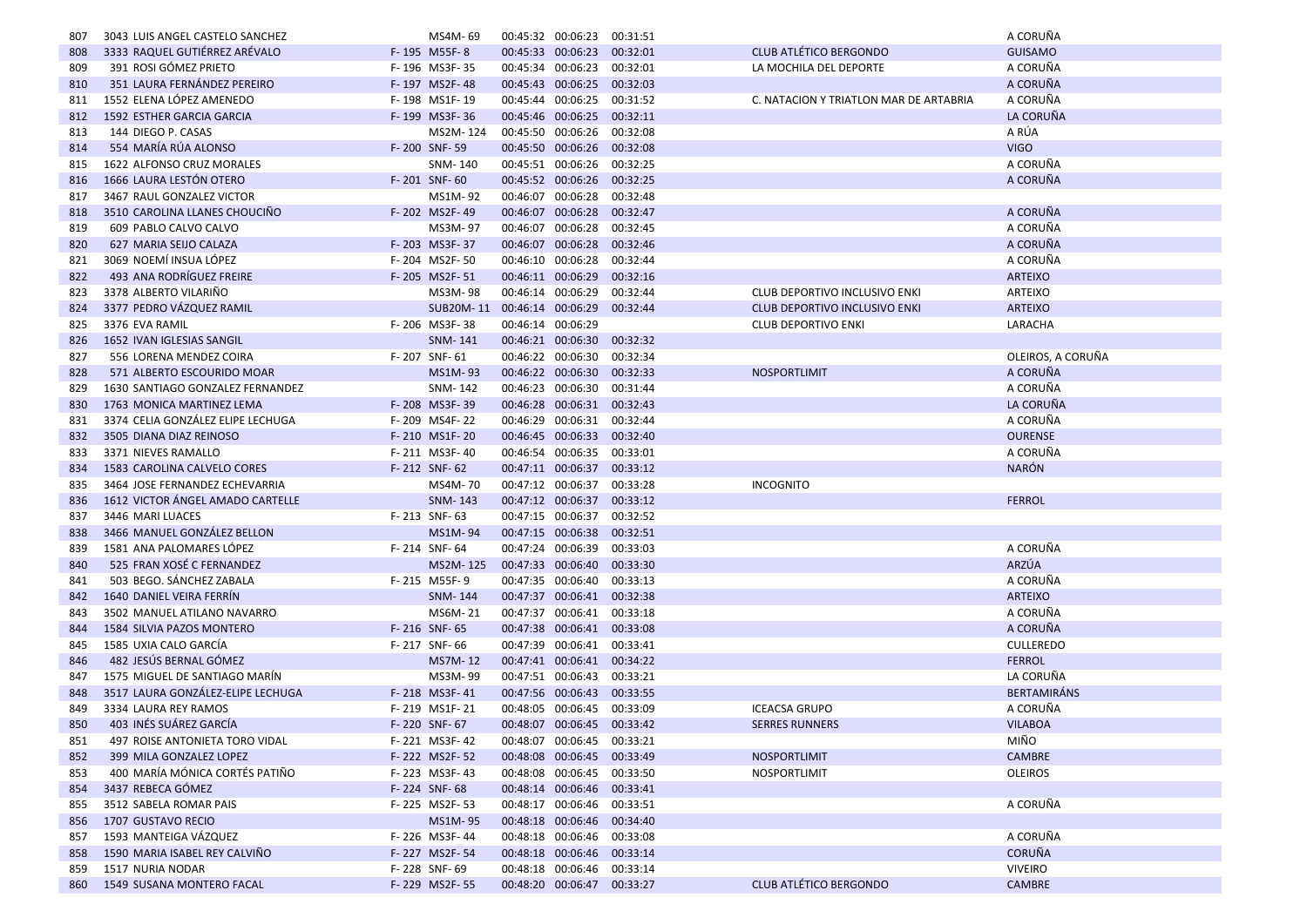| 861        | 3450 SORAYA ATILANO BREA                | F-230 SNF-70   |                             | 00:48:24 00:06:47 00:34:04 |          |                               | A CORUÑA         |
|------------|-----------------------------------------|----------------|-----------------------------|----------------------------|----------|-------------------------------|------------------|
| 862        | 1748 LIDIA SUÁREZ                       | F-231 MS1F-22  |                             | 00:48:24 00:06:47 00:33:48 |          |                               | A CORUÑA         |
| 863        | 531 RODRIGO ALFONSO RODRÍGUEZ FERNÁNDEZ | MS3M-100       |                             | 00:49:04 00:06:53          | 00:34:09 |                               | LA CORUÑA        |
| 864        | 379 MARIBEL VICENTE GONZALEZ            | F-232 MS6F-4   |                             | 00:49:07 00:06:53 00:34:12 |          | <b>CLUB HERCULES TERMARIA</b> | <b>MIÑO</b>      |
| 865        | 499 JULIA ISABEL SAINZ VAQUERO          | F-233 MS4F-23  | 00:49:11 00:06:54           |                            | 00:34:55 |                               | A CORUÑA         |
| 866        | 3485 JOSE VERGARA PEREZ                 | MS2M-126       |                             | 00:49:23 00:06:55 00:34:28 |          |                               | A CORUÑA         |
| 867        | 1730 DANIEL PÉREZ GONZÁLEZ              | MS2M-127       |                             | 00:49:24 00:06:56 00:33:56 |          |                               | A CORUÑA         |
| 868        | 1755 XOANA PÉREZ GONZÁLEZ               | F-234 MS2F-56  |                             | 00:49:24 00:06:56 00:33:56 |          |                               |                  |
| 869        | 1758 ANA BUCH PIÑEIRO                   | F-235 MS2F-57  |                             | 00:49:25 00:06:56 00:33:44 |          |                               | A CORUÑA         |
| 870        | 1746 ALBA MARÍA CENDÁN GYOSO            | F-236 MS1F-23  |                             | 00:49:30 00:06:56 00:34:36 |          |                               | A CORUÑA         |
| 871        | 1618 ALEJANDRO FERNÁNDEZ FERNANDEZ      |                | SUB20M-12 00:50:03 00:07:01 |                            | 00:35:50 |                               |                  |
| 872        | 398 BORJA FERNÁNDEZ BERMÚDEZ            | MS3M-101       |                             | 00:50:04 00:07:01 00:36:04 |          | <b>NOSPORTLIMIT</b>           | A CORUÑA         |
| 873        | 1614 ANTONIO RIPAMONTI MONDELO          | MS2M-128       |                             | 00:50:10 00:07:02 00:35:06 |          |                               | A CORUÑA         |
| 874        | 3366 ANA GUERRA GARCÍA                  | F-237 MS2F-58  |                             | 00:50:12 00:07:02 00:34:36 |          |                               | LA CORUÑA        |
| 875        | 500 MONICA DORREGO ALONSO               | F-238 MS4F-24  |                             | 00:50:13 00:07:02 00:33:28 |          |                               | A CORUÑA         |
| 876        | 463 CARLOS PAZOS OVIEDO                 | MS4M-71        |                             | 00:50:14 00:07:03 00:33:28 |          |                               | A CORUÑA         |
| 877        | 3429 TANIA PORTA BUJAN                  | F-239 MS3F-45  |                             | 00:50:14 00:07:03          | 00:35:11 |                               | VEIGUE-SADA      |
| 878        | <b>343 LAURA AGUILERA</b>               | F-240 MS1F-24  | 00:50:16 00:07:03           |                            | 00:33:50 |                               | <b>CULLEREDO</b> |
| 879        | 527 CÉSAR CARRO                         | MS2M-129       | 00:50:16 00:07:03           |                            | 00:33:50 |                               | CORUÑA           |
| 880        | 1681 NATALIA GAREA GARCIA               | F-241 SNF-71   |                             | 00:50:30 00:07:05 00:35:41 |          |                               | A CORUÑA         |
| 881        | 550 ALMA BLANCO PITA                    | F-242 MS3F-46  |                             | 00:50:32 00:07:05 00:35:06 |          |                               | A CORUÑA         |
| 882        | 1741 NACHO LOURIDO FUERTES              | <b>MS4M-72</b> |                             | 00:50:37 00:07:06 00:35:10 |          |                               | LA CORUÑA        |
| 883        | 3514 SONIA ALDAO REGUEIRO               | F-243 MS3F-47  |                             | 00:50:37 00:07:06 00:35:09 |          |                               | A CORUÑA         |
| 884        | 3436 CLAUDIA PRADAS GALLARDO            | F-244 SNF-72   | 00:50:44 00:07:07           |                            | 00:35:17 |                               | A CORUÑA         |
| 885        | 619 MANUEL CID FERNÁNDEZ                | MS6M-22        | 00:50:47 00:07:07           |                            | 00:34:27 |                               | <b>CULLEREDO</b> |
| 886        | 553 LUCÍA CID TOVAR                     | F-245 SNF-73   |                             | 00:50:48 00:07:07 00:34:31 |          |                               | A CORUÑA         |
| 887        | 1616 JUAN MANUEL VILLAVERDE VARELA      | MS6M-23        |                             | 00:51:09 00:07:10 00:35:41 |          |                               | A CORUÑA         |
| 888        | 412 JAVIER VILLAVERDE DOVAL             | <b>SNM-145</b> |                             | 00:51:09 00:07:10 00:35:41 |          |                               | A CORUÑA         |
| 889        | 3380 SARA MOURELLE NIETO                | F-246 SNF-74   |                             | 00:51:35 00:07:14          | 00:35:57 | <b>INCOGNITO</b>              |                  |
| 890        | 498 MARIA ISABEL FERNÁNDEZ PÉREZ        | F-247 MS3F-48  |                             | 00:52:06 00:07:18 00:36:15 |          |                               | <b>CORUÑA</b>    |
| 891        | 4015 MONTSERRAT FERNANDEZ PEREIRA       | F-248 MS3F-49  | 00:52:07 00:07:18           |                            | 00:36:15 |                               | A CORUÑA         |
| 892        | 1602 ADRIÁN GARCÍA MATA                 | MS1M-96        |                             | 00:52:11 00:07:19 00:36:13 |          | <b>GMTA&amp;CHUVONERS</b>     | A CORUÑA         |
| 893        | 543 FABIÁN GARCÍA CALVO                 | SNM-146        |                             | 00:53:00 00:07:26 00:37:19 |          |                               | A CORUÑA         |
| 894        | 555 FÁTIMA DÍAZ SUÁREZ                  | F-249 SNF-75   |                             | 00:53:00 00:07:26 00:37:19 |          |                               | A CORUÑA         |
| 895        | 3455 OLALLA NOGAREDA GÓMEZ              | F-250 SNF-76   |                             | 00:53:05 00:07:26 00:37:22 |          |                               | A CORUÑA         |
| 896        | 3522 MARÍA DEL PILAR GÓMEZ MARTÍNEZ     | F-251 MS6F-5   |                             | 00:53:11 00:07:27 00:36:56 |          |                               |                  |
| 897        | 1701 MARÍA NAZARETH CENDÁN GUOSO        | F-252 MS1F-25  |                             | 00:53:20 00:07:29          | 00:37:33 | <b>NAZA</b>                   | A CORUÑA         |
| 898        | 1750 ZAIRA LÓPEZ LONGUEIRA              | F-253 MS1F-26  |                             | 00:53:28 00:07:30 00:37:44 |          |                               |                  |
| <b>DSQ</b> | 3093 JOSE JUAN LOPEZ BECERRA            |                |                             |                            |          |                               | A CORUÑA         |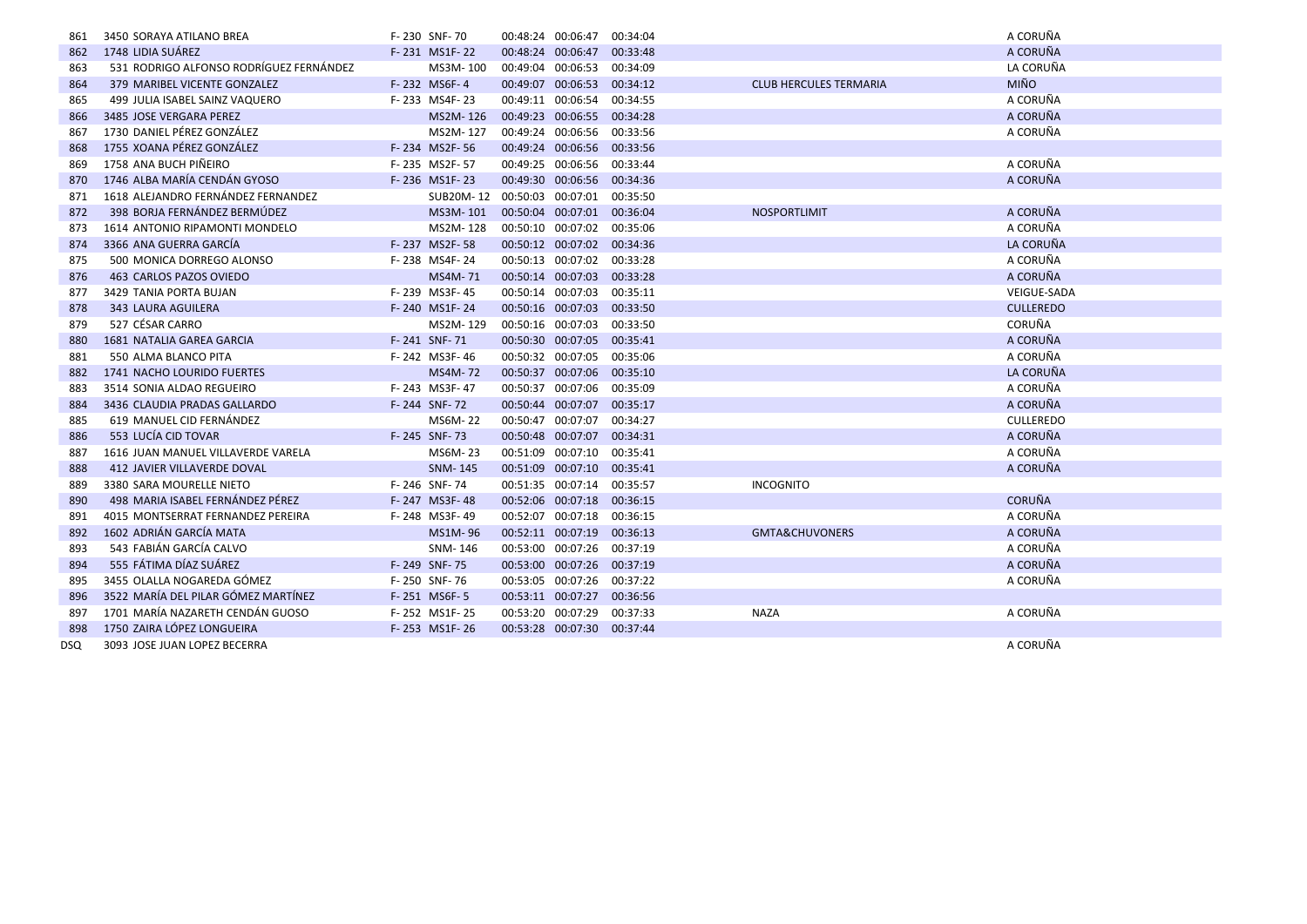Sub 18 - Sub 16. Distancia: 2.535 m

|                | <b>Pto Dorsal Nome</b>                   | <b>Sx</b> | <b>PtoCat</b>               | <b>Tempo</b> | RitmoKm Licenza   | Club                                                                | Localidade               |
|----------------|------------------------------------------|-----------|-----------------------------|--------------|-------------------|---------------------------------------------------------------------|--------------------------|
| 1              | 5272 JORGE VÁZQUEZ PÉREZ                 |           | SUB18M-1                    |              | 00:08:30 00:03:22 | CLUB MARINEDA ATLETICO                                              | CORUÑA                   |
| 2              | 6308 GONZALO CAO BLANCO                  |           | <b>SUB18M-2</b>             |              | 00:08:30 00:03:22 | SD COMPOSTELA ATLETISMO                                             | SANTIAGO DE COMPOSTELA   |
| 3              | 5288 JUAN CAÑIZO GONZÁLEZ-ELIPE          |           | <b>SUB18M-3</b>             |              | 00:08:32 00:03:22 |                                                                     | <b>BERTAMIRÁNS</b>       |
| $\overline{4}$ | 3550 DAVID MURADO GÓMEZ                  |           | <b>SUB18M-4</b>             |              | 00:08:36 00:03:24 | <b>CLUB HERCULES TERMARIA</b>                                       | A CORUÑA                 |
| 5              | 5249 BERKET LÓPEZ DÍAZ                   |           | SUB16M-1                    |              | 00:08:42 00:03:26 | A.D. FOGAR                                                          | CARBALLO                 |
| 6              | 5251 IKER LAVANDEIRA RODRIGUEZ           |           | <b>SUB16M-2</b>             |              | 00:08:47 00:03:28 | ATLETISMO CORUÑA COMARCA                                            | A CORUÑA                 |
| $\overline{7}$ | 5256 JUAN BOUZÓN BLANCO                  |           | <b>SUB16M-3</b>             |              | 00:08:50 00:03:29 | <b>CLUB ATLETISMO SADA</b>                                          | <b>SADA</b>              |
| 8              | 6303 PAULO CAMESELLE JUIZ                |           | <b>SUB16M-4</b>             |              | 00:08:57 00:03:32 | LA MOCHILA DEL DEPORTE                                              |                          |
| 9              | 6309 AINOA GONTÁN IGLESIAS               |           | F-1 SUB18F-1                |              | 00:09:00 00:03:33 | SD COMPOSTELA ATLETISMO                                             | SANTIAGO DE COMPOSTELA   |
| 10             | 5271 MARTÍN BAZÁN COBELO                 |           | <b>SUB16M-5</b>             |              | 00:09:03 00:03:34 | <b>CLUB MARINEDA ATLETICO</b>                                       | SAN PEDRO DE NOS-OLEIROS |
| 11             | 6301 PABLO BARRO GARCÍA                  |           | SUB16M-6                    |              | 00:09:04 00:03:35 | CLUBTRIATLONCORUÑA                                                  | A CORUÑA                 |
| 12             | 5268 JAVIER PICOS GALCERAN               |           | <b>SUB16M-7</b>             |              | 00:09:05 00:03:35 | <b>CLUB MARINEDA ATLETICO</b>                                       | <b>CULLEREDO</b>         |
| 13             | 5267 GABRIEL VILLAR SAAVEDRA             |           | <b>SUB16M-8</b>             |              | 00:09:11 00:03:38 | CLUB MARINEDA ATLETICO                                              | A CORUÑA                 |
| 14             | 5283 JAIRO MIGUEZ ALDAO                  |           | <b>SUB16M-9</b>             |              | 00:09:12 00:03:38 | <b>TRIATLON ARTEIXO</b>                                             | <b>ARTEIXO</b>           |
| 15             | 6306 RAÚL NAVEIRA FILGUEIRAS             |           | SUB16M-10 00:09:20 00:03:41 |              |                   | MAR DE ARTABRIA                                                     | A CORUÑA                 |
| 16             | 5274 IREA ALÉN FERNÁNDEZ                 |           | F-2 SUB16F-1                |              | 00:09:21 00:03:42 | <b>FOGAR TRIATLON CARBALLO</b>                                      | LIANS (OLEIROS)          |
| 17             | 3551 ANTÓN NO NÚÑEZ                      |           | SUB16M-11 00:09:35 00:03:47 |              |                   | <b>CLUB HERCULES TERMARIA</b>                                       | A CORUÑA                 |
| 18             | <b>6300 GABRIEL FREIRE SILVEN</b>        |           | SUB16M-12 00:09:47 00:03:52 |              |                   | <b>CLUB TRIATLÓN CORUÑA</b>                                         | A CORUÑA                 |
| 19             | 6292 MANUEL BELLO VILARIÑO               |           | SUB16M-13 00:09:55 00:03:55 |              |                   | <b>CLUB HERCULES TERMARIA</b>                                       | A CORUÑA                 |
| 20             | 5278 PAULA VÁZQUEZ HERMIDA               |           | F-3 SUB16F-2                |              | 00:09:58 00:03:56 | LA MOCHILA DEL DEPORTE                                              | A CORUÑA                 |
| 21             | 5284 ADRIÁN SÁNCHEZ MACEIRAS             |           | SUB16M-14 00:10:04 00:03:59 |              |                   |                                                                     | A CORUÑA                 |
| 22             | 5263 LUCAS REY ARMAS                     |           | SUB16M-15 00:10:05 00:03:59 |              |                   | <b>CLUB HERCULES TERMARIA</b>                                       | <b>CULLEREDO</b>         |
| 23             | 5269 MANUEL VÁZQUEZ PÉREZ                |           | SUB16M-16 00:10:08 00:04:00 |              |                   | <b>CLUB MARINEDA ATLETICO</b>                                       | A CORUÑA                 |
| 24             | 5277 PAULA BELLAS SOTO                   | F-4       | <b>SUB16F-3</b>             |              | 00:10:11 00:04:01 | LA MOCHILA DEL DEPORTE                                              | <b>OLEIROS</b>           |
| 25             | 5270 IGNACIO VILELA NÚÑEZ                |           | SUB16M-17 00:10:12 00:04:02 |              |                   | CLUB MARINEDA ATLETICO                                              |                          |
| 26             | 6287 MATEO ROMERO SUÁREZ                 |           | <b>SUB18M-5</b>             |              | 00:10:17 00:04:04 | ATLETISMO CORUÑA COMARCA                                            | LA CORUÑA                |
| 27             | 5255 MARCOS GALÁN MÉNDEZ                 |           |                             |              |                   | SUB16M-18  00:10:20  00:04:05  AG  2018379  CLUB  ATLETISMO    SADA | A CORUÑA                 |
| 28             | 5259 INÉS VÁZQUEZ SÁNCHEZ                |           | F-5 SUB18F-2                |              | 00:10:31 00:04:09 | <b>CLUB ATLETISMO SADA</b>                                          | <b>CULLEREDO</b>         |
| 29             | 6288 NICOLÁS FIGUEROA CARRIL             |           | SUB18M-6                    |              | 00:10:47 00:04:15 | ATLETISMO CORUÑA COMARCA                                            | <b>ARTEIXO</b>           |
| 30             | 5261 ESTEBAN ANTONIO BARLOW ZAS          |           | SUB16M-19 00:10:47 00:04:15 |              |                   | <b>CLUB HERCULES TERMARIA</b>                                       | A CORUÑA                 |
| 31             | 5276 CAROLINA DELIA MERA GINÉS           |           | $F-6$ SUB16F-4              |              | 00:10:47 00:04:16 | LA MOCHILA DEL DEPORTE                                              | A CORUÑA                 |
| 32             | 5258 SUSANA AMOR CASTRO                  | $F - 7$   | <b>SUB18F-3</b>             |              | 00:10:54 00:04:18 | <b>CLUB ATLETISMO SADA</b>                                          | A CORUÑA                 |
| 33             | 6302 ANDERSON DIBARIS COTÓN VÁZQUEZ      |           | <b>SUB18M-7</b>             |              | 00:10:59 00:04:20 | ELVIÑA                                                              |                          |
| 34             | 5279 ANDREA CAINZOS GARCIA               | $F - 8$   | SUB18F-4                    |              | 00:10:59 00:04:20 | LA MOCHILA DEL DEPORTE                                              | LA CORUÑA                |
| 35             | 6294 LARA SOLSONA SANTÁS                 | $F - 9$   | SUB16F-5                    |              | 00:11:05 00:04:23 | <b>CLUB HERCULES TERMARIA</b>                                       |                          |
| 36             | 5280 INES FERNANDEZ ROMERO               |           | F-10 SUB16F-6               |              | 00:11:14 00:04:26 | <b>MAR DE ARTABRIA</b>                                              | <b>CAMBRE</b>            |
| 37             | 6285 ALEJANDRO NOYA GARCÍA               |           | SUB16M-20 00:11:20 00:04:29 |              |                   | ARTABRIA                                                            | SADA                     |
| 38             | 6313 MIGUEL CAÑIZO GONZÁLEZ-ELIPE        |           | SUB16M-21 00:11:21 00:04:29 |              |                   |                                                                     | <b>BERTAMIRÁNS</b>       |
| 39             | 6290 EVA CASADO NUÑEZ                    |           | F-11 SUB18F-5               |              | 00:11:27 00:04:31 | CLUB ATLÉTICO BERGONDO                                              | A CORUÑA                 |
| 40             | 5260 IÑIGO FERNANDEZ-PEITEADO ECHEVERRÍA |           | SUB16M-22 00:11:27 00:04:31 |              |                   | CLUB COMPAÑÍA DE MARÍA                                              | A CORUÑA                 |
| 41             | 6293 MALENA SAAVEDRA LÓPEZ-SANCHO        |           | F-12 SUB16F-7               |              | 00:11:30 00:04:33 | <b>CLUB HERCULES TERMARIA</b>                                       |                          |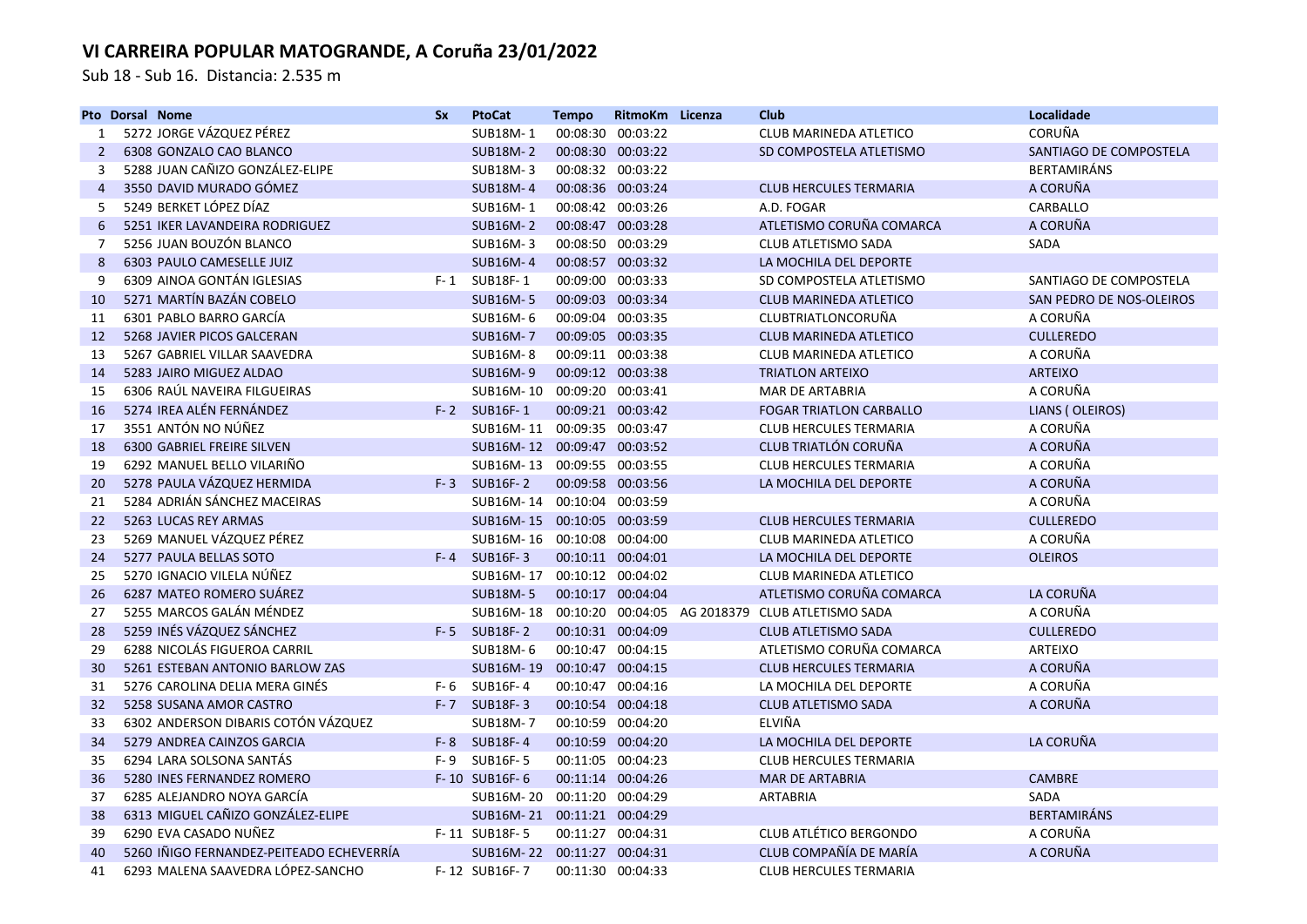| 42 | 5253 LAURA CUIÑA FERNÁNDEZ      | F-13 SUB18F-6  | 00:11:59 00:04:44           | CLUB ATLÉTICO MARINEDA DE A CORUÑA | A CORUÑA         |
|----|---------------------------------|----------------|-----------------------------|------------------------------------|------------------|
| 43 | 5275 ALEJANDRA GÓMEZ PÉREZ      | F-14 SUB18F-7  | 00:12:02 00:04:45           | <b>FOGAR TRIATLON CARBALLO</b>     | <b>OLEIROS</b>   |
| 44 | 5286 ÁLVARO NÚÑEZ MAYO          |                | SUB16M-23 00:12:03 00:04:45 |                                    | A CORUÑA         |
| 45 | 5285 XANDRE MOSQUERA RODRÍGUEZ  |                | SUB16M-24 00:12:16 00:04:51 |                                    | A CORUÑA         |
| 46 | 6295 UXÍA MARTÍNEZ MANTIÑÁN     | F-15 SUB16F-8  | 00:12:18 00:04:52           | <b>CLUB HERCULES TERMARIA</b>      |                  |
| 47 | 5266 TANIA PENA JUNCO           | F-16 SUB16F-9  | 00:14:09 00:05:35           | <b>CLUB HERCULES TERMARIA</b>      |                  |
| 48 | 5290 IRIA DIZ                   | F-17 SUB16F-10 | 00:14:48 00:05:50           |                                    | A CORUÑA         |
| 49 | 6317 MARIA MOSQUERA CASTIÑEIRAS | F-18 SUB18F-8  | 00:14:50 00:05:51           |                                    |                  |
| 50 | 5293 NOA QUINTELA DEZA          | F-19 SUB18F-9  | 00:14:51 00:05:52           |                                    |                  |
| 51 | 6291 NOELIA RODRÍGUEZ CARRO     | F-20 SUB18F-10 | 00:15:10 00:05:59           | <b>CLUB ATLÉTICO BERGONDO</b>      | <b>BETANZOS</b>  |
| 52 | 5294 MARTA MIRA GÁNDARAS        | F-21 SUB18F-11 | 00:15:44 00:06:13           |                                    | <b>PERILLO</b>   |
| 53 | 5292 ICÍA MANTEIGA CASTRO       | F-22 SUB16F-11 | 00:15:50 00:06:15           |                                    | A CORUÑA         |
| 54 | 6307 NOELIA GONZÁLEZ VALCUENDE  | F-23 SUB18F-12 | 00:16:08 00:06:22           | <b>NOELIA</b>                      |                  |
| 55 | 6319 SILVIA VILLARINO JUL       | F-24 SUB18F-13 | 00:16:30 00:06:31           |                                    | <b>CULLEREDO</b> |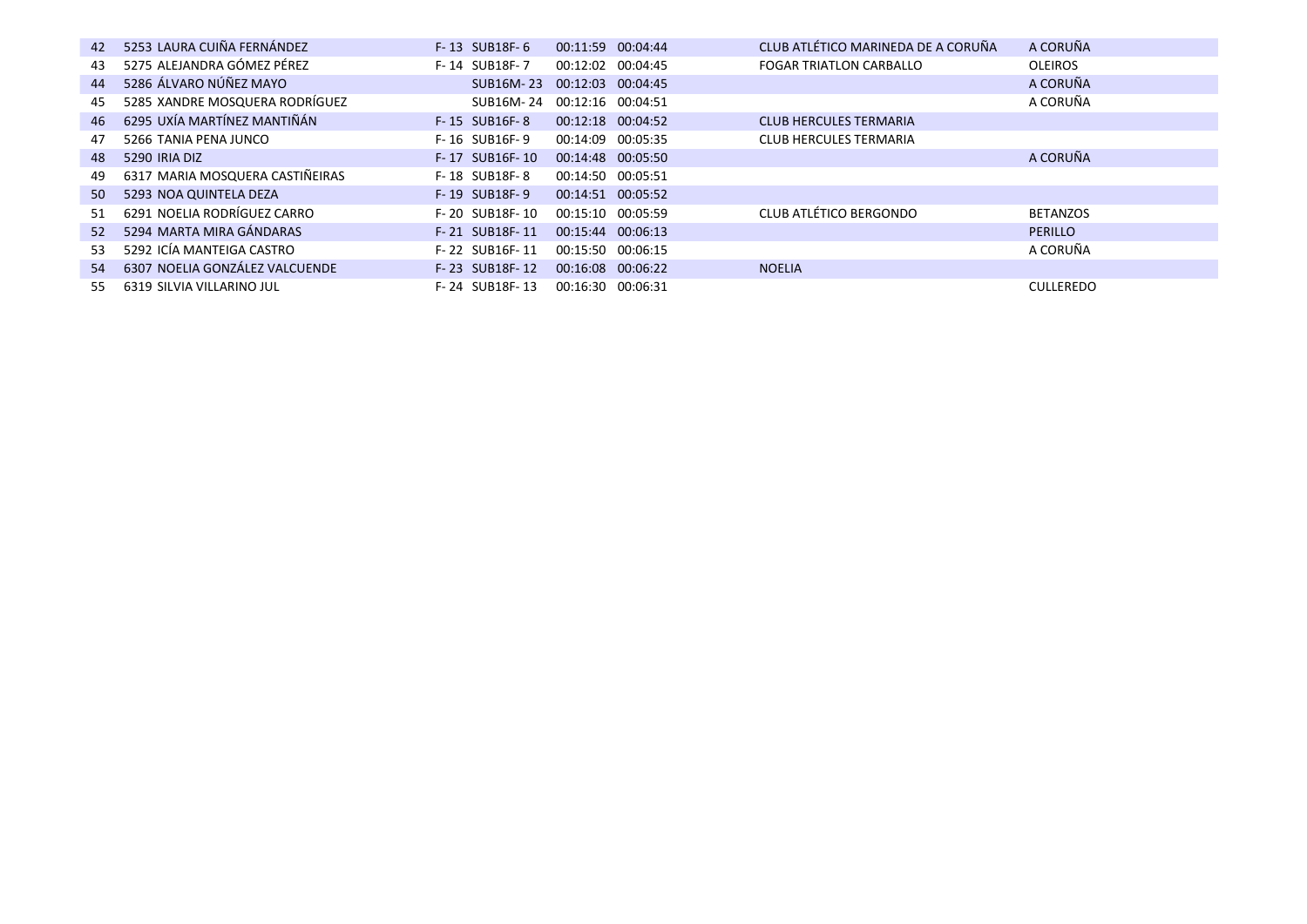Sub 14. Distancia: 1.495 m

|                | <b>Pto Dorsal Nombre</b>      | <b>Sx</b> | <b>PtoCat</b>    | <b>Tiempo</b>     | RitmoKm Licencia  | Club                          | <b>Localidad</b>    |
|----------------|-------------------------------|-----------|------------------|-------------------|-------------------|-------------------------------|---------------------|
| 1              | 5218 JIMENA OUTES GRAIÑO      | $F - 1$   | SUB14F-1         |                   | 00:05:20 00:03:34 | ATLETISMO CORUÑA COMARCA      | <b>CORUÑA</b>       |
| 2              | 5229 ENRIQUE CUIÑA FERNÁNDEZ  |           | <b>SUB14M-1</b>  |                   | 00:05:21 00:03:35 | <b>CLUB MARINEDA ATLETICO</b> | A CORUÑA            |
| 3              | 5230 ALBA MORALES PEDREIRA    | $F - 2$   | <b>SUB14F-2</b>  |                   | 00:05:25 00:03:38 | <b>CLUB MARINEDA ATLETICO</b> | CARRAL              |
| $\overline{4}$ | 5231 ADRIAN PAZ CELEIRO       |           | <b>SUB14M-2</b>  |                   | 00:05:26 00:03:38 | <b>CLUB TRIATLON CORUÑA</b>   | A CORUÑA            |
| 5              | 5219 PABLO VÁZQUEZ MAIZTEGUI  |           | SUB14M-3         |                   | 00:05:27 00:03:39 | C. A. NARON                   |                     |
| 6              | 5222 HUGO ZULUAGA LAMAZARES   |           | <b>SUB14M-4</b>  |                   | 00:05:32 00:03:43 | <b>CLUB ATLETISMO SADA</b>    | <b>OLEIROS</b>      |
| 7              | 6273 PABLO VARA LOPEZ         |           | <b>SUB14M-5</b>  |                   | 00:05:36 00:03:45 |                               | A CORUÑA            |
| 8              | 5213 XABI CAMBA VÁZQUEZ       |           | <b>SUB14M-6</b>  |                   | 00:05:43 00:03:50 | ATLETISMO CORUÑA COMARCA      | <b>CULLEREDO</b>    |
| 9              | 5237 VEGA ALDREY VENTUREIRA   | $F - 3$   | SUB14F-3         |                   | 00:05:48 00:03:53 | <b>TRIATLON CORUÑA</b>        | LA CORUÑA           |
| 10             | 6269 JESÚS PATIÑO RÍOS        |           | <b>SUB14M-7</b>  |                   | 00:05:55 00:03:58 | NATACIÓN RIBEIRA              | <b>RIBEIRA</b>      |
| 11             | 6277 LEO MARTINEZ PAZ         |           | <b>SUB14M-8</b>  |                   | 00:05:56 00:03:58 |                               | ZAS                 |
| 12             | 6265 NOA VÁZQUEZ FUENTES      | $F - 4$   | <b>SUB14F-4</b>  |                   | 00:05:57 00:03:59 | LA MOCHILA DEL DEPORTE        | A CORUÑA            |
| 13             | 5227 LUCAS PRADA MAROÑO       |           | SUB14M-9         |                   | 00:06:01 00:04:02 | <b>CLUB HERCULES TERMARIA</b> | A CORUÑA            |
| 14             | 6258 MARTÍN CASADO NUÑEZ      |           | SUB14M-10        | 00:06:03 00:04:03 |                   | <b>CLUB ATLÉTICO BERGONDO</b> | <b>BETANZOS</b>     |
| 15             | 5242 ALEJANDRO SOTO GARCÍA    |           | SUB14M-11        |                   | 00:06:09 00:04:07 |                               | <b>CULLEREDO</b>    |
| 16             | 6257 VALERO VILLAR LÓPEZ      |           | SUB14M-12        |                   | 00:06:13 00:04:10 | <b>CLUB ATLÉTICO BERGONDO</b> | <b>CAMBRE</b>       |
| 17             | 5235 LUCIA TABOADA CODESIDO   | F-5       | <b>SUB14F-5</b>  |                   | 00:06:15 00:04:11 | SD COMPOSTELA ATLETISMO       | SANTIAGO COMPOSTELA |
| 18             | 5232 PAULA DRISCOLL NIEVES    | $F - 6$   | SUB14F-6         |                   | 00:06:22 00:04:16 | LA MOCHILA DEL DEPORTE        | CORUÑA (A)          |
| 19             | 5217 VEGA REBOREDO PRADO      | $F - 7$   | SUB14F-7         |                   | 00:06:22 00:04:16 | ATLETISMO CORUÑA COMARCA      | A CORUÑA            |
| 20             | 5215 SARA DIAZ RUIZ           | $F - 8$   | <b>SUB14F-8</b>  |                   | 00:06:29 00:04:20 | ATLETISMO CORUÑA COMARCA      | A CORUÑA            |
| 21             | 5248 SARA REY ARMAS           | $F-9$     | SUB14F-9         |                   | 00:06:35 00:04:25 |                               | <b>CULLEREDO</b>    |
| 22             | 5211 ALVARO DURAN CARRO       |           | SUB14M-13        |                   | 00:06:37 00:04:26 | A.D. MAR DE ARTABRIA          |                     |
| 23             | 6261 IRIA MARTÍNEZ MANTIÑÁN   |           | F-10 SUB14F-10   | 00:06:37          | 00:04:26          | <b>CLUB HERCULES TERMARIA</b> |                     |
| 24             | 5214 VERA MARTÍNEZ RODRÍGUEZ  |           | F-11 SUB14F-11   |                   | 00:06:41 00:04:28 | ATLETISMO CORUÑA COMARCA      | A CORUÑA            |
| 25             | 6266 MARTINA CASTELO SANCHEZ  |           | F-12 SUB14F-12   |                   | 00:06:42 00:04:29 | LA MOCHILA DEL DEPORTE        | A CORUÑA            |
| 26             | 5216 LUCÍA DOPICO DOPICO      |           | F-13 SUB14F-13   |                   | 00:06:47 00:04:33 | ATLETISMO CORUÑA COMARCA      | A CORUÑA            |
| 27             | 5212 MIGUEL RODRÍGUEZ LÓPEZ   |           | SUB14M-14        |                   | 00:06:55 00:04:38 | ASOCIACION DEPOTIVA ARTABRIA  | LIANS-OLEIROS       |
| 28             | 6254 CAROLINA NAVEIRA CORNIDE |           | F-14 SUB14F-14   |                   | 00:07:01 00:04:42 | ATLETISMO RIAZOR CORUÑA       | <b>CORUÑA</b>       |
| 29             | 6264 ANTON AREN GONZALEZ      |           | SUB14M-15        |                   | 00:07:08 00:04:46 | LA MOCHILA DEL DEPORTE        |                     |
| 30             | 6256 CARLOS GARCÍA CASAL      |           | SUB14M-16        | 00:07:08 00:04:47 |                   | <b>CLUB ATLÉTICO BERGONDO</b> |                     |
| 31             | 5241 XOEL MANTEIGA CASTRO     |           | SUB14M-17        |                   | 00:07:12 00:04:49 |                               | A CORUÑA            |
| 32             | 6263 ERIC YÁÑEZ LOUREIRO      |           | <b>SUB14M-18</b> |                   | 00:07:23 00:04:57 | <b>CLUB TRIATLÓN CORUÑA</b>   | A CORUÑA            |
| 33             | 5244 PAULA SEIJAS SEOANE      |           | F-15 SUB14F-15   |                   | 00:07:23 00:04:57 |                               | A CORUÑA            |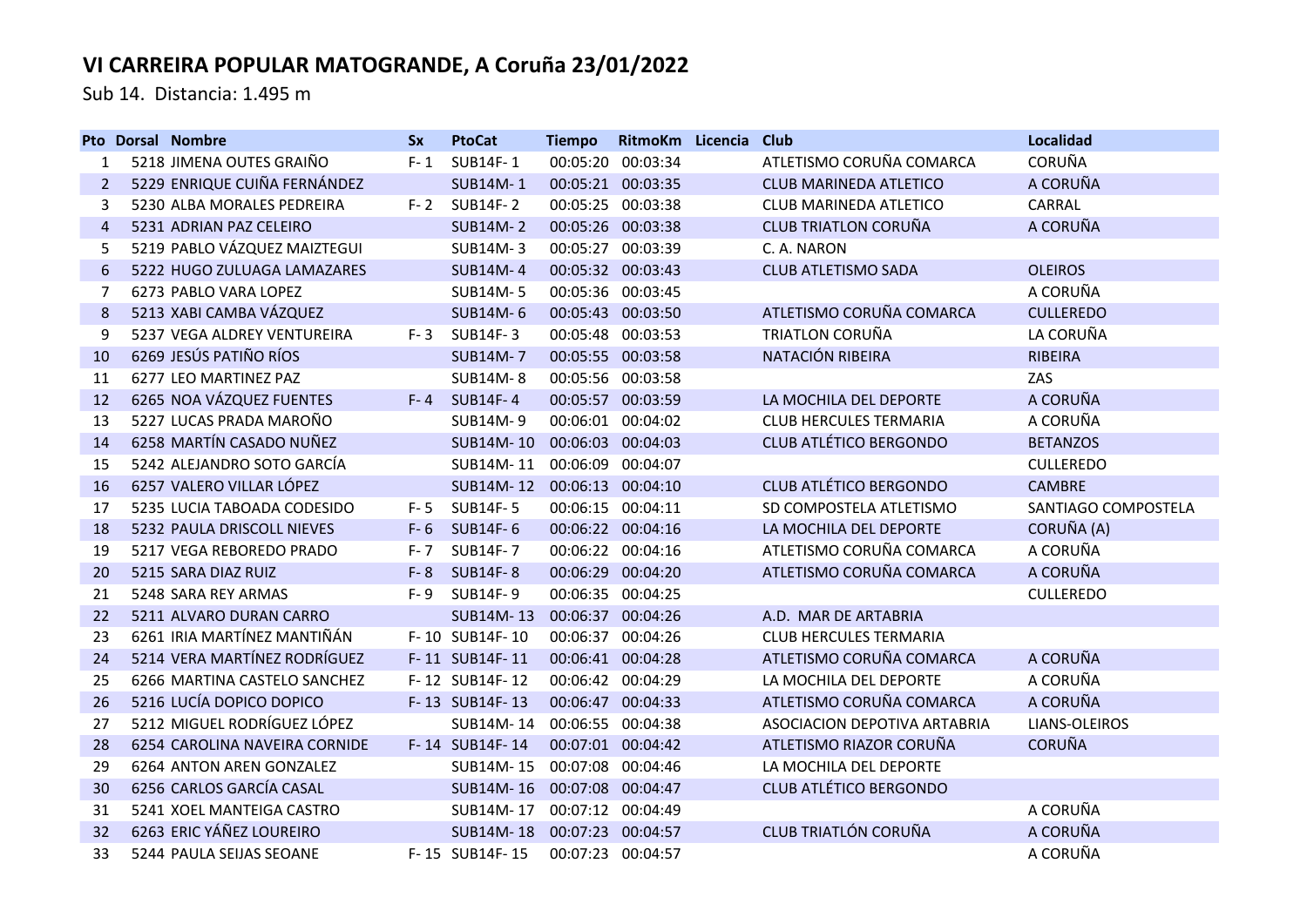| 34 | 5238 TEO GRAÍÑO GONZÁLEZ        |                    | SUB14M-19 00:07:26 00:04:59 |                               | A CORUÑA       |
|----|---------------------------------|--------------------|-----------------------------|-------------------------------|----------------|
| 35 | 6275 MIGUEL SEONE               | SUB14M-20          | 00:07:28<br>00:05:00        |                               | A CORUÑA       |
| 36 | 6280 ALEZA BLAZQUEZ MORENO      | $F - 16$ SUB14F-16 | 00:07:41 00:05:09           |                               | LA CORUÑA      |
| 37 | 6260 ALFONSO BARBAGELATA LADO   | SUB14M-21          | 00:07:45 00:05:11           | CLUB HERCULES TERMARIA        |                |
| 38 | 5240 MARTIN GENDE CARRIL        | SUB14M-22          | 00:07:54 00:05:17           |                               | A CORUÑA       |
| 39 | 6262 MANUELA PAZ COBAS          | F-17 SUB14F-17     | 00:07:56 00:05:19           | <b>CLUB HERCULES TERMARIA</b> |                |
| 40 | 6281 NOA TRILLO BARRAL          | F-18 SUB14F-18     | 00:07:58 00:05:20           |                               | A CORUÑA       |
| 41 | 6271 AINOA FUENTES CAMPOS       | F-19 SUB14F-19     | 00:08:35 00:05:44           | TRIATLON ARTEIXO              |                |
| 42 | 5236 CINTIA MIGUEZ ALDAO        | F-20 SUB14F-20     | 00:08:38 00:05:47           | <b>TRIATLON ARTEIXO</b>       | <b>ARTEIXO</b> |
| 43 | 6282 NATALIA LÓPEZ DE LA FUENTE | F-21 SUB14F-21     | 00:08:39<br>00:05:47        |                               |                |
| 44 | 5234 SARA CASTRO PUENTE         | F-22 SUB14F-22     | 00:08:42<br>00:05:49        | <b>PONTERIDERS</b>            |                |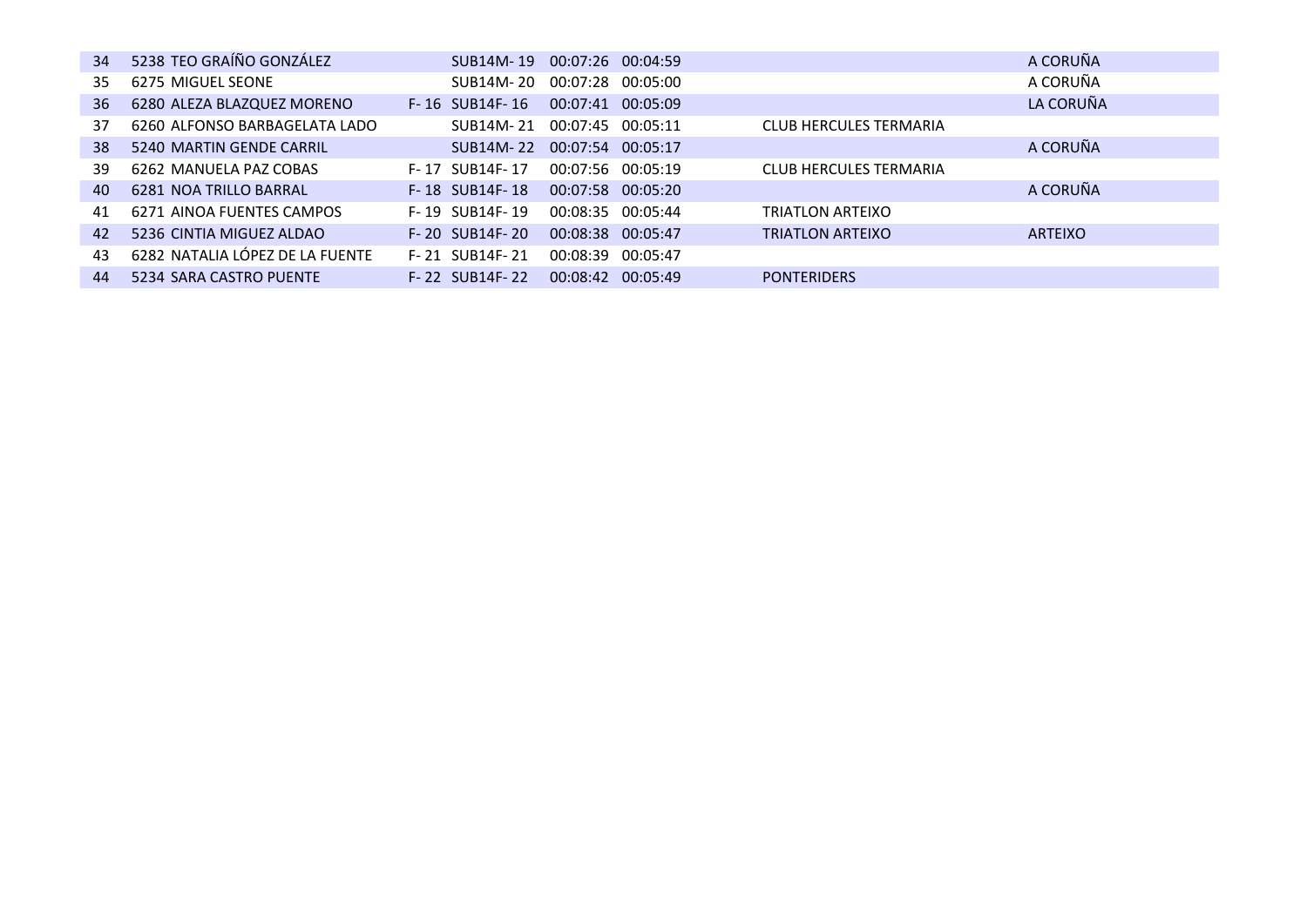Sub 12 Masculino. Distancia: 730 m

|                | <b>PtoCat Dorsal Nome</b> |                                  | <b>Tempo</b>      | RitmoKm Licenza   | Club                                 | Localidade       |
|----------------|---------------------------|----------------------------------|-------------------|-------------------|--------------------------------------|------------------|
| 1              |                           | 6244 JOSEP BASTOS DIZ            |                   | 00:02:33 00:03:30 |                                      | <b>VIGO</b>      |
|                |                           | 5201 ANTON VIÑA LOPEZ            |                   | 00:02:37 00:03:35 |                                      |                  |
| 3              |                           | 5183 HUGO OUBEL LORENZO          |                   | 00:02:37 00:03:35 | CLUB MARINEDA ATLETICO               | A CORUÑA         |
| $\overline{4}$ |                           | 6241 IAN VARELA PEREZ            |                   | 00:02:46 00:03:47 |                                      | A CORUÑA         |
| 5              |                           | 5210 JACOBO SOTO GARCÍA          |                   | 00:02:46 00:03:48 |                                      | <b>CULLEREDO</b> |
| 6              |                           | 5184 MARCO REY LEMA              |                   | 00:02:47 00:03:48 | <b>CLUB MARINEDA ATLETICO</b>        | A CORUÑA         |
| 7              |                           | 6220 IAGO GOMEZ MONTERO          |                   | 00:02:48 00:03:49 | <b>CLUB ATLÉTICO BERGONDO</b>        | A CORUÑA         |
| 8              |                           | 5205 MATEO RODRIGUEZ TEIJO       |                   | 00:02:49 00:03:51 |                                      |                  |
| 9              |                           | 5198 BORJA SEOANE LOURO          |                   | 00:02:51 00:03:55 |                                      | LA CORUÑA        |
| 10             |                           | 6223 JEYDEN JAEL SILVA GUERRERO  |                   | 00:02:52 00:03:55 | <b>CLUB NATACIÓN RIBEIRA</b>         | <b>RIBEIRA</b>   |
| 11             |                           | 6251 MARIO GONZÁLEZ MÁRQUEZ      |                   | 00:02:53 00:03:57 |                                      | A CORUÑA         |
| 12             |                           | 6245 LEO CADAVIECO MARTÍNEZ      |                   | 00:02:54 00:03:59 |                                      |                  |
| 13             |                           | 5179 MANUEL ARTIME PRADO         |                   | 00:02:57 00:04:02 | CLUB COMPAÑÍA DE MARÍA               | A CORUÑA         |
| 14             |                           | 6231 PABLO VILAR MENDEZ          |                   | 00:02:59 00:04:05 |                                      | <b>NARON</b>     |
| 15             |                           | 5178 MATEO BOUZÓN BLANCO         |                   | 00:02:59 00:04:05 | CLUB ATLETISMO SADA                  | SADA             |
| 16             |                           | 6221 JUAN GONZÁLEZ BELLET        |                   | 00:03:00 00:04:06 | <b>CLUB ATLETISMO SADA</b>           | LA CORUÑA        |
| 17             |                           | 5175 GONZALO MARTÍNEZ DÍAZ       |                   | 00:03:01 00:04:08 | ATLETISMO RIAZOR CORUÑA              | A CORUÑA         |
| 18             |                           | 6232 MARCELO FREIRE COSTA        |                   | 00:03:05 00:04:13 |                                      |                  |
| 19             |                           | 6243 ANGEL RÍOS MENENDEZ         |                   | 00:03:05 00:04:13 |                                      |                  |
| 20             |                           | 5191 ADRIÁN TRIGO GARCÍA         | 00:03:05 00:04:14 |                   | VÍCTOR LÓPEZ SEOANE                  |                  |
| 21             |                           | 6224 CARLOS MIGUEZ VAZQUEZ       |                   | 00:03:06 00:04:15 | COLEGIO SAGRADO CORAZÓN FRANCISCANAS | A CORUÑA         |
| 22             |                           | 6228 JAIRO GONTÁN IGLESIAS       |                   | 00:03:07 00:04:17 | TRIATLON ARCADE INFORHOUSE SANTIAGO  | <b>SANTIAGO</b>  |
| 23             |                           | 5174 ALEJANDRO CABALEIRO ALVAREZ |                   | 00:03:08 00:04:17 | ATLETISMO CORUÑA COMARCA             | <b>EL TEMPLE</b> |
| 24             |                           | 5185 JORGE RODRÍGUEZ COTROFE     |                   | 00:03:09 00:04:18 | <b>CLUB TRIATLÓN CORUÑA</b>          | LA CORUÑA        |
| 25             |                           | 6242 MATEO CANZOBRE HERMIDA      |                   | 00:03:09 00:04:18 |                                      |                  |
| 26             |                           | 6226 AITOR FARIÑA VIEITES        |                   | 00:03:10 00:04:20 | LA MOCHILA DEL DEPORTE               | <b>CULLEREDO</b> |
| 27             |                           | 5172 BRUNO OUTEIRO BLANCO        |                   | 00:03:12 00:04:22 | C.D. BIOSBARDO                       | FOZ              |
| 28             |                           | 5204 YAGO SANTOS MOJON           |                   | 00:03:12 00:04:23 |                                      |                  |
| 29             |                           | 5173 FABIÁN CHOUSA PAN           |                   | 00:03:12 00:04:23 | A.D. ARTABRIA                        | PERILLO          |
| 30             |                           | 6237 GONZALO TAIBO DOCAMPO       |                   | 00:03:12 00:04:23 |                                      | A CORUÑA         |
| 31             |                           | 6236 ÓSCAR LAGARES BARCALA       |                   | 00:03:12 00:04:23 |                                      |                  |
| 32             |                           | 6239 DIEGO FERNÁNDEZ LÓPEZ       |                   | 00:03:15 00:04:27 |                                      | PERILLO-OLEIROS  |
| 33             |                           | 5188 RENÉ MERA GINÉS             |                   | 00:03:15 00:04:27 | LA MOCHILA DEL DEPORTE               | A CORUÑA         |
| 34             |                           | 6222 MAURO MARTÍNEZ MANTIÑÁN     | 00:03:16 00:04:29 |                   | <b>CLUB HERCULES TERMARIA</b>        |                  |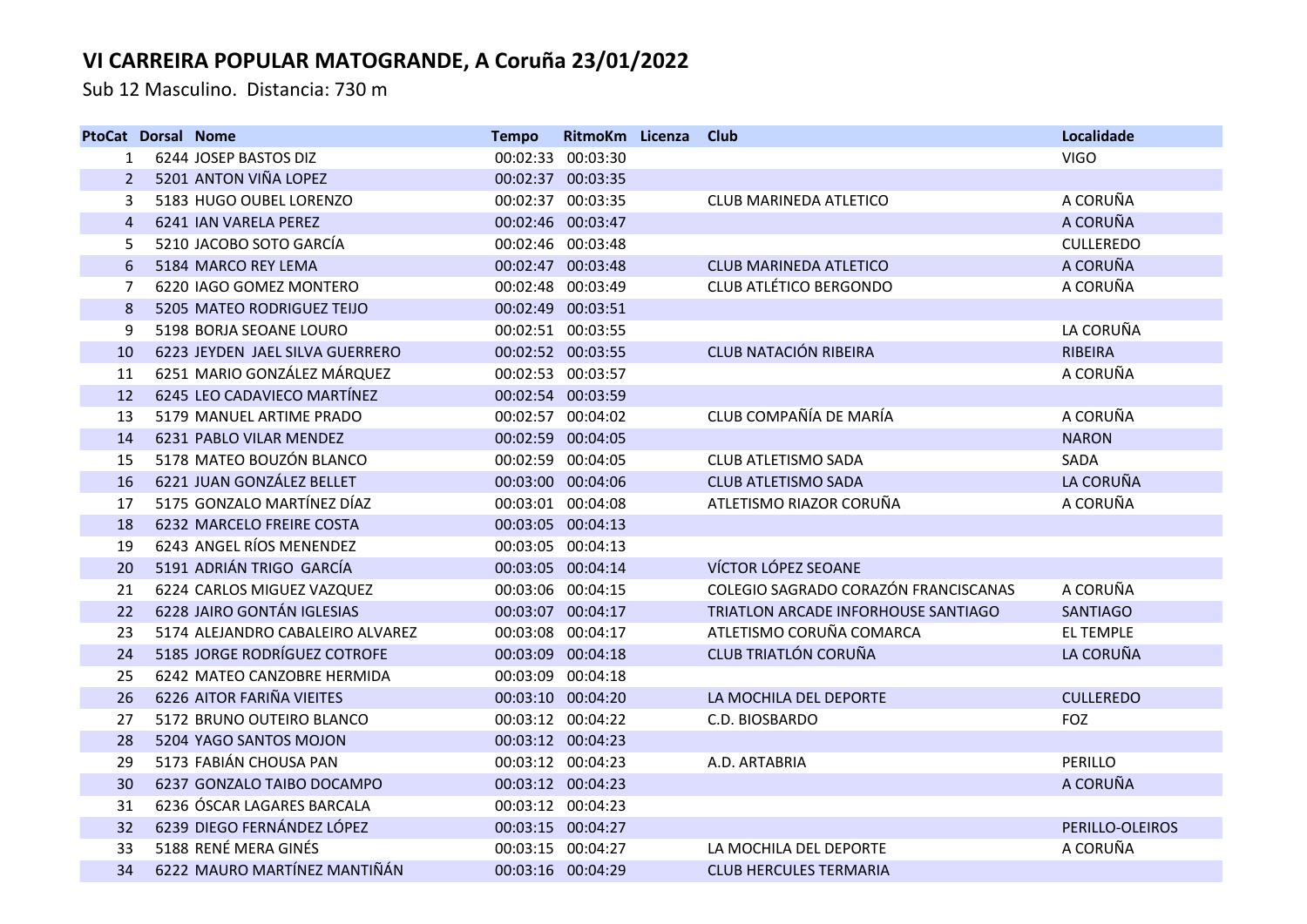| 35 | 5192 PABLO GIL PINTADO                | 00:03:17 00:04:30 |                                      | CORUÑA         |
|----|---------------------------------------|-------------------|--------------------------------------|----------------|
| 36 | 5196 ALEJANDRO MARTINEZ SANCHEZ       | 00:03:22 00:04:36 |                                      |                |
| 37 | 5195 DANI MIRA GÁNDARAS               | 00:03:22 00:04:36 |                                      | <b>OLEIROS</b> |
| 38 | 6225 DIEGO DARRIBA ALVAREZ            | 00:03:22 00:04:37 | LA MOCHILA DEL DEPORTE               | LA CORUÑA      |
| 39 | 6249 MATIAS SANTOS GONZÁLEZ           | 00:03:25 00:04:40 |                                      |                |
| 40 | 6229 GAEL FRESNEDO FERNANDEZ          | 00:03:25 00:04:41 |                                      |                |
| 41 | 5199 LUCAS IGLESIAS CASTIÑEIRA        | 00:03:25 00:04:41 |                                      |                |
| 42 | 5203 MARTÍN TORRES MENDOZA            | 00:03:26 00:04:42 |                                      | <b>OLEIROS</b> |
| 43 | 5197 MARIO SUÁREZ SUÁREZ              | 00:03:30 00:04:47 |                                      | LA CORUÑA      |
| 44 | 6252 ALONSO CARRO ESPIN               | 00:03:34 00:04:53 |                                      | <b>CORUÑA</b>  |
| 45 | 5208 PEDRO FIGUEIRA NAVIA             | 00:03:35 00:04:55 |                                      |                |
| 46 | 6246 MATEO GARCÍA GARCÍA              | 00:03:37 00:04:57 |                                      | A CORUÑA       |
| 47 | 5206 FRANCISCO JAVIER PERNAS GONZÁLEZ | 00:03:38 00:04:58 |                                      |                |
| 48 | 5187 GABRIEL LOPEZ OREIRO             | 00:03:38 00:04:59 | COLEGIO SAGRADO CORAZÓN FRANCISCANAS |                |
| 49 | 5186 BENCE ALBERTO GALAN SANCHEZ      | 00:03:39 00:05:00 | COLEGIO SAGRADO CORAZÓN FRANCISCANAS |                |
| 50 | 6233 CARLOS VALCUENDE VILAR           | 00:03:39 00:05:00 |                                      |                |
| 51 | 5182 DIEGO MASEDA PÉREZ               | 00:03:43 00:05:06 | <b>CLUB MARINEDA ATLETICO</b>        |                |
| 52 | 5190 JACOBO ABALDE DURAN              | 00:03:44 00:05:07 | TRIATLON ARCADE INFORHOUSE SANTIAGO  |                |
| 53 | 6230 JESÚS CASTILLO MARTÍNEZ          | 00:03:45 00:05:07 |                                      | LA CORUÑA      |
| 54 | 5200 SANCHO REY VILAR                 | 00:03:50 00:05:15 |                                      |                |
| 55 | 5189 ELOI CASTRO PUENTE               | 00:03:52 00:05:18 | <b>PONTERIDERS</b>                   |                |
| 56 | 5194 SERGIO EIRAS JIMENO              | 00:03:53 00:05:19 |                                      |                |
| 57 | 5209 MAURO FILGUEIRAS NEIRA           | 00:03:54 00:05:20 |                                      |                |
| 58 | 6235 IAGO MARTINEZ MUÑOZ              | 00:03:56 00:05:23 |                                      |                |
| 59 | 6248 JOSÉ ANTONIO SÁNHEZ DOMÍNGUEZ    | 00:03:57 00:05:25 |                                      | A CORUÑA       |

### **Sub 12 Femenino. Distancia: 730 m**

I

I

| <b>PtoCat</b> |    | Dorsal Nome                              | Tempo | RitmoKm           | Licenza | <b>Club</b>             | <b>Localidade</b>     |
|---------------|----|------------------------------------------|-------|-------------------|---------|-------------------------|-----------------------|
|               |    | 5163 LUCÍA AGEITOS ROMERO                |       | 00:02:34 00:03:30 |         | NATACIÓN RIVEIRA        | SANTA UXIA DE RIBEIRA |
|               |    | 5155 MARTINA BERMUDEZ TABOADA            |       | 00:02:41 00:03:40 |         | ATLETISMO RIAZOR CORUÑA | A CORUÑA              |
|               | 3  | 6182 RACHEL ORTIZ DELGADO                |       | 00:02:47 00:03:48 |         | ATLETISMO RIAZOR CORUÑA | A CORUÑA              |
|               | 4  | 5158 LEIRE FERNANDEZ-PEITEADO ECHEVERRÍA |       | 00:02:50 00:03:53 |         | CLUB COMPAÑÍA DE MARÍA  | A CORUÑA              |
|               | 5. | 6189 ESTELA YÁÑEZ LOUREIRO               |       | 00:02:57 00:04:02 |         | CLUB TRIATLÓN CORUÑA    | A CORUÑA              |
|               | 6  | 5153 AMAIA IRURETA CARRIO                |       | 00:02:59 00:04:05 |         | ATLETISMO RIAZOR CORUÑA | A CORUÑA              |
|               |    | 5154 CARLOTA GARCÍA-CARRO ANTUÑA         |       | 00:03:00 00:04:07 |         | ATLETISMO RIAZOR CORUÑA |                       |
|               | 8  | 6195 EMMA CAMEAN                         |       | 00:03:01 00:04:08 |         | LA MOCHILA DEL DEPORTE  |                       |
|               |    | 6203 NOA FELIZ MORA                      |       | 00:03:05 00:04:13 |         |                         |                       |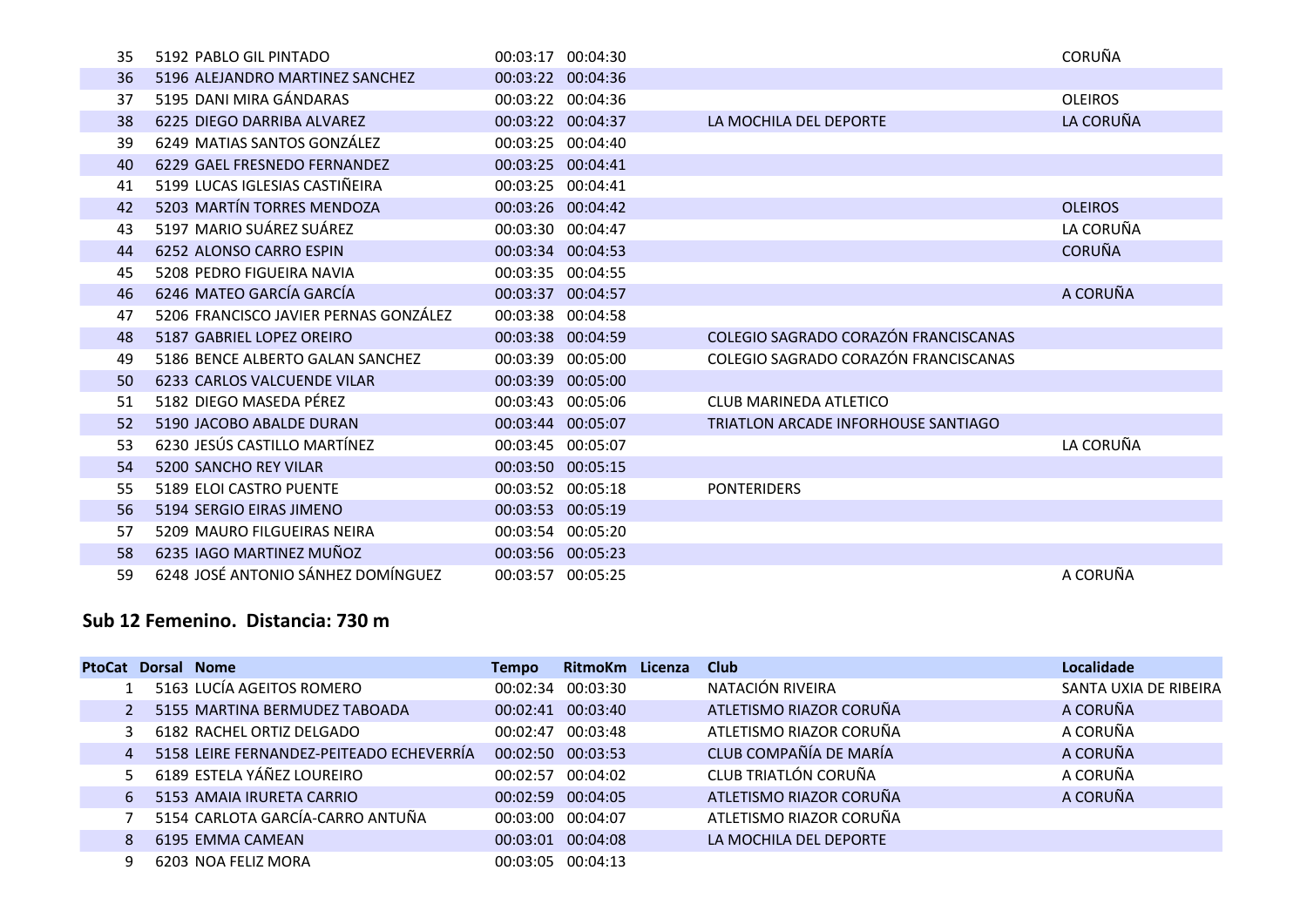| 10        | 6215 NEREA SOUTO CONDE          | 00:03:11 00:04:21 |                                                      | A CORUÑA      |
|-----------|---------------------------------|-------------------|------------------------------------------------------|---------------|
| 11        | 5168 MARTINA EF                 | 00:03:15 00:04:27 |                                                      | A CORUÑA      |
| 12        | 5159 ALBA PORTO LÓPEZ           | 00:03:16 00:04:29 | CLUB DE NATACION Y TRIATLON MAR DE ARTABRIA A CORUÑA |               |
| 13        | 6184 PAULA LÓPEZ ALBELA         | 00:03:17 00:04:29 | CLUB COMPAÑÍA DE MARÍA                               | A CORUÑA      |
| 14        | 6193 CANDELA VEREZ GARRIDO      | 00:03:17 00:04:30 | LA MOCHILA DEL DEPORTE                               |               |
| 15        | 6194 AMAYA VEREZ GARRIDO        | 00:03:18 00:04:30 | LA MOCHILA DEL DEPORTE                               |               |
| <b>16</b> | 5171 ZOE COUSILLAS VAZQUEZ      | 00:03:18 00:04:31 |                                                      |               |
| 17        | 6186 CARLA LÓPEZ ALBELA         | 00:03:18 00:04:31 | <b>CLUB HERCULES TERMARIA</b>                        | A CORUÑA      |
| 18        | 6214 INÉS RODRÍGUEZ PEREIRA     | 00:03:19 00:04:32 |                                                      | A CORUÑA      |
| 19        | 5160 CARMEN DÍAZ PÉREZ          | 00:03:23 00:04:37 | <b>CLUB TRIATLON CORUÑA</b>                          | A CORUÑA      |
| 20        | 6191 NEREA CARABEL              | 00:03:26 00:04:42 | COLEGIO SAGRADO CORAZÓN FRANCISCANAS                 | <b>CORUÑA</b> |
| 21        | 5162 ANA MARÍA GUERRERO PEREIRA | 00:03:27 00:04:43 | LA MOCHILA DEL DEPORTE                               | A CORUÑA      |
| 22        | 6216 NOA BALSA RAMALLO          | 00:03:28 00:04:44 |                                                      | <b>MIÑO</b>   |
| 23        | 5167 CARLA VILELA NÚÑEZ         | 00:03:28 00:04:44 |                                                      |               |
| 24        | 6192 CANDELA CASTELO SANCHEZ    | 00:03:28 00:04:45 | LA MOCHILA DEL DEPORTE                               | A CORUÑA      |
| 25        | 5164 OLIVIA SUAREZ CACHAFEIRO   | 00:03:28 00:04:45 |                                                      | A CORUÑA      |
| 26        | 6190 DANIELA BARRO GARCÍA       | 00:03:34 00:04:54 | <b>CLUBTRIATLONCORUÑA</b>                            | A CORUÑA      |
| 27        | 5165 NOREIA VALES FERNÁNDEZ     | 00:03:37 00:04:57 |                                                      |               |
| 28        | 5166 NATALIA AMIDO DUMESNIL     | 00:03:41 00:05:03 |                                                      | A CORUÑA      |
| 29        | 6188 ALEA REY RAMOS             | 00:03:50 00:05:16 | <b>CLUB MARINEDA ATLETICO</b>                        |               |
| 30        | 6197 CARLA SÁNCHEZ RODRIGUEZ    | 00:03:53 00:05:19 |                                                      | A CORUÑA      |
| 31        | <b>6213 CLARA CAMPOS GRILLE</b> | 00:03:58 00:05:26 |                                                      | LA CORUÑA     |
| 32        | 6206 ANDREA IANKOVA             | 00:03:58 00:05:26 |                                                      |               |
| 33        | 5169 JULIA RODRIGUEZ IÑIGUEZ    | 00:04:00 00:05:29 |                                                      |               |
| 34        | 3524 ZOE LOPEZ GARCÍA           | 00:04:02 00:05:31 | CLUB COMPAÑÍA DE MARÍA                               | A CORUÑA      |
| 35        | 5170 NOA LOPEZ ESCALONA         | 00:04:03 00:05:33 |                                                      | A CORUÑA      |
| 36        | 6200 GIULIETTA SAUCEDO BINAGUI  | 00:04:09 00:05:41 |                                                      | A CORUÑA      |
| 37        | 6198 ARIADNA ARNOSO LAURA       | 00:04:19 00:05:55 |                                                      | A CORUÑA      |
| 38        | 6209 SOFIA ATRIO VEGA           | 00:04:22 00:05:59 |                                                      | A CORUÑA      |
| 39        | 6211 RAQUEL GARCÍA MANEIRO      | 00:05:05 00:06:57 |                                                      |               |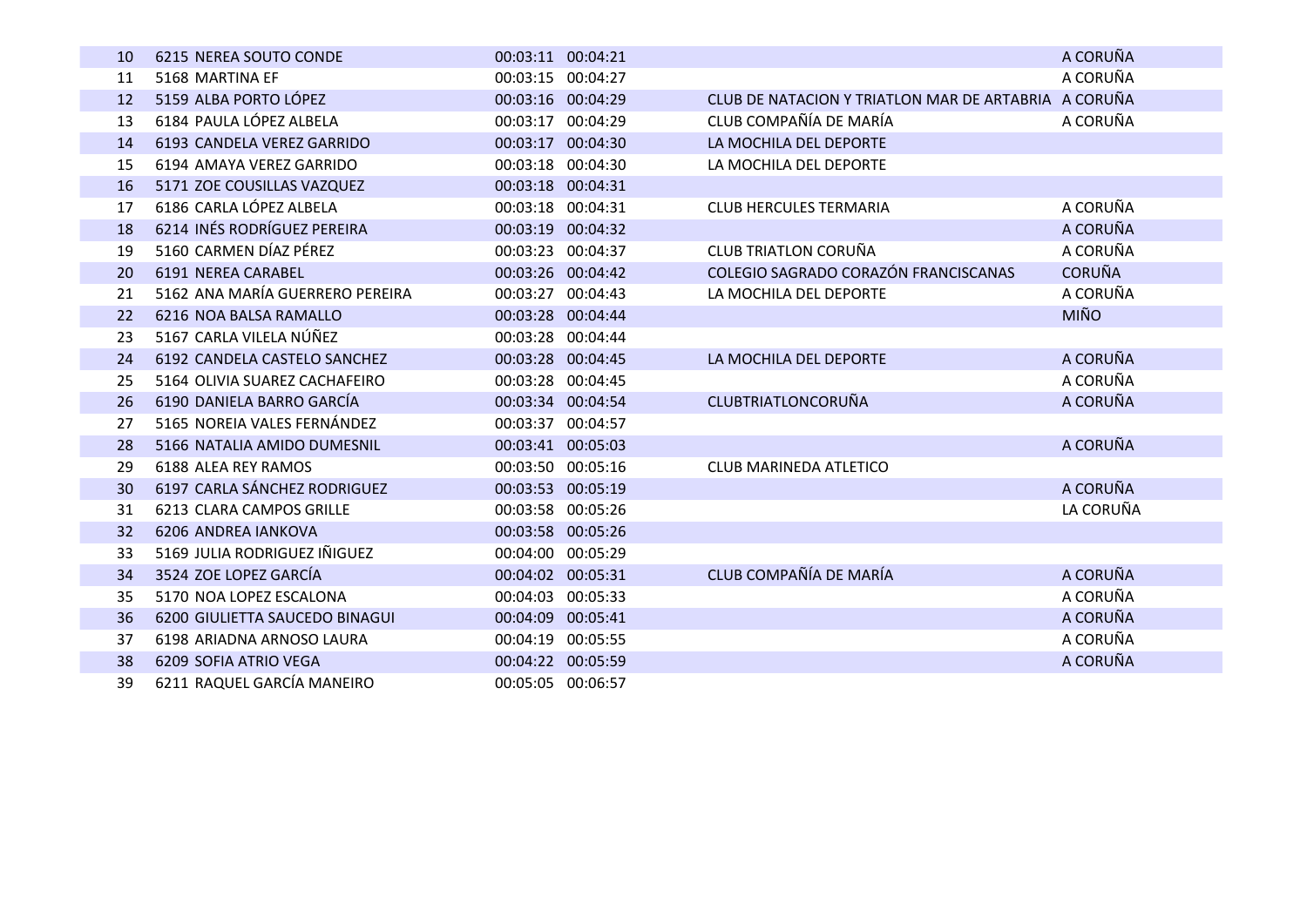**Sub 10 Masculino. Distancia: 730 m**

| <b>PtoCat Dorsal Nome</b> |                                   | <b>Tempo</b> | RitmoKm Licenza   | <b>Club</b>                              | Localidade       |
|---------------------------|-----------------------------------|--------------|-------------------|------------------------------------------|------------------|
| 1                         | 5121 HUGO CORDAL AMARELLE         |              | 00:02:41 00:03:40 | CLUBE ATLETISMO CAMBADOS SEGUROS - NOVAL | <b>CAMBADOS</b>  |
| 2                         | 6174 THIAGO LÓPEZ RODRÍGUEZ       |              | 00:02:43 00:03:43 |                                          | A CORUÑA         |
| 3                         | 5152 ENRIQUE VESTEIRO LÓPEZ       |              | 00:02:47 00:03:49 |                                          |                  |
| $\overline{4}$            | 6143 NICOLAS AMADO PREGO          |              | 00:02:55 00:04:00 | <b>CLUB ATLETISMO SADA</b>               | LA CORUÑA        |
| 5                         | 5118 PEDRO PRADA MAROÑO           |              | 00:02:58 00:04:04 | <b>CLUB HERCULES TERMARIA</b>            | <b>CORUÑA</b>    |
| 6                         | 5120 ANTON GARCIA GOMEZ           |              | 00:03:00 00:04:07 | <b>CLUB TRIATLON CORUÑA</b>              | <b>CORUÑA</b>    |
| 7                         | 6152 RICARDO GARCIA DOUTO         |              | 00:03:04 00:04:11 | <b>RICARDO</b>                           |                  |
| 8                         | 5145 XABIER FERRO NEIRA           |              | 00:03:04 00:04:12 |                                          |                  |
| 9                         | 6146 LEO SANTOMÉ MIRANDA          |              | 00:03:05 00:04:13 | CLUB TRIATLÓN CORUÑA                     |                  |
| 10                        | 5010 ÁLVARO DÍAZ PÉREZ            |              | 00:03:06 00:04:14 | <b>CLUB TRIATLON CORUÑA</b>              | A CORUÑA         |
| 11                        | 5137 OLIVER CARRO SUÁREZ          |              | 00:03:11 00:04:21 |                                          |                  |
| 12                        | 6165 HUGO DIAZ FERNANDEZ          |              | 00:03:12 00:04:23 |                                          |                  |
| 13                        | 5119 LEO BLANCO FORNOS            |              | 00:03:14 00:04:26 | <b>CLUB HERCULES TERMARIA</b>            |                  |
| 14                        | 6167 GABRIEL NEIRA BARBEITO       |              | 00:03:16 00:04:28 |                                          |                  |
| 15                        | 5124 MARIO PAZ VÁZQUEZ            |              | 00:03:17 00:04:30 | <b>LOBOS HAMBRIENTOS</b>                 |                  |
| 16                        | 6171 BRUNO CANDAL TELLA           |              | 00:03:19 00:04:33 |                                          | <b>ARTEIXO</b>   |
| 17                        | 6142 KALEB KEFELEGN FARIÑA DERBEW |              | 00:03:20 00:04:34 | <b>CLUB ATLÉTICO BERGONDO</b>            |                  |
| 18                        | 5130 DIEGO GONZÁLEZ VEIRA         |              | 00:03:22 00:04:36 |                                          | A CORUÑA         |
| 19                        | 5126 LUCAS AGEITOS ROMERO         |              | 00:03:23 00:04:39 | NATACIÓN RIVEIRA                         | <b>RIVEIRA</b>   |
| 20                        | 5146 ENZO VÁZQUEZ HERVADA         |              | 00:03:24 00:04:39 |                                          | <b>CORUÑA</b>    |
| 21                        | 6177 DARÍO FOLLA-CISNEROS LÓPEZ   |              | 00:03:24 00:04:39 |                                          |                  |
| 22                        | 5149 PABLO LOURIDO ALDAO          |              | 00:03:24 00:04:40 |                                          | A CORUÑA         |
| 23                        | 6141 VICENTE ARMENTAL D'ALISIO    |              | 00:03:28 00:04:45 | CEIP MARÍA PITA                          |                  |
| 24                        | 5150 VÍTOR OUBEL LORENZO          |              | 00:03:28 00:04:45 |                                          | A CORUÑA         |
| 25                        | 6158 ADRIÁN GARAY AMIGO           |              | 00:03:28 00:04:45 |                                          |                  |
| 26                        | 5134 IAGO BAHAMONDE LÓPEZ         |              | 00:03:29 00:04:46 |                                          | <b>CULLEREDO</b> |
| 27                        | 6151 MARTÍN PATIÑO RÍOS           |              | 00:03:32 00:04:50 | NATACIÓN RIBEIRA                         | RIBEIRA          |
| 28                        | 5125 PELAYO QUESADA TEJUCA        |              | 00:03:33 00:04:52 | <b>LOBOS HAMBRIENTOS</b>                 |                  |
| 29                        | 6172 SIMÓN SANTOS GONZÁLEZ        |              | 00:03:36 00:04:55 |                                          |                  |
| 30                        | 5117 GAEL MARTÍNEZ AMIGO          |              | 00:03:37 00:04:57 | <b>CLUB HERCULES TERMARIA</b>            | A CORUÑA         |
| 31                        | 5138 GABRIEL FERREIRO PENSADO     |              | 00:03:37 00:04:57 |                                          |                  |
| 32                        | 5142 IAGO SÁNCHEZ PUMAR           |              | 00:03:38 00:04:58 |                                          |                  |
| 33                        | 5123 HUGO SOUTO VARELA            |              | 00:03:39 00:04:59 | <b>LOBOS HAMBRIENTOS</b>                 |                  |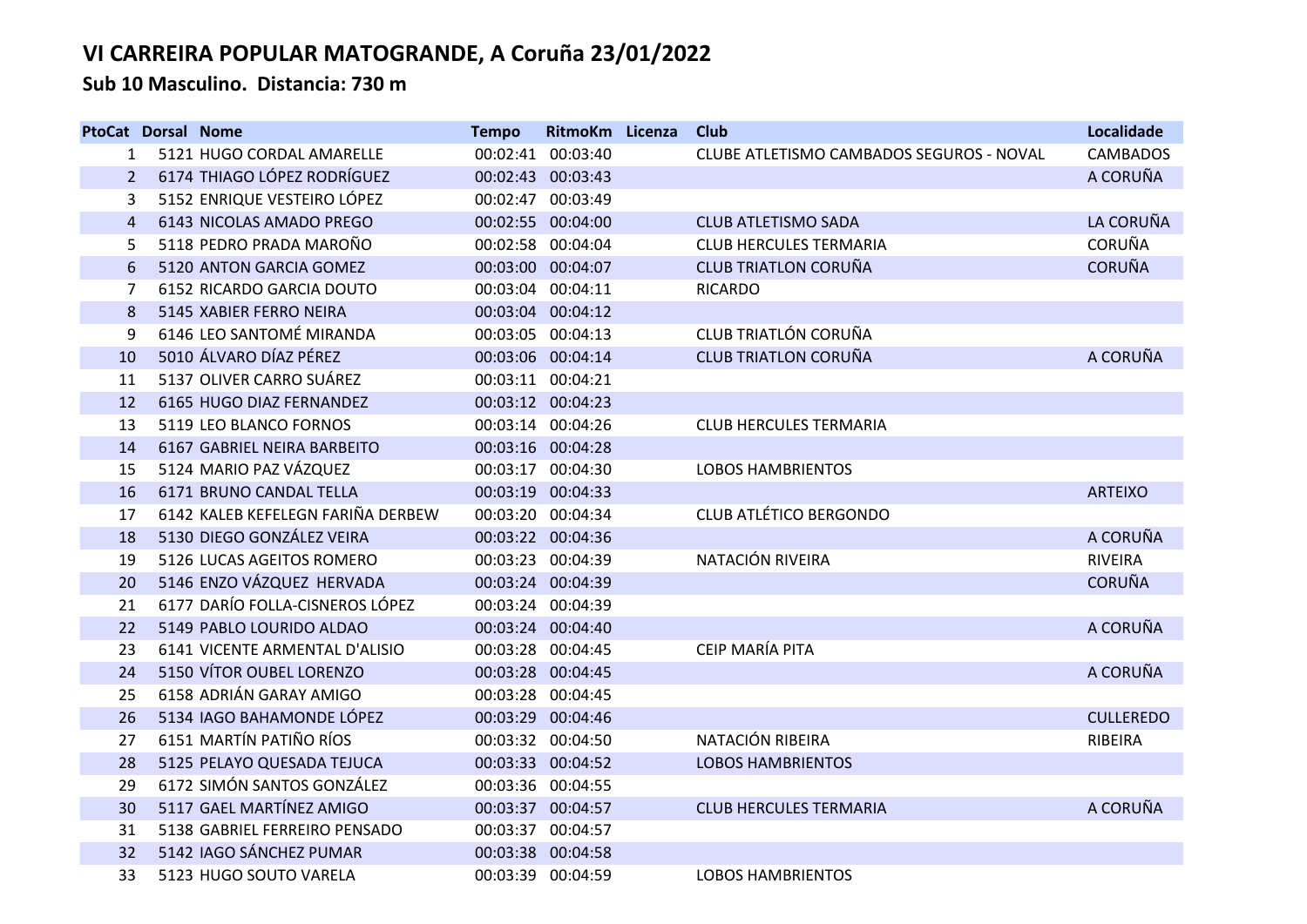| 34 | 6180 ALEJANDRO FERNÁNDEZ JULIÁN | 00:03:39 00:05:00    |                                      |                  |
|----|---------------------------------|----------------------|--------------------------------------|------------------|
| 35 | 6148 DANIEL MIGUEZ VAZQUEZ      | 00:03:41 00:05:02    | COLEGIO SAGRADO CORAZÓN FRANCISCANAS | A CORUÑA         |
| 36 | 5116 IVÁN LÓPEZ ALFONSO         | 00:03:43 00:05:06    | <b>CLUB DEPORTIVO INCLUSIVO ENKI</b> | <b>CULLEREDO</b> |
| 37 | 6157 MARTIÑO GÓMEZ ORTEGA       | 00:03:46 00:05:09    |                                      |                  |
| 38 | 6144 ADÁN VEIGA GARCÍA          | 00:03:46 00:05:10    | <b>CLUB ATLETISMO SADA</b>           |                  |
| 39 | 6153 LUCA MILLAN VIDAL          | 00:03:48 00:05:12    | TRIATLÓN OLEIROS                     |                  |
| 40 | 6170 ENZO CASADO VALERA         | 00:03:49 00:05:14    |                                      |                  |
| 41 | 6173 ÁLVARO CASTRO GÓMEZ        | 00:03:49<br>00:05:14 |                                      |                  |
| 42 | 5129 LEO SANTOS IGLESIAS        | 00:03:51 00:05:17    |                                      | A CORUÑA         |
| 43 | 6156 MARTÍN CANZOBRE HERMIDA    | 00:03:52 00:05:18    |                                      |                  |
| 44 | 5136 UXIO MÉNDEZ NEIRA          | 00:03:52 00:05:18    |                                      |                  |
| 45 | 6176 ASIER FRANCO ALFONSIN      | 00:03:58 00:05:26    |                                      | <b>FEANS</b>     |
| 46 | 5115 MICHAEL GRANDAL JOHN       | 00:04:00 00:05:29    | CLUB ATLETISMO NARÓN                 |                  |
| 47 | 6163 SERGIO CALVETE LOPEZ       | 00:04:02 00:05:31    |                                      | A CORUÑA         |
| 48 | 6139 OSCAR BARALLOBRE LODEIRO   | 00:04:04 00:05:34    | A.D.ARTABRIA                         | <b>OLEIROS</b>   |
| 49 | 6175 LUCAS DOMÍNGUEZ GONZALEZ   | 00:04:16<br>00:05:50 |                                      |                  |
| 50 | 6166 DIEGO LOPEZ GRATEROL       | 00:04:18 00:05:53    |                                      |                  |
| 51 | 6147 MARTIN CALVELO TROITEIRO   | 00:04:19<br>00:05:55 | COLEGIO SAGRADO CORAZÓN FRANCISCANAS |                  |
| 52 | 5143 FER BREGUA                 | 00:04:23<br>00:06:00 |                                      |                  |
| 53 | 5133 ADRIAN PEREZ MONTEAGUDO    | 00:04:28<br>00:06:06 |                                      |                  |
| 54 | 6149 ALEJANDRO VARELA GARCÍA    | 00:04:32<br>00:06:12 | COLEGIO SAGRADO CORAZÓN FRANCISCANAS |                  |
| 55 | 5135 HUGO AMIDO DUMESNIL        | 00:04:32 00:06:13    |                                      | A CORUÑA         |

### **Sub 10 Femenino. Distancia: 730 m**

I

|                | <b>PtoCat Dorsal Nome</b>       | Tempo             | RitmoKm Licenza | <b>Club</b>                                 | Localidade     |
|----------------|---------------------------------|-------------------|-----------------|---------------------------------------------|----------------|
|                | 5096 SARA ZULUAGA LAMAZARES     | 00:03:02          | 00:04:09        | CLUB ATLETISMO SADA                         | <b>OLEIROS</b> |
|                | 5100 PAULA MORALES PEDREIRA     | 00:03:07          | 00:04:16        | CLUB MARINEDA ATLETICO                      | <b>CARRAL</b>  |
| 3              | 6117 ALMA GARCIA GARCIA         | 00:03:17          | 00:04:29        | CLUB TRIATLON CORUÑA                        |                |
| $\overline{4}$ | 5113 SONIA MARÍA ALDAO REGUEIRO | 00:03:18 00:04:31 |                 |                                             | A CORUÑA       |
| 5              | 6133 AROA MUÍÑO DÍAZ            | 00:03:22 00:04:36 |                 |                                             |                |
| 6              | 6122 IRENE LAGARES BARCALA      | 00:03:29          | 00:04:46        |                                             |                |
|                | 6118 NOEMI BARROS ARGUIZ        | 00:03:29 00:04:46 |                 | <b>MOCHILA DEL DEPORTE</b>                  |                |
| 8              | 6134 LUISA SANCHEZ              | 00:03:29 00:04:46 |                 |                                             |                |
| 9              | 5097 ANNE PORTO LÓPEZ           | 00:03:32 00:04:51 |                 | CLUB DE NATACION Y TRIATLON MAR DE ARTABRIA | A CORUÑA       |
| 10             | 5101 CORA REY RAMOS             | 00:03:40          | 00:05:01        | CLUB MARINEDA ATLETICO                      |                |
| 11             | 5104 SOFIA FRAGUAS RODRÍGUEZ    | 00:03:43 00:05:06 |                 |                                             |                |